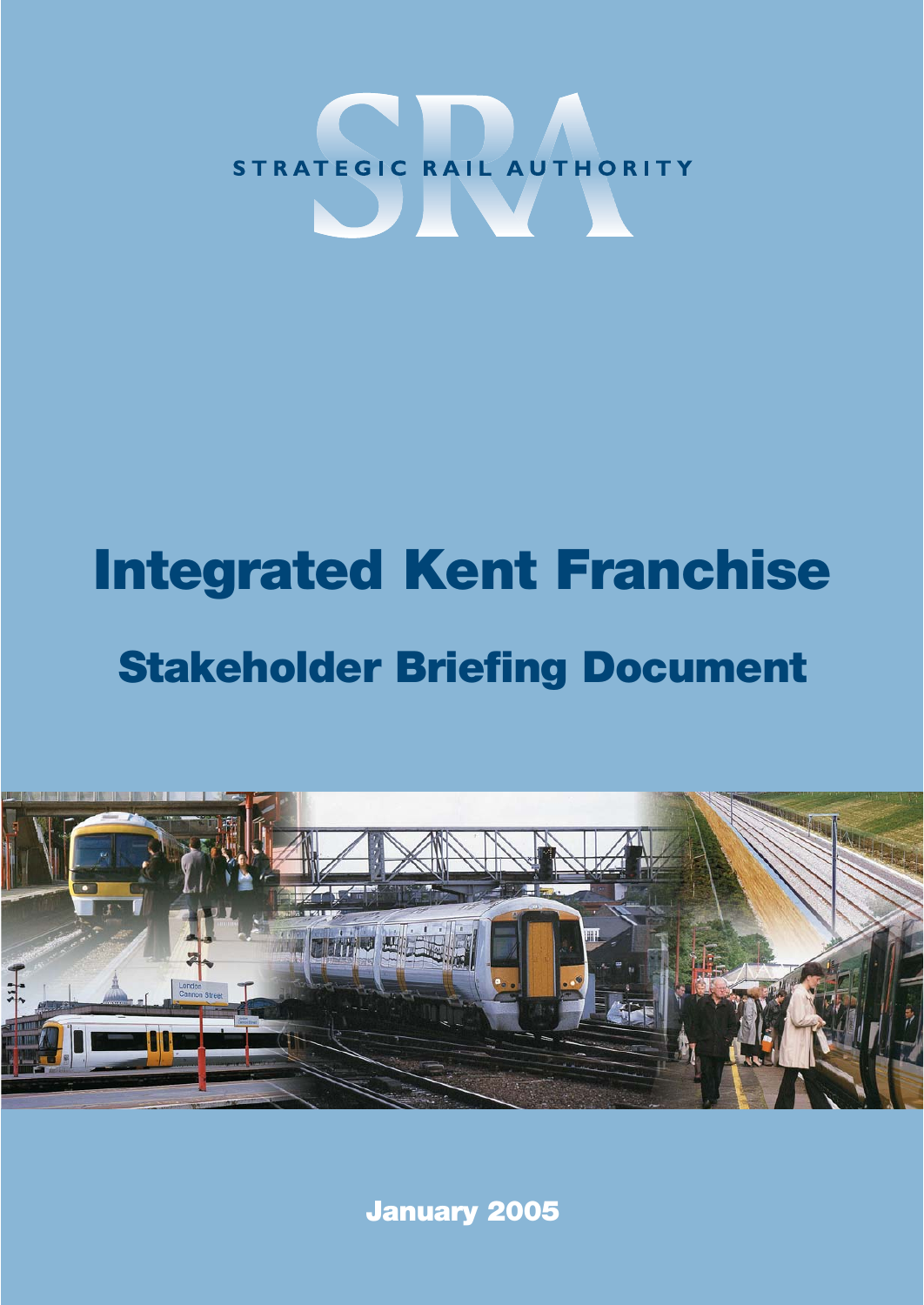

# **Contents**

|      | <b>Foreword</b>                                                          | $\mathbf{2}$   |
|------|--------------------------------------------------------------------------|----------------|
|      | <b>Summary</b>                                                           | 3              |
| 1.   | <b>Introduction</b>                                                      | 4              |
| 1.1  | Purpose of the Stakeholder Briefing Document                             | 4              |
| 1.2  | Integrated Kent Franchise term                                           | 4              |
| 1.3  | Franchising timetable and process                                        | 4              |
| 1.4  | Competition and the Office of Fair Trading                               | 5              |
| 2.   | <b>Context</b>                                                           | 7              |
| 2.1  | The SRA's overall strategic objectives and franchising policy objectives | 7              |
| 2.2  | The Rail Industry Review                                                 | $\overline{7}$ |
| 2.3  | <b>Community Railways</b>                                                | 10             |
| 2.4  | Scope of the Integrated Kent Franchise                                   | 10             |
| 2.5  | The SRA's objectives for the Integrated Kent Franchise                   | 11             |
| 2.6  | The South Eastern franchise                                              | 11             |
| 2.7  | The CTRL and Domestic Services                                           | 12             |
| 2.8  | Feedback to stakeholders                                                 | 13             |
| 2.9  | <b>Alternative Tenders</b>                                               | 13             |
| 2.10 | Evaluation                                                               | 13             |
| 3.   | <b>Base Case Specification</b>                                           | 14             |
| 3.1  | Summary                                                                  | 14             |
| 3.2  | <b>Bid Inputs</b>                                                        | 16             |
| 4.   | <b>Priced Options</b>                                                    | 22             |
| 4.1  | Option 1 – CTRL DS to Dover Priory                                       | 22             |
| 4.2  | Option 2 - Transfer of services operating west of Tonbridge to a         |                |
|      | Brighton Main Line operator                                              | 22             |
| 4.3  | Option 3 - Fit out of CTRL DS stations                                   | 23             |
|      | <b>Appendix A - Response to Stakeholder Consultations</b>                | 24             |
|      | A1.1 Stakeholder responses                                               | 24             |
|      | A1.2 Specific train service specification alterations                    | 27             |
|      | <b>Appendix B - Service Level Commitment 2</b>                           | 35             |
|      | Appendix C - Maps of the IKF franchise area and routes                   | 50             |
|      | <b>Glossary of terms</b>                                                 | 57             |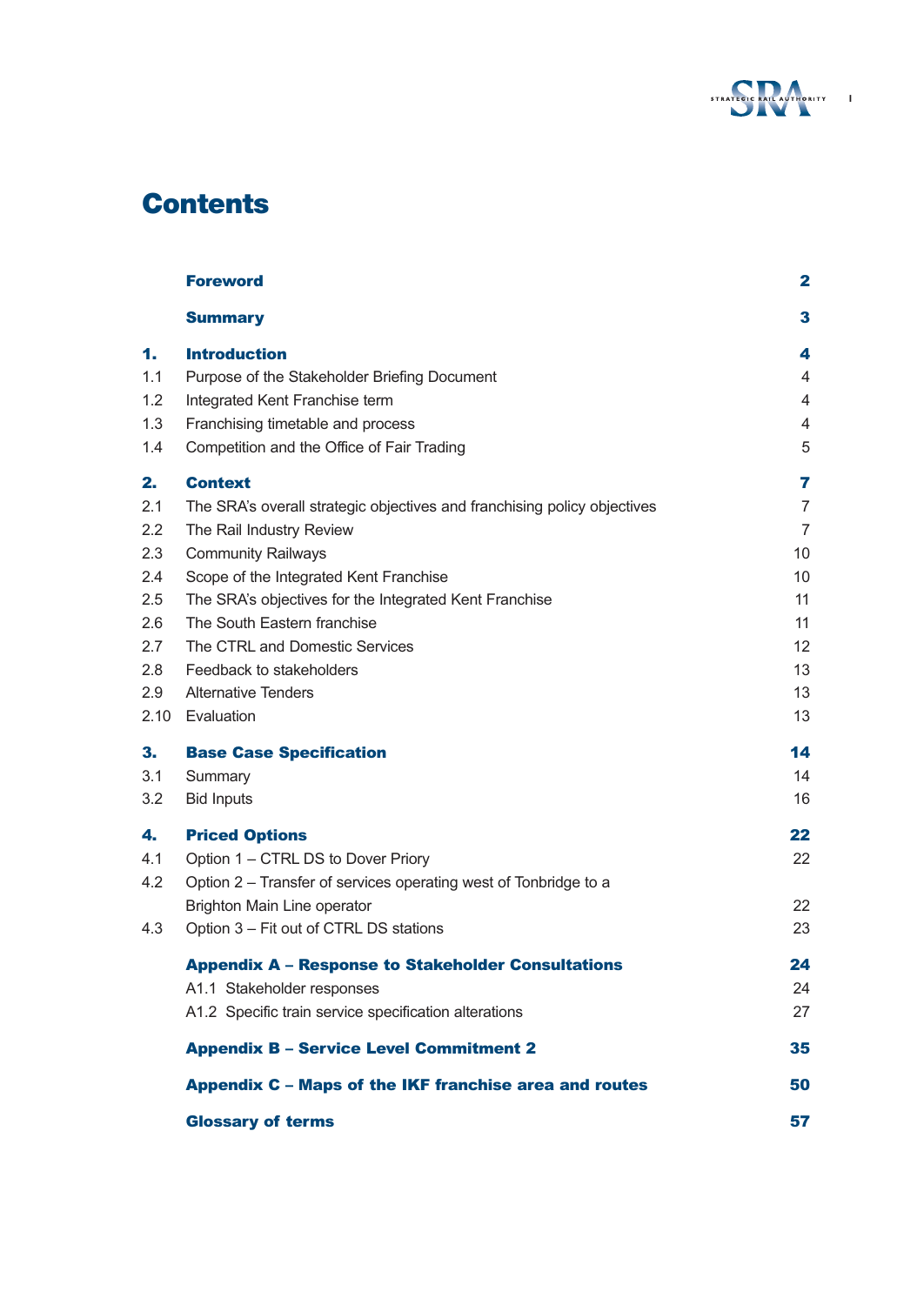# **Foreword**

I am pleased to confirm that the various stages of consultation on the Integrated Kent Franchise service specification have now been completed. A revised Integrated Kent Franchise Invitation to Tender (ITT) has now been issued to bidders, taking into account the feedback received throughout the consultation process.

This marks the commencement of the bidding stage of the franchise, building on the recent announcement by Secretary of State for Transport Alistair Darling that Hitachi is the preferred manufacturer to build new high speed trains to operate within the franchise.

This Stakeholder Briefing Document is provided to ensure that an informed dialogue can be held as required between the four bidders for the Integrated Kent Franchise and stakeholders.

1) and Quanty.

**David Quarmby Chairman January 2005**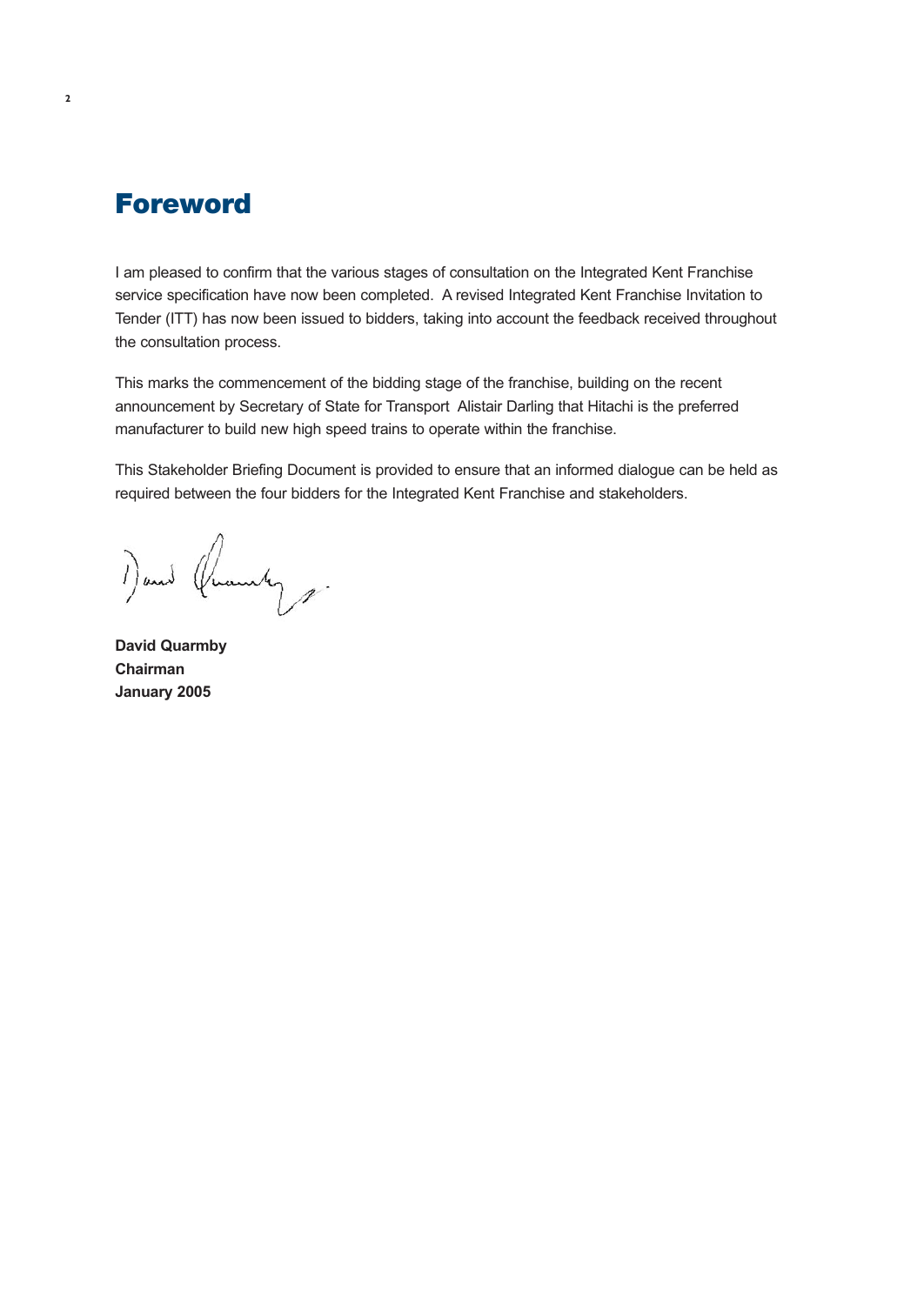

# **Summary**

The Integrated Kent Franchise (IKF) represents a significant milestone in the development of Britain's railway network. Section 2 of the Channel Tunnel Rail Link (CTRL) is due to open in 2007, providing faster journey times and opening up new opportunities for travel. The substantial benefits that this will provide are key to unlocking the potential of the rail network in the South East. For example, it will be possible to travel from Ashford to London significantly faster than today, and journey times from Ebbsfleet near Gravesend will be timetabled at roundly 15 minutes.

The Thames Gateway region, running from East London along the Thames estuary to the Isle of Sheppey and Southend, has been identified by the Office of the Deputy Prime Minister (ODPM) as a principal area for social and economic regeneration. The Deputy Prime Minister has announced significant investment aimed at achieving those objectives. He also pointed out that building sustainable communities means ensuring transport links are in place. The new CTRL stations at Ebbsfleet and Stratford and the CTRL Domestic Services (CTRL DS) will assist regeneration of the region and provide new access to the existing rail network.

Following the termination of the Connex South Eastern franchise on the 9 November 2003 the SRA's subsidiary, South Eastern Trains (SET), has run services on the classic network across the region. The SRA's priorities for the South East rail network were, and are, to ensure a safe, reliable railway and to meet the demand for rail travel within the resources available to the industry as a whole. The first call on funding for the region has been targeted towards safety and regulatory requirements, including the completion of the replacement of 'Mark 1' slam door trains. The decision to proceed with CTRL DS allows the integration of the classic network with new high-speed services operating over the CTRL.

The Strategic Rail Authority (SRA) is aware of the aspirations of regional and local authorities in relation to redevelopment and inward investment. It is essential, therefore, that in the design of new railway services, such as that arising from the completion of the CTRL, full account is taken of plans for future land use and economic activity. The development of a new franchise that can not only provide services on the existing network, but also offer new domestic links between Kent and London on the CTRL, can only be viewed as a major advance in service provision for the whole of the region.

The SRA has consulted with stakeholders as it developed the specification for the franchise as part of an ongoing process that has ensured full participation in providing passenger rail services fit for the 21st century. The SRA proposed a detailed service proposition in its stakeholder consultation document of February 2004, following two previous consultation processes. It has used the feedback from this latest process to further optimize the overall provision of train services in the region.

The Invitation to Tender (ITT) issued to Bidders in January 2005 contains service specifications that not only address many of the concerns raised by stakeholders, but also enables the delivery of new fast services alongside a reshaped existing network of services that will be both affordable and effective for the travelling community in Kent.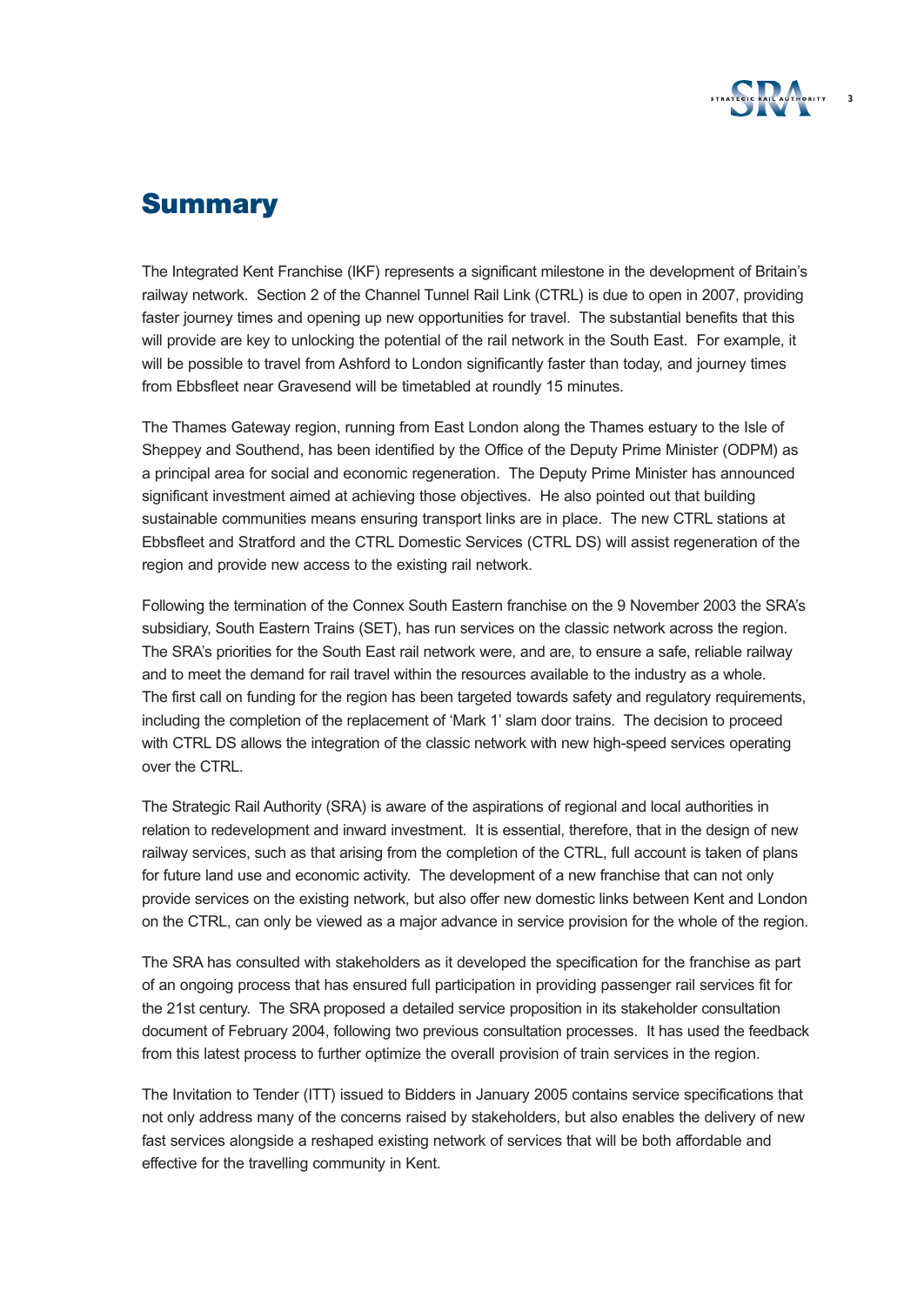# **1. Introduction**

**4**

### 1.1 Purpose of the Stakeholder Briefing Document

This Stakeholder Briefing Document issued by the SRA sets out the commercial context and key issues which Bidders are being asked to consider in preparing their tender submissions for the Integrated Kent Franchise (IKF). It takes into account submissions and comments received from stakeholders, and other responses, following the issue of the consultation document in February 2004 and previously published documents as part of the process that began with the initial Channel Tunnel Rail Link – Domestic Services (CTRL DS) consultation in 2003.

The Invitation to Tender (ITT) document produced for Bidders sets out:

- **•** The IKF proposition for which the SRA is seeking bids;
- **•** How Bidders should complete their bids;
- **•** How the competitive bid process will work; and
- **•** How the SRA will reach a decision.

The SRA's aim is for the new IKF franchisee to start operating services and stations on the South Eastern network transferred to it from South Eastern Trains (SET, previously Connex South Eastern) with effect from December 2005. To achieve this, it seeks to conclude the terms of, and sign, the Franchise Agreement by the end of October 2005. At the appropriate time during the franchise term, the SRA seeks the introduction of the new rolling stock fleet required for the operation of CTRL DS and a smooth transition to the full IKF service specification.

#### 1.2 Integrated Kent Franchise term

The SRA intends to let the IKF for an extendable six year term. A performance related clause provides for automatic continuation for a further two years on the sixth anniversary of the franchise start date. It is also recognised that should key events, such as delivery of the CTRL DS rolling stock and/or the CTRL infrastructure be delayed, the term of the franchise may need to be extended by up to two years.

#### 1.3 Franchising timetable and process

The programme for appointing the IKF franchisee comprises five stages. The first stage, Consultation and Timetable Development, has now ended. The ITT takes into account feedback from the stakeholder consultations held between February and April 2004, and reflects detailed timetable development work undertaken since then.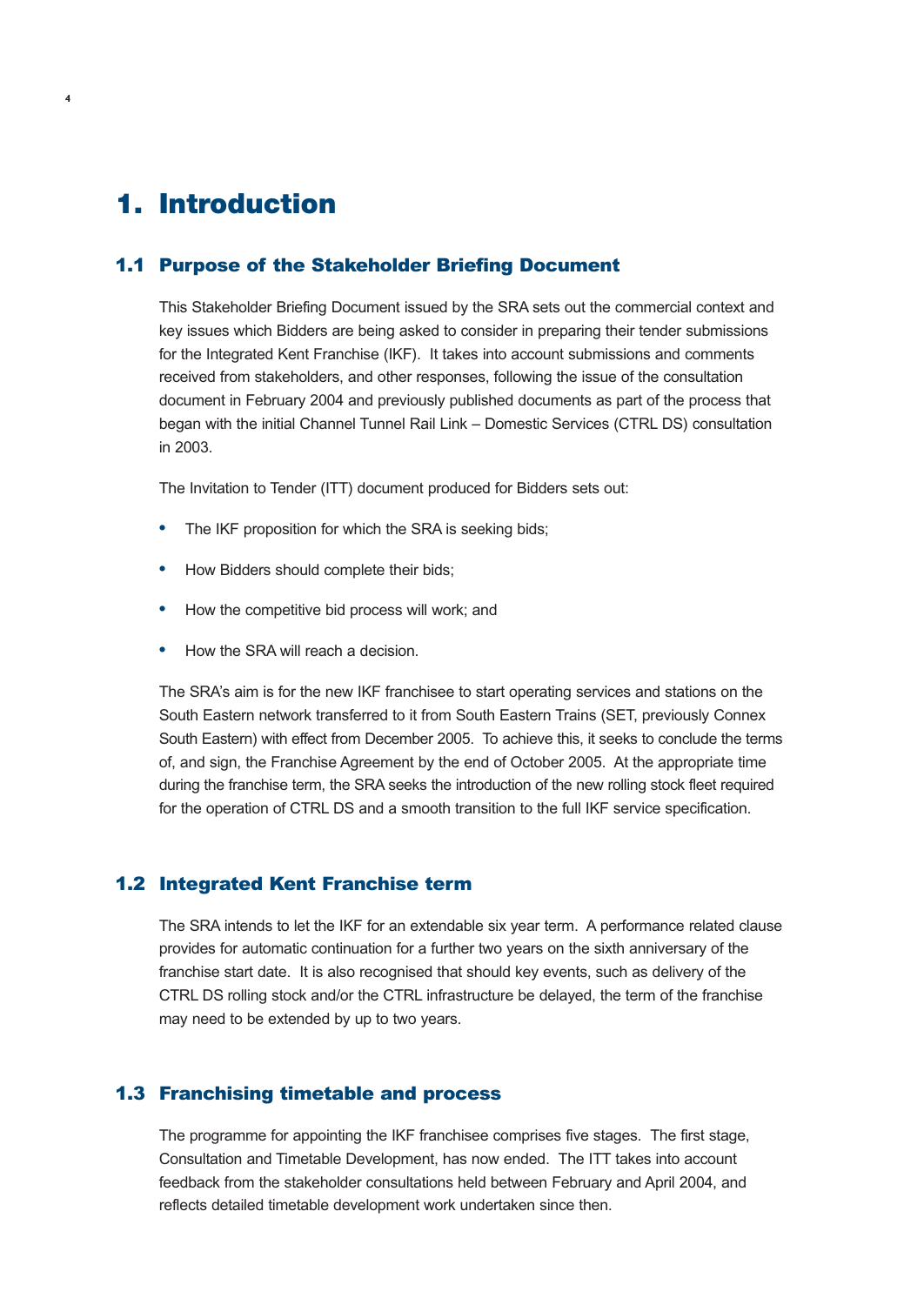

The remaining four stages – Bid Preparation; Bid Evaluation and Negotiations; Approvals and Contract Award; and Mobilisation – together with their indicative timings are summarised in the table below.

The SRA seeks the mobilisation of the new IKF immediately following the finalisation of the Franchise Agreement, with the successful IKF Bidder assuming responsibility for the operation of existing SET services with effect from December 2005. Accordingly, Bidders will be required to consider, and where appropriate undertake, any preparatory work that should be carried out in advance of the execution of the Franchise Agreement to facilitate the commencement of services on the required date.

The SRA has still to finalise the CTRL DS rolling stock and depot contracts. It expects they will be signed in early 2005. When finalised, they will be made available to the Bidders together with any other outstanding information. At that point Bidders will have 60 days to complete and return their franchise bids to the SRA.

| <b>Stage</b>                           | <b>Description</b>                                                                                         | <b>Party Responsible</b>       | Indicative Date <sup>1</sup> |
|----------------------------------------|------------------------------------------------------------------------------------------------------------|--------------------------------|------------------------------|
| <b>Bid Preparation</b>                 | Issue ITT, SLC1, SLC2,<br>Franchise Agreement and other documents<br>required for bidding purposes.        | <b>SRA</b>                     | January 2005                 |
|                                        | Preparation of bids.                                                                                       | <b>Bidders</b>                 | January 2005 - April 2005    |
|                                        | Submission of bids.                                                                                        | <b>Bidders</b>                 | April 2005                   |
| <b>Bid Evaluation and</b>              | Evaluation of bids.                                                                                        | <b>SRA</b>                     | April – June 2005            |
| negotiation of bids                    | Bid refinement, negotiation and agreement<br>to principal terms and conditions precedent.                  | SRA and Bidder(s)              | July - August 2005           |
| Approvals and<br><b>Contract award</b> | Document finalisation; SRA Board and<br>Secretary of State approval; and<br>Franchise Agreement signature. | SRA and preferred<br>Bidder(s) | August - October 2005        |
| <b>Mobilisation</b>                    | Prepare for transfer of operations.                                                                        | Successful Bidder              | November - December 2005     |

The SRA has reserved the right to alter or terminate this process and timetable at its sole discretion. Bidders will be informed of any such changes. The anticipated timings are:

# 1.4 Competition and the Office of Fair Trading

In the event that the award of this rail franchise creates a merger that may be considered by the Office of Fair Trading (OFT) as inappropriate it may possibly be referred to the Competition Commission for further investigation. An investigation may result in the prohibition of the acquisition of the Franchise, or divestment strategies or undertakings being required to remedy any competition detriment identified. Alternatively, depending on the turnover of the Bidder, a notification to the European Commission of a qualifying merger may be necessary.

<sup>1</sup> Assumes finalisation of CTRL DS rolling stock and depot contracts by 28 February 2005.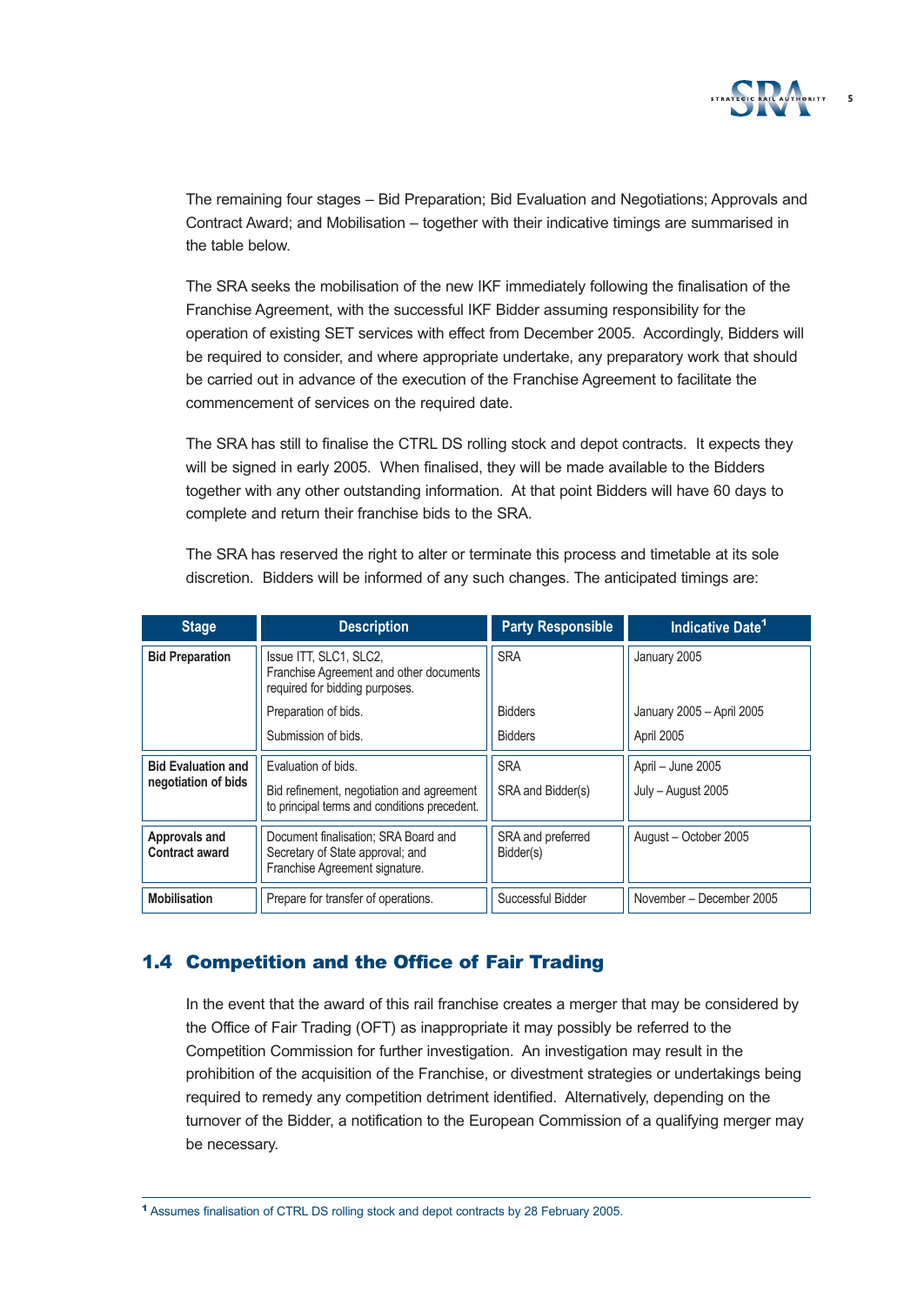The SRA does not expect to delay selection of a Preferred Bidder if inquiries by the OFT and/or the Competition Commission or the European Commission are not complete.

**6**

Bidders have been advised that they will be at full risk for implementing any requirements mandated by the OFT, the Competition Commission or the European Commission.

If any Bidder is advised by the OFT, the Competition Commission or the European Commission that the award of the Franchise would be subject to any prohibitions, divestments of interests or undertakings which, in the view of the SRA, would prejudice the Franchise, or any other franchise, the SRA has reserved the right to disqualify the Bidder from the Franchise re-letting process.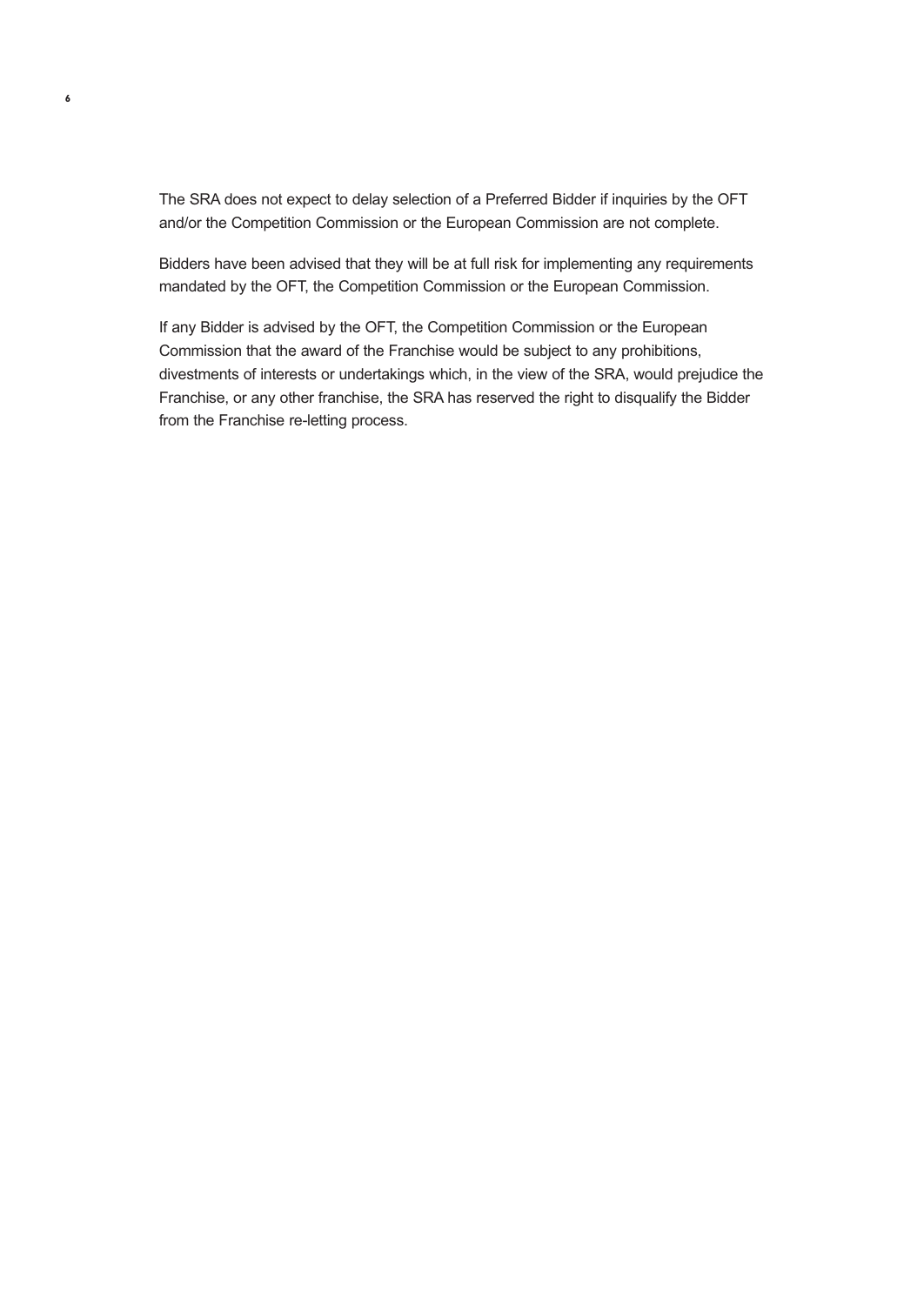

# **2. Context**

# 2.1 The SRA's overall strategic objectives and franchising policy objectives

The SRA's Franchising Policy Statement published in November 2002, confirmed that its objectives in the re-letting of franchises are to:

- **•** Deliver a safe, more reliable service of consistently high quality for rail passengers;
- **•** Provide clarity of service specification so that industry partners work together for passengers;
- **•** Deliver value for money for passengers and taxpayers; and
- **•** Secure accountable, viable operators who are passionate about delivering for their customers.

In January 2003, the SRA published its second Strategic Plan setting out its strategy for achieving the targets set by HM Government in their 10 Year Plan For Transport and the SRA's vision for a railway fit for the 21st century. The SRA has made central to its aim the requirement to reduce total industry costs in achieving delivery of the Strategic Plan. The Franchising Policy Statement emphasises its wish to inject new impetus into industry performance and operator efficiency.

These overall objectives underpin the strategy for the development of the IKF. Further, the SRA has undertaken to ensure that the process has been open and transparent within the commercial constraints, whilst ever mindful of the need for the affordability issues regarding rail service provision to be recognised throughout the process.

The SRA's Franchising Policy Statement and Strategic Plan can be found on www.sra.gov.uk

# 2.2 The Rail Industry Review

On 15 July 2004, the Secretary of State for Transport, Alistair Darling, published a White Paper on 'The Future of Rail'. The White Paper sets out a revised structure for the Rail Industry. In relation to passenger rail franchises the White Paper proposes the following:

**•** Franchised Train Operating Companies (TOCs) will remain responsible for providing passenger services. TOCs will continue to sell tickets and retain fares revenue, so they will still be incentivised to increase passenger numbers on the train services they run whilst keeping their costs down, prevent fare evasion and improve customer service. But there will be fewer passenger franchises, more closely aligned with Network Rail's regional structure to make joint working easier;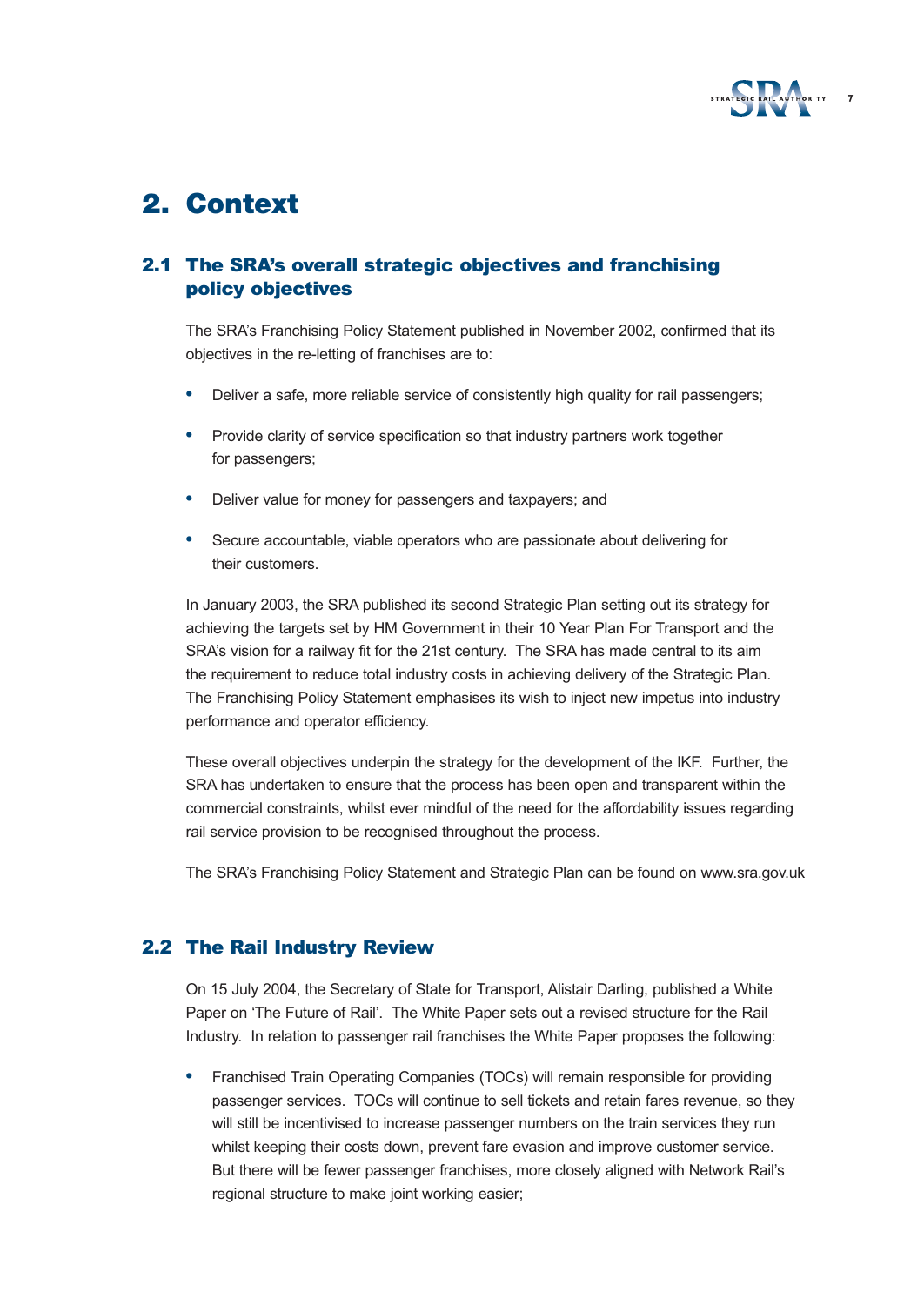**•** The Train Operating Companies will work with Network Rail to provide a commercial input into timetable setting. However, once the timetable has been defined, they will not be able to add to congestion on the network and drive up Network Rail's costs by running additional services – which can sometimes take revenue from other operators without serving passengers' needs. Extra services will only be allowed where the benefits are not outweighed by the effect they would have on costs or performance, and will be subject to the agreement of the Office of Rail Regulation (ORR). The ORR or other body may also have a mutually binding arbiter role where franchise contracts need to be changed because of alterations to the Government's specification of the outputs that Network Rail is to deliver;

**8**

- **•** The penalty regime between the train companies and Network Rail, which has not delivered improved performance, will be simplified to reduce bureaucracy whilst still ensuring train companies are compensated in the event of underperformance from Network Rail. Train companies need protection against serious or sustained poor performance by Network Rail. However, the current system under which Network Rail and the train companies compensate each other for every minute of delay will be reformed;
- **•** The contracts will include provisions on train and crew availability, which are by far the largest factors in delays attributed to train companies, and are clearly within their control. If companies fail to deliver in these areas, the contracts will specify clearly the actions that can be taken. Greater simplicity in the penalty regime will mean that there is less room for argument over failure;
- **•** The Franchise Agreement will therefore change, as will the bidding process. Train companies will bid to operate a defined timetable, and their bids will be judged not only on price, but also on performance, commitments to improve train and crew reliability and operational viability;
- **•** At a local level, the train companies and Network Rail will have clear and reciprocal obligations to one another. These may be set out in local agreements, which are aligned with the parties' arrangements with Government and backed up by the Network Code. These agreements would include specific remedial actions for each party should they fail to meet their responsibilities; and
- **•** Train company contracts will also ensure that the balance of risks between the train companies and Government is sensible. Train companies will continue to take revenue risk, but there will be arrangements to share this with Government. This will help to make franchises more stable. Where an operator does start to fail financially, they should expect to have to surrender that franchise, rather than receive any additional Government support.

At the date of issue of this Stakeholder Briefing Document, the Government has introduced a Railway Bill to implement the proposals set out in the White Paper that require primary legislation. The Railways Bill had its second reading on 6 December 2004.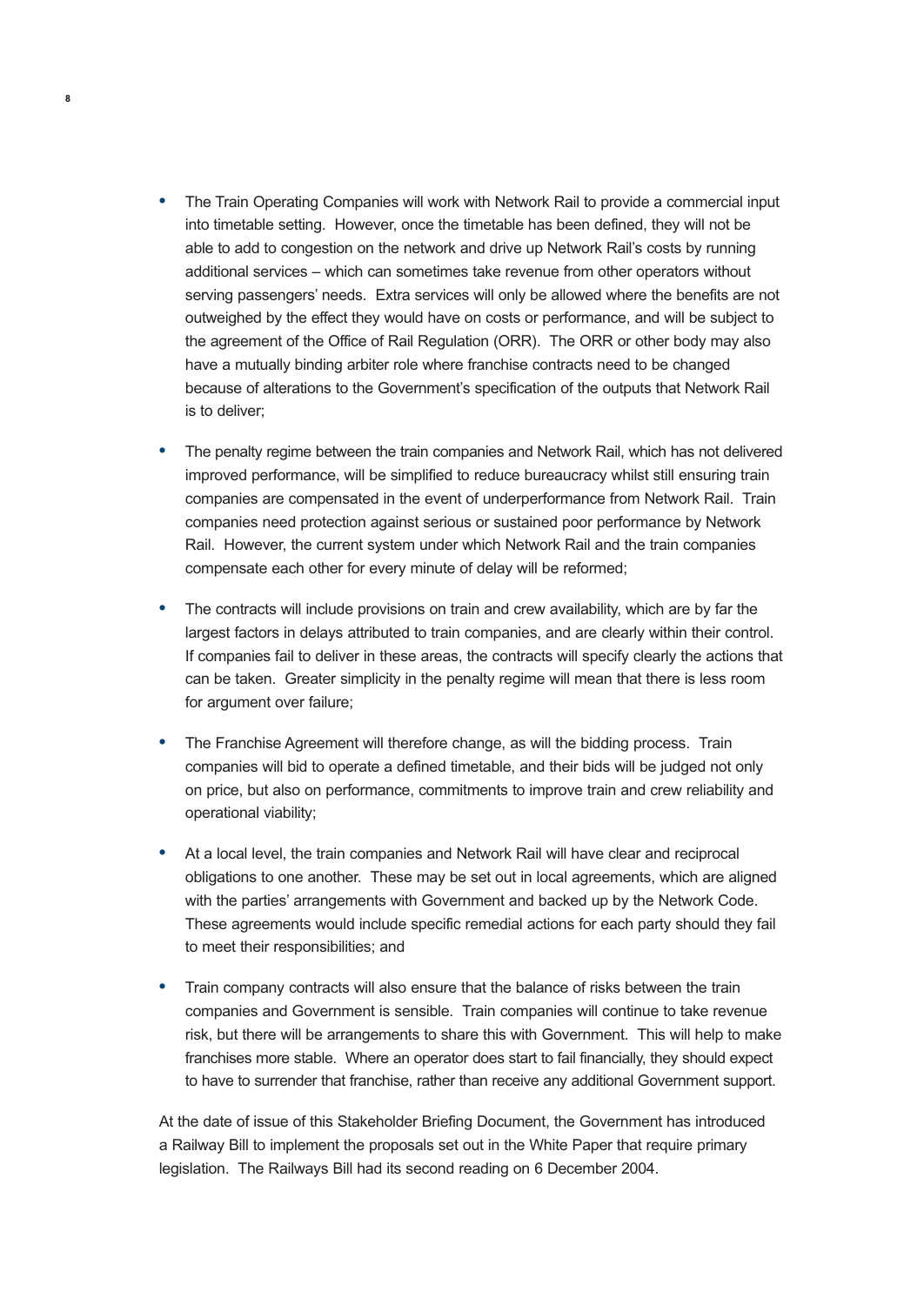

A number of the above issues will require consultation with Industry parties and changes to industry structures and responsibilities of the various organisations involved. The full scope of these changes cannot be pre-judged at this time. However, in the interests of proceeding with the competition and avoiding abortive costs both for pre-qualified Bidders and the SRA, the SRA has issued the IKF ITT and in the Bid submissions the SRA requires Bidders to confirm the following:

- **•** They will co-operate fully and work in partnership with the SRA (or successor organisation) in implementing the changes arising from the Rail Industry Review identified both before and after the award of any Franchise Agreement. Such co-operation shall include full disclosure of bid assumptions (including any information relating to costs) affected by any such changes such that the changes can be implemented in an efficient, harmonious and cost effective manner; and
- **•** That the delivery of a value-for-money and affordable, efficient railway that delivers punctual services to passengers of a consistent quality may require further changes post the award of the Franchise Agreement and the Bidders will co-operate fully and work in partnership with the SRA (or successor organisation) in implementing the changes identified. Such co-operation to include full disclosure of bid assumptions (including any information relating to costs) affected by any such changes such that the changes can be implemented in an efficient, harmonious and cost effective manner.

The ITT aligns the IKF competition with the objectives set out previously to the greatest extent possible by:

- **•** Providing Bidders with a clear specification, against which to develop their proposals. Evaluation of Bidders' proposals will also take into account Bidders' commitments to train and crew reliability and other improvements. Overall operational viability will form a critical part of final tender evaluation;
- **•** Providing for a franchise term of approximately eight years if the franchisee's performance is consistent with contractual commitments. The Franchise Agreement provides a stepped remedy mechanism whereby a remedial plan is required to be provided and implemented by the franchisee if performance is below target performance by a prescribed margin. If performance is worse than the remedial plan level by a defined margin, the franchisee may be subject to an enforcement notice and a fine may be imposed. Similarly, if performance is worse by a defined margin an 'Event of Default' will be deemed to have occurred which may lead to termination of the Franchise Agreement;
- **•** Including a contractual commitment to provide and implement performance improvement plans over and above the contractual commitment to reduce aggregate delay minutes and cancellations and to identify specifically within those performance improvement plans the actions to be taken by the franchisee to improve rolling stock reliability and reduce delays caused by train crew;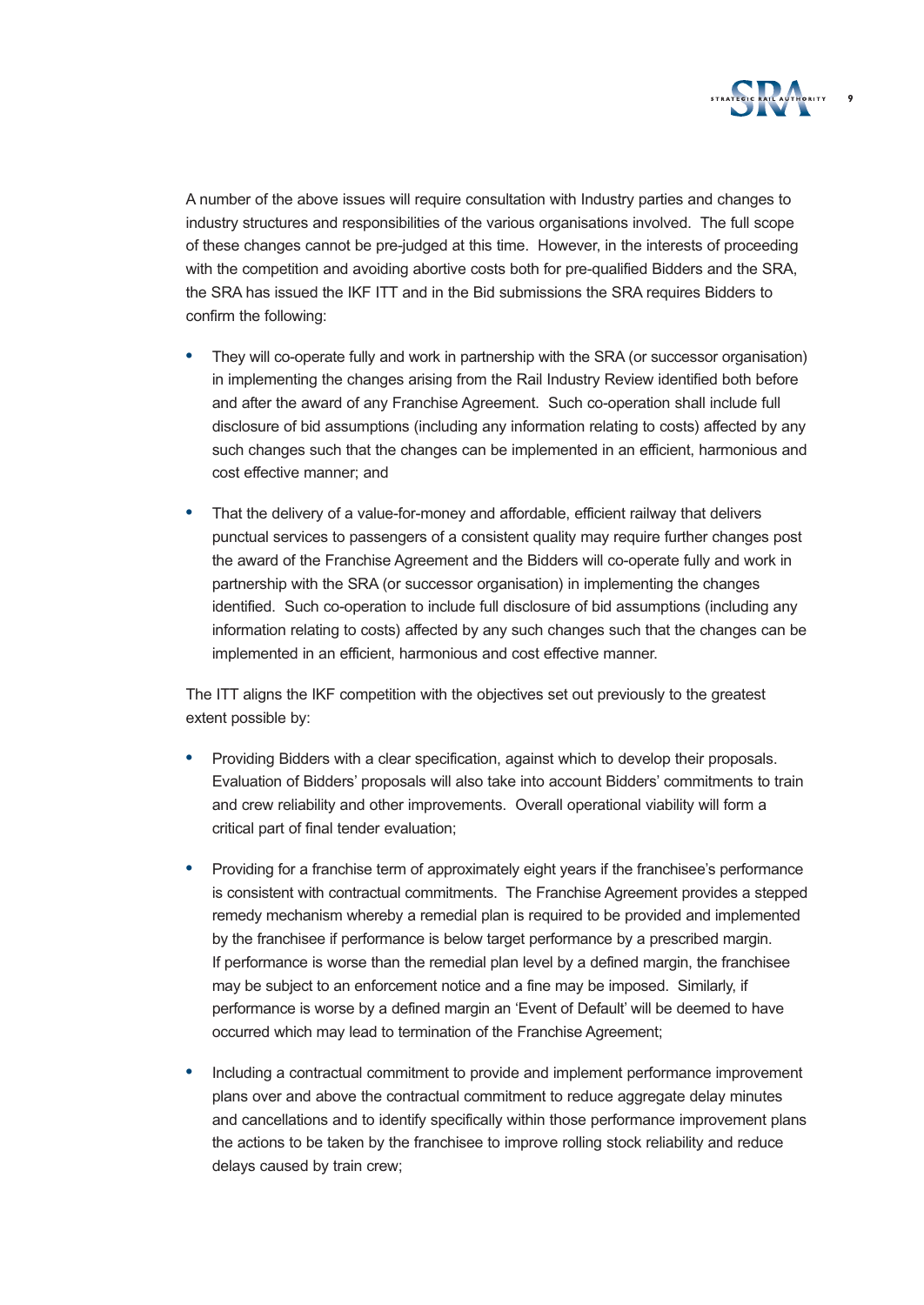- **•** Including Key Performance Indicators (KPIs) which incentivise the franchisee to deliver consistent passenger train service quality standards throughout the term of the Franchise Agreement. The KPIs have been simplified from earlier versions of the Template Franchise Agreement. Bidders may wish to propose for consideration an alternative to the regime proposed which in their view achieves the same objectives; and
- **•** Placing a requirement on the franchisee to co-operate with the SRA and Department for Transport (DfT) in the implementation of a new industry performance regime.

#### 2.3 Community Railways

The Secretary of State for Transport launched the Community Rail Strategy in November 2004. This sets out ways to increase revenue, reduce costs and increase community involvement in local rail services. Bidders for the IKF franchise are expected to participate in the implementation of this Strategy as appropriate.

It is proposed to designate both the Sittingbourne to Sheerness and the Paddock Wood to Strood lines as Community Rail routes which would have implications for both the train operator and infrastructure manager. A local consultation would take place prior to designation. Elements of the Strategy may be applicable to other parts of the network (e.g. community involvement and collaboration with local authorities in station development etc.) even though they are not designated as Community Rail Lines. The operator will be asked to set out how they would work with the Kent Community Rail Partnership and any others which may be established in the area.

#### 2.4 Scope of the Integrated Kent Franchise

The IKF will consist of two parts:

- **•** From the franchise commencement date until the introduction of CTRL DS, resources and rights to enable the IKF franchisee to operate services and stations transferred to it from SET on the South Eastern network. These services are described as Service Level Commitment 1 (SLC1) and broadly reflect the service pattern extant at December 2003; and
- **•** From the introduction of CTRL DS, resources and rights to enable the IKF franchisee to operate services and stations on the South Eastern network, together with domestic services on the new CTRL. The CTRL DS will operate between London St Pancras and Stratford International, Ebbsfleet and Ashford International, as well as extending to other destinations on the South Eastern network via CTRL connections at Ebbsfleet and Ashford. These services are described as Service Level Commitment 2 (SLC2) and are presented in tabular form in Appendix B. Currently the SRA anticipates the full CTRL DS and hence changes to classic services associated with SLC2 to be implemented with the December 2009 timetable.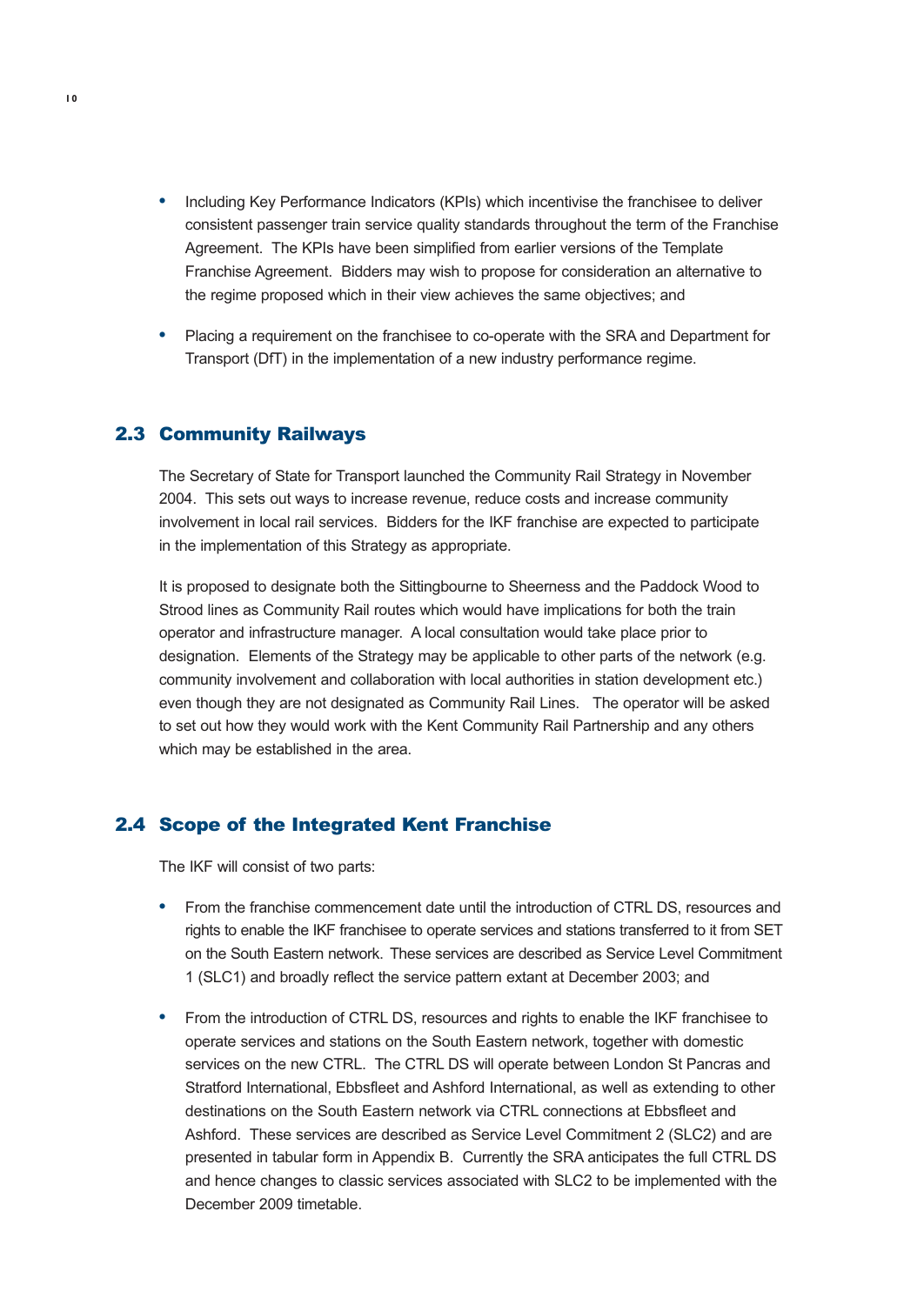

**•** Train services on the high speed CTRL line form 2009 will be operated using the CTRL DS rolling stock currently under procurement. Bidders have not been asked to run an interim service on the CTRL before delivery of the CTRL DS rolling stock, as no operationally viable alternative rolling stock is available.

# 2.5 The SRA's objectives for the Integrated Kent Franchise

The SRA's vision for the IKF is that it shall become the passenger's ideal rail service providing safe, affordable and value-for-money services, delivering clean, punctual and reliable trains at times and to destinations that fit the needs of people in the south eastern region.

The SRA requires the IKF franchisee to:

- **•** Develop and deliver a financially and operationally robust strategy;
- **•** Deliver a safe, reliable service of consistently high quality for rail passengers;
- **•** Meet all the requirements of the Franchise Agreement including SLC1 and SLC2;
- **•** Deliver value-for-money services;
- **•** Support the development of the Government's Communities Plan in the south east to meet the transport needs in the areas defined in the Plan;
- **•** Work with the SRA, DfT and other stakeholders to develop the franchise throughout its term; and
- **•** Deliver complete and accurate information on the services, and demand for services, to enable development of the franchise during its term and for the next re-franchising of the IKF.

The IKF franchisee will be expected to co-operate with key stakeholders over the life of the franchise to facilitate implementation of major projects likely to impact on or affect the IKF area (e.g. Crossrail, East London Metro, Thameslink 2000 etc) through operational support and support during transition/disruption activities.

# 2.6 The South Eastern franchise

The South Eastern franchise is predominantly a London commuter operation. The majority of journeys made on existing services are to/from London. Demand is therefore heavily peaked and is expected to remain so, with substantial rolling stock and staffing resources devoted to limited periods of the morning and evening. Not withstanding this, the franchise has a significant number of off-peak passenger journeys.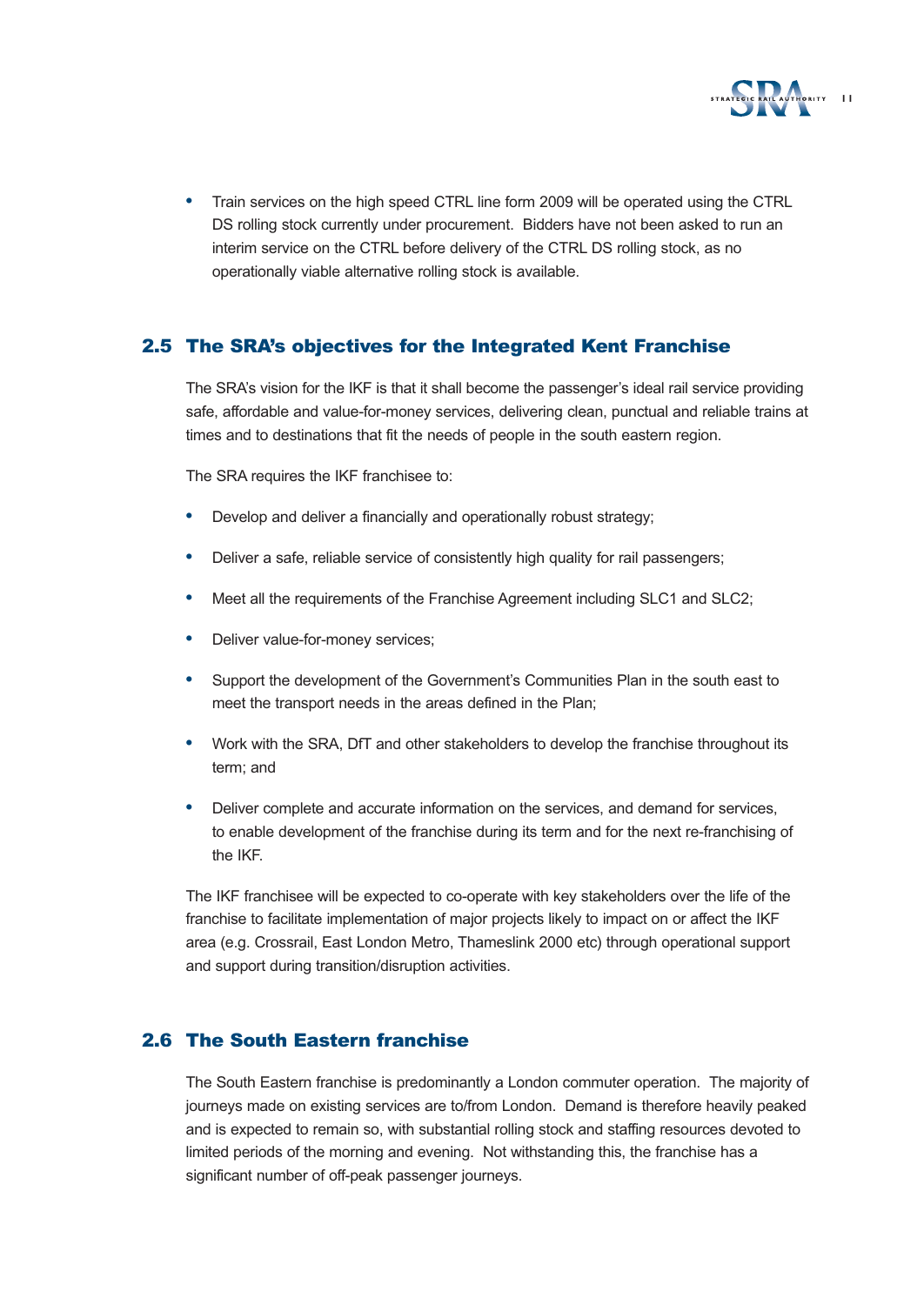Whilst there have been some changes in train services since Kent Coast electrification in the late 1950s these have not fully kept up with changes in patterns of demand. Although initially, IKF will be required to continue delivering this service (as depicted in SLC1), the Government wishes to address this mismatch and requires the eventual franchisee to orchestrate this at the point when CTRL DS are introduced. To this end, by working with Network Rail, SET and others to achieve a balance between levels and patterns of demand and the supply of services, the SRA has developed SLC2.

The franchise area includes those areas currently operated by SET. It will also include domestic services on the CTRL in due course, as and when both CTRL DS rolling stock and the CTRL infrastructure become available.

However, it is expected to exclude those train services operated by SET west of Tonbridge via Redhill, since the SRA is currently intent on transferring these to another operator. It seeks to effect this by December 2005 and expects the IKF franchisee to fully co-operate in the transfer to the extent it is involved. The retention of these services by the IKF franchisee is treated as a Priced Option within the ITT.

#### 2.7 The CTRL and Domestic Services

The CTRL is the first major new railway line to be built in the UK in over a century. As one of the most important infrastructure projects presently being taken forward as part of the Government's Public Private Partnership programme, the line will provide a 109 km (68 mile) high-speed link between St Pancras station in London and the Channel Tunnel at Cheriton in Kent. Section 1 of the CTRL which runs mainly above ground between Cheriton and Fawkham Junction (near Longfield) was inaugurated on 16 September 2003 and work continues on Section 2 which runs (mainly in tunnel) from Southfleet Junction to St Pancras.

Completion of Section 2 of the CTRL will allow the potential for the number of Eurostar services using the National Rail Network (NRN) west of Fawkham Junction to be reduced. In addition, Eurostar has recently announced its intention to withdraw all services into Waterloo which, as and when implemented would free up further capacity as well as reduce pressure on the network and, as a result, help to improve performance for the remaining services. The new stations at Ebbsfleet and Stratford will assist regeneration of the Thames Gateway and provide access to the rail network.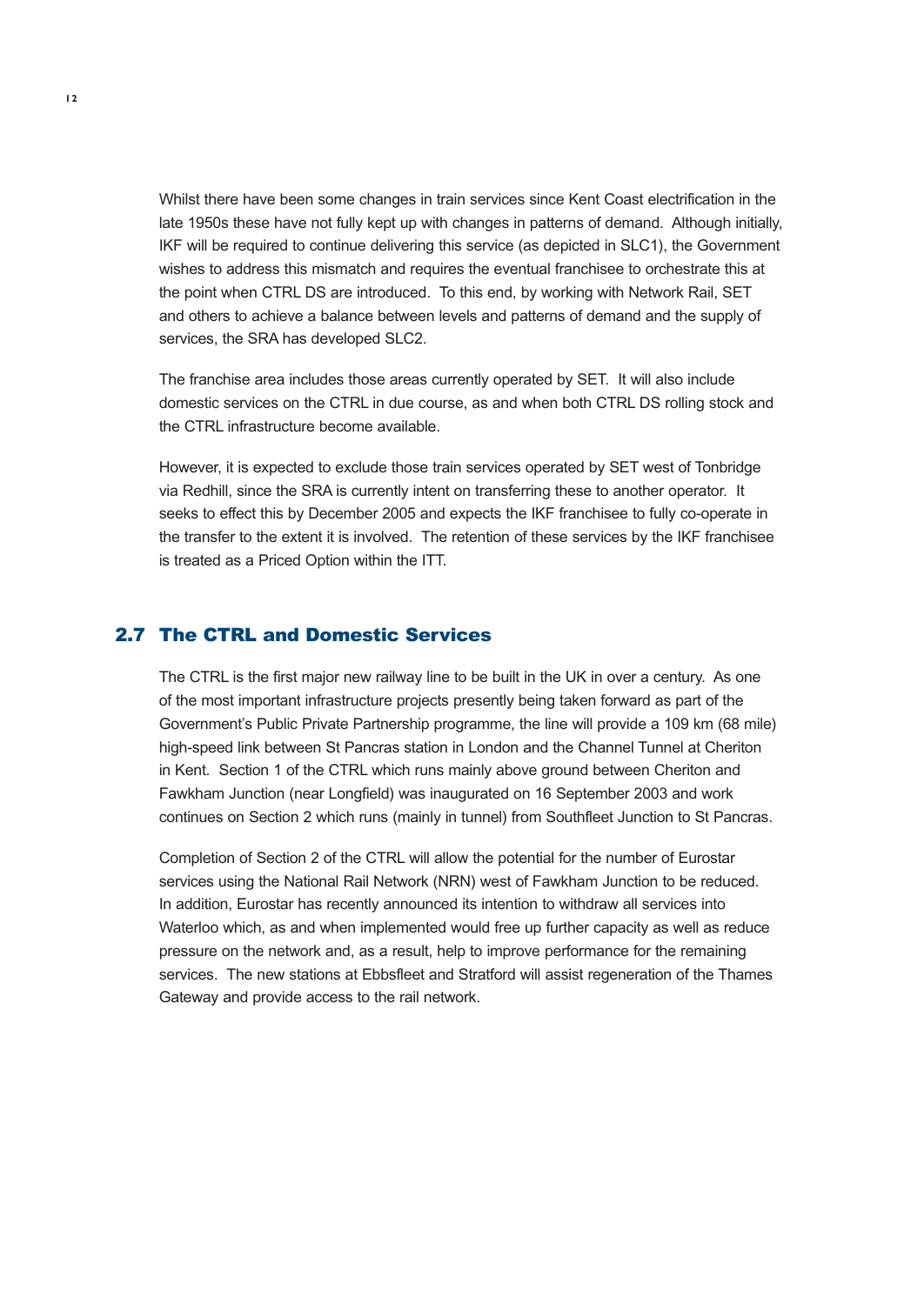

### 2.8 Feedback to stakeholders

In arriving at its final service level specification relating to the use of the CTRL infrastructure and the consequential reorganisation of other classic services, the SRA took into account the responses it received in consultation. These are summarised in Appendix A. A synopsis of the main changes made to the specification compared to the proposition in the February 2004 consultation document are also shown in Appendix A.

Continuing dialogue as the bidding process progresses will enable stakeholders to discuss directly their remaining detailed concerns with Bidders, and where appropriate with the SRA.

### 2.9 Alternative Tenders

Bidders will be invited to propose alternative specifications to that identified in the ITT. This means they will be able to bid a proposition which differs to SLC1 and/or SLC2. In particular, the ITT instructs Bidders to include at least one Alternative Tender with specific emphasis on low cost to the tax payer and high return in value terms. The compulsory alternative tender will be constrained so that it does not require timetable change to effect it.

### 2.10 Evaluation

The SRA will evaluate bids in line with its Franchise Replacement Process (FRP) guidelines dated May 2004, which may be viewed on its website www.sra.gov.uk.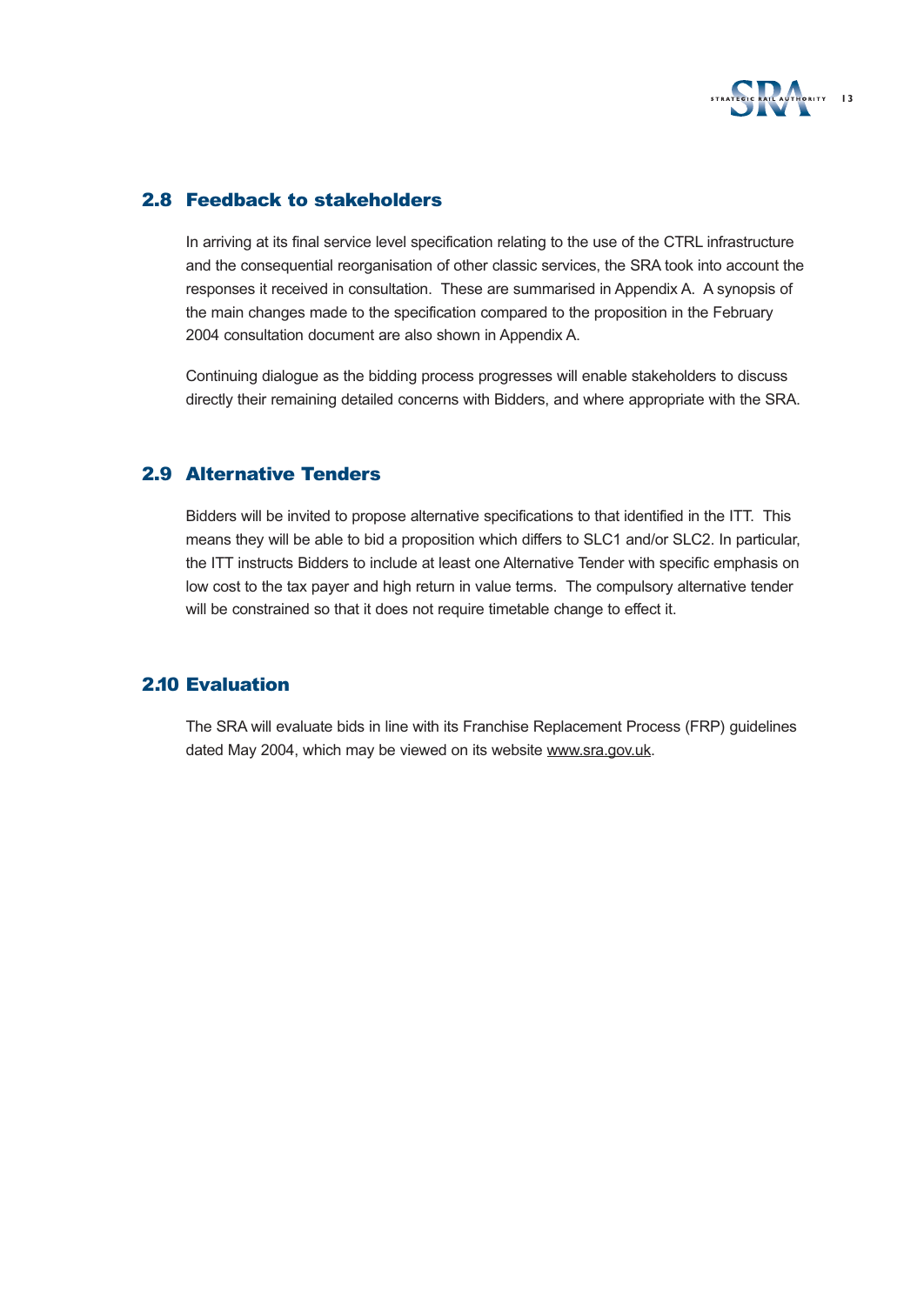# **3. Base Case Specification**

### 3.1 Summary

The Base Case is represented by the Franchise Agreement and the Service Level Commitments and other documents referenced in the ITT document. The Base Case is outlined in summary below:

#### **3.1.1 Passenger Services**

The passenger services to be provided are defined in two phases – pre and post introduction of CTRL DS. To avoid repeated service alterations, with their associated cost and passenger impact implications, it is proposed that the services provided prior to the introduction of CTRL DS should continue largely in accordance with the existing timetable, subject to minor amendments which can be implemented through the normal timetable change process in the interim. This Service Level Commitment is described as SLC1 in the ITT

Following the opening of Section 2 of the CTRL, service patterns across the IKF area will change to reflect the use of the CTRL infrastructure. The train services anticipated to operate from December 2009 are described as Service Level Commitment 2 (SLC2) and are summarised in Appendix B. Mechanisms in the Franchise Agreement allow for these changes and these will be used at the appropriate time to permit this migration. The management of this major transition is a central output and the SRA wishes to procure the transition in a seamless fashion so that rail users may continue to enjoy existing and future South Eastern rail services with confidence.

Bidders are required to ensure their response to the ITT caters for all appropriate known variations in passenger demand, based on their own demand forecasts. The Franchise Agreement contains an obligation to manage the available resources so as to minimise overcrowding, notably on peak services. There is also a requirement to carry out passenger counts on a regular basis for use in the management of resources and the planning of train formations to meet forecast changes in patterns of demand and to promote efficiency.

The services that operate west of Tonbridge via Redhill are not to be included in the IKF proposal. The SRA seeks to transfer these to a Brighton Main Line Train Operating Company (TOC) in December 2005.

#### **3.1.2 Passenger Charter**

Bidders have been asked to outline their proposals for their Passenger Charter, stating how they plan to provide Charter information to customers.

Bidders have also been asked to outline their approach to compensation and refund for customers where the level of service falls below what is outlined in their Charter.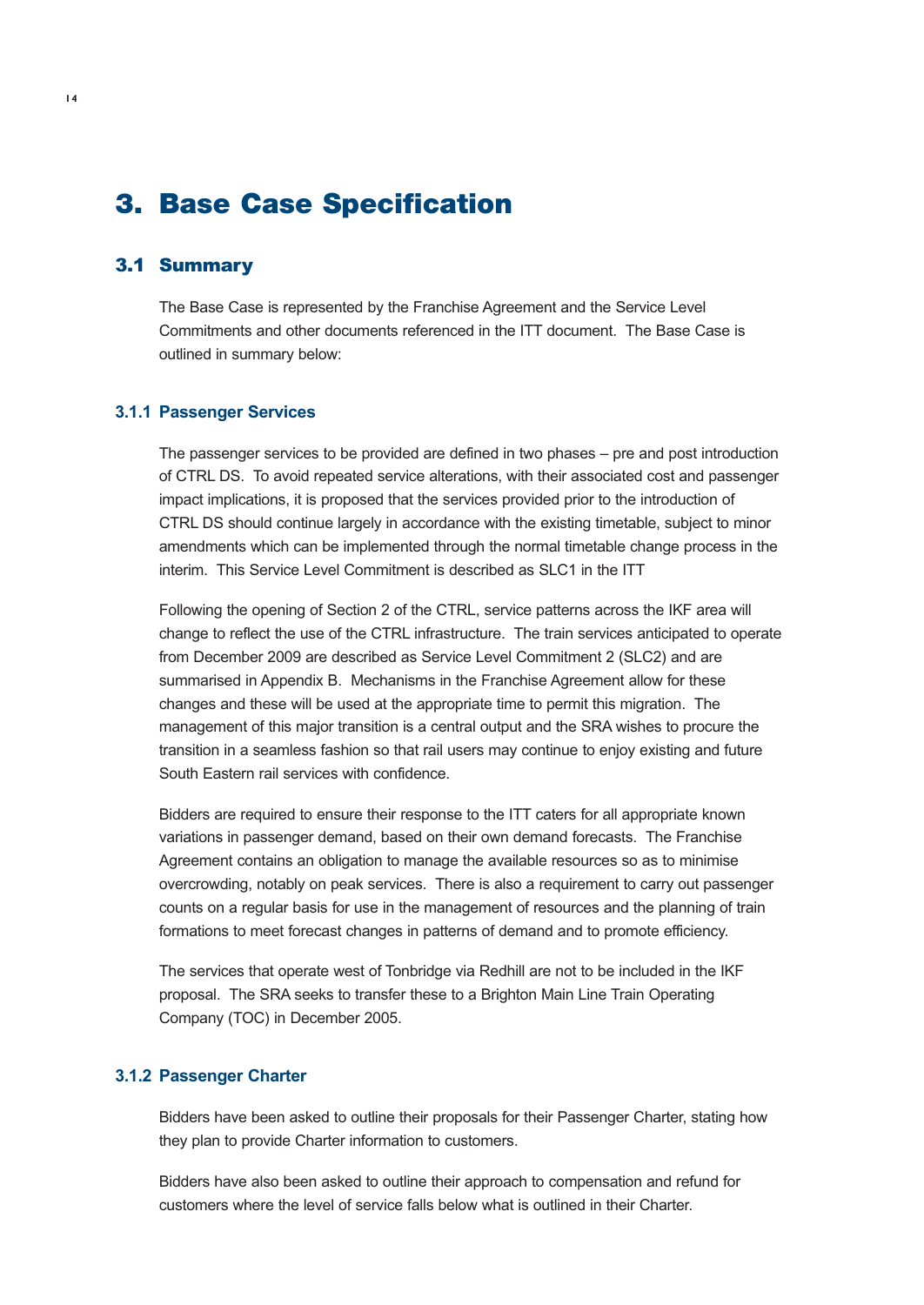

#### **3.1.3 Safety**

#### *Health and Safety Executive*

Existing rail safety regulations are expected to change in October 2005 as a result of the European Railway Safety Directive and following the introduction of the Railway & Other Guided Transport Systems (Safety) Regulations (provisional name). Although HMRI is still consulting on the proposed legislation and hence it remains subject to change, it is expected that it will lead to the replacement of Safety Cases with Safety Certificates. Furthermore, it is proposed as part of the transition arrangements that valid Safety Cases held as at October 2005 will be deemed to be Certificates under the Regulations.

An approved Safety Certificate is a Condition Precedent to the IKF Franchise Agreement. It is envisaged that SET's existing Safety Case will be converted to a Safety Certificate and transferred to the incoming franchisee for 'day one' operations, to allow a seamless transition from SET to the IKF franchisee. The new franchisee will then consolidate this and arrange for an appropriate variation to ensure that the transition from SLC1 to SLC2 is properly effected.

#### **3.1.4 Improving operational performance of train services**

The performance regime is based around four categories – Cancellations; Capacity; Network Rail; and Service Delivery. The benchmarks associated with these categories are set out in the Franchise Agreement and will tighten over time in order to deliver improved performance across the whole IKF area. In addition, a new remedial planning obligation has been introduced so that where the IKF franchisee is failing to meet benchmarks, the IKF franchisee will be required to propose and implement a remedial plan to bring performance back up to the required level.

#### **3.1.5 Overcrowding**

The Franchise Agreement includes a 20 minute standing guideline as the basis on which the Bidders will be required to formulate their train plans in respect of peak services. Passengers in Excess of Capacity (PIXC) type measures of train capacity will be used as a guideline in assessing acceptable levels of standing.

The Franchise Agreement contains mechanisms which allow the franchisee to propose measures for alleviating overcrowding, where it identifies this as an issue. The SRA will be in a position to determine whether any such proposals are affordable.

#### **3.1.6 Service quality**

The SRA expects the successful IKF franchisee to deliver a level of service quality appropriate to the nature of the franchise and requires Bidders to provide detailed plans that clearly demonstrate how they would achieve: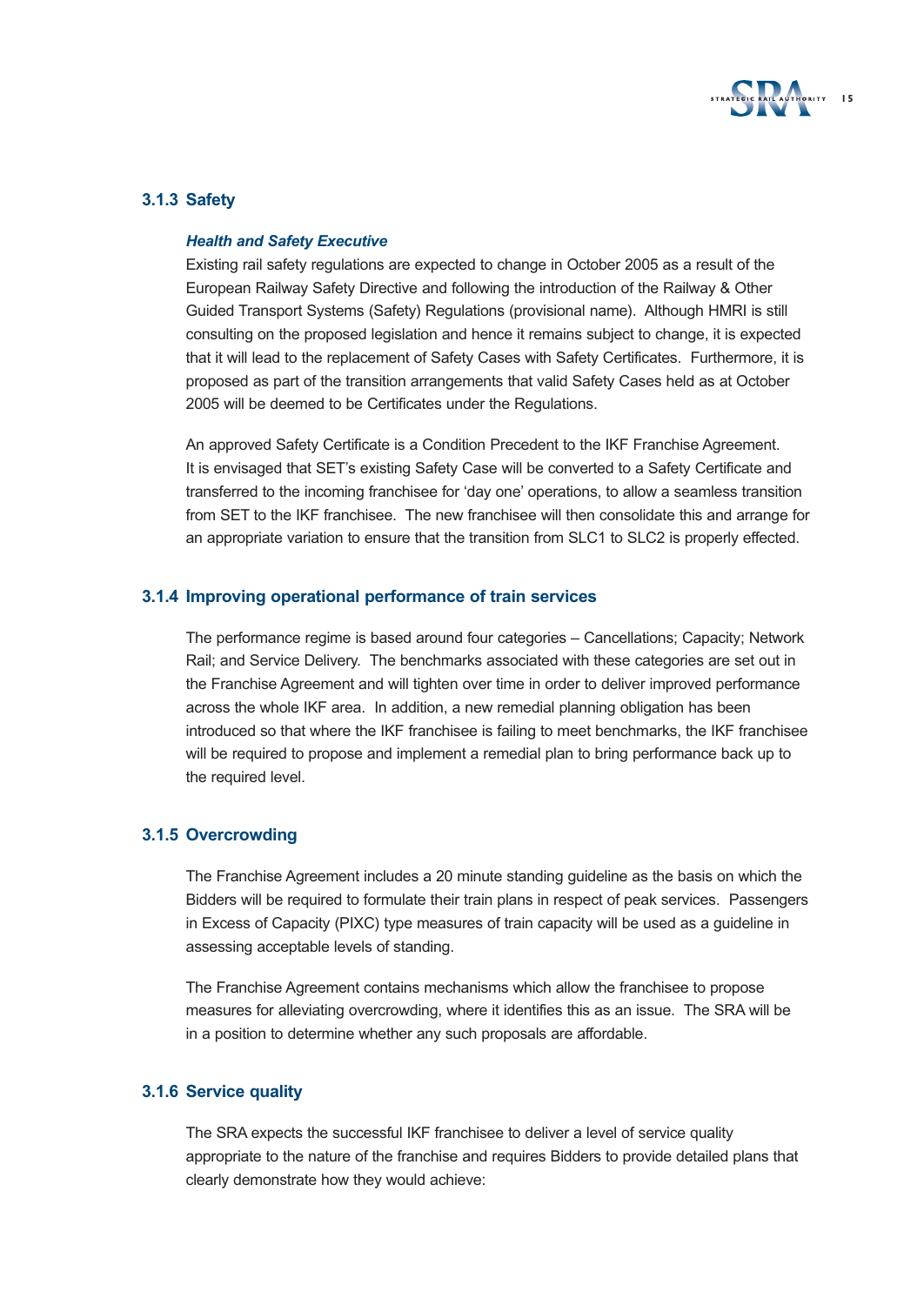- **•** Train presentation and maintenance of an on-train environment where customers are offered a clean, secure, welcoming environment in which to undertake their journey; with information, applicable to that journey and its progress provided, both visually and orally;
- **•** Proactive management of train loadings to mitigate the risk of overcrowding and to minimise the impact of any overcrowding on passenger experience and perception;
- **•** Stations which offer an accessible, welcoming and comfortable environment with passenger information and other amenities. Stations should also facilitate easy interchange both with other TOCs and with other modes of transport;
- **•** Timely, accurate and comprehensible provision of information throughout the franchise area on stations, trains and extended areas such as car parks. This should cover both planned timetables and any disruption to services;
- **•** Adequate car parking at IKF stations or in the locality, particularly to accommodate any predicted increase in demand;
- **•** Easy access to ticket retailing facilities at all stations (including modern and reliable ticket machines) throughout the day. Ticket offices should be opened and staffed in accordance with the proposed Service Quality Standards both selling tickets and distributing pre-booked tickets;
- **•** Simple and effective alternative ways of purchasing tickets through, for example, a wellpublicised, easy to use and accessible Internet site, an easy to use telephone service; and
- **•** Strengthening existing transport integration with organisations such as Transport *for* London, and make proposals for integration of the urban and rural areas of the franchise.

### 3.2 Bid Inputs

#### **3.2.1 Demand**

Bidders are required to form their own view about demand and, where this leads to overcrowding, put proposals to the SRA which are designed to remedy this.

Bidders are instructed not to assume that financial resources will be available to support any Bidders' proposed capital investments in this or any other respect, regardless of their value for money.

#### **3.2.2 Fares**

Fares for the CTRL DS will enter the appropriate fares basket in the normal way as described in Schedule 5 of the Franchise Agreement. For the avoidance of doubt, the CTRL will be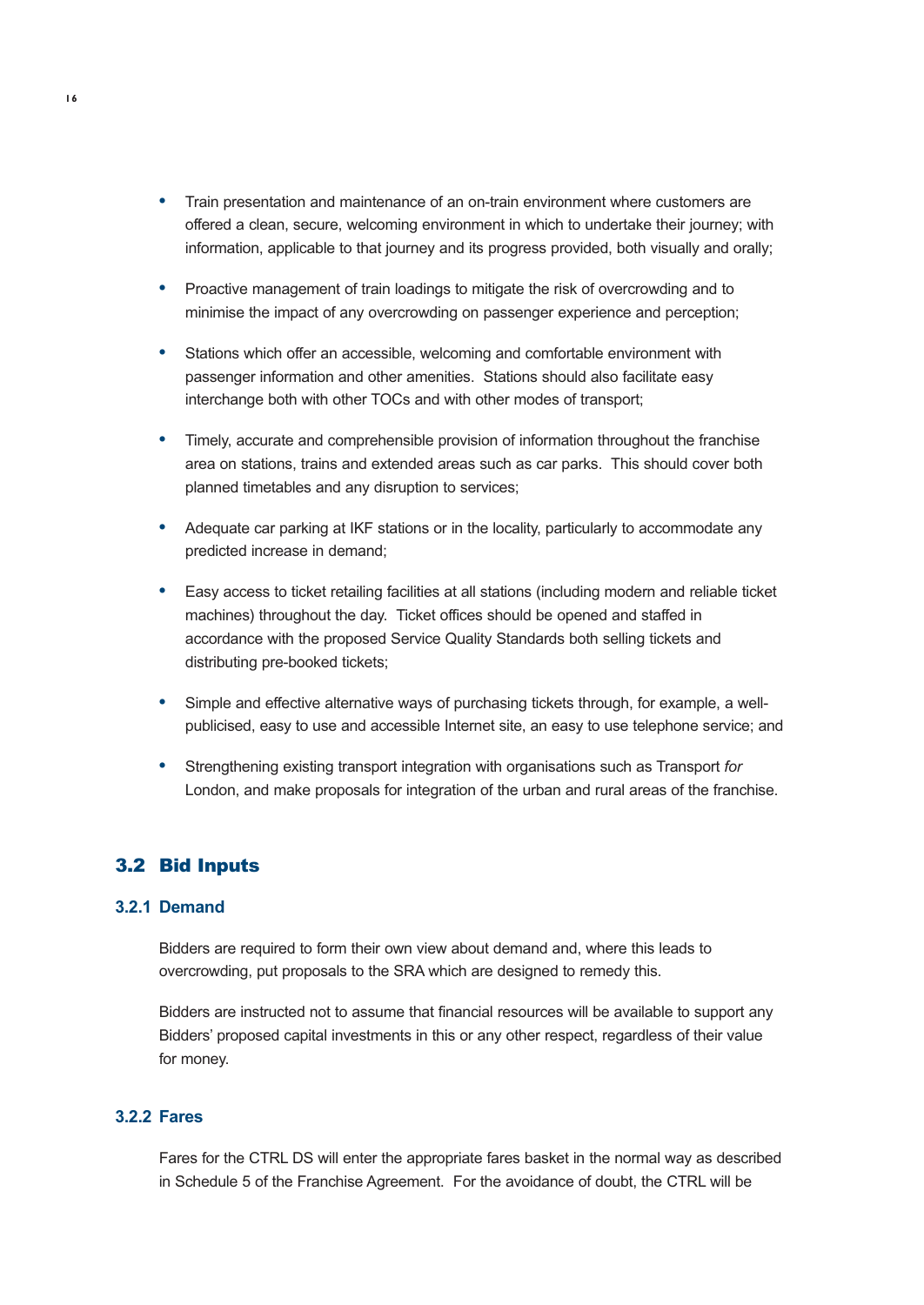

included in the Routeing Guide in relation to Domestic Services, and fares set by both the IKF franchisee and other fare-setters will be bound by the Ticketing & Settlement Agreement (TSA).

Bidders have been given assumptions regarding the need to charge premium fares for the new high-speed services. The assumptions are as follows:

- **•** For passengers travelling from Ebbsfleet to St Pancras the cost of a ticket will be the cost of a ticket from Gravesend to London + 35%;
- **•** For passengers travelling from Birchington on Sea and stations to the west to St Pancras the cost of a ticket will be the appropriate costs of a ticket from the station concerned to London, plus 30% of the cost of the Gravesend – London fare; and
- **•** For passengers travelling to St Pancras via Ashford, the cost of a ticket will be the appropriate cost of a ticket from the station concerned to London, plus 20% of the cost of the Ashford – London fare.

Stratford is deemed 'London' for the purpose of fare collection.

Bidders have been asked to assume that Travelcards will not be accepted for travel on CTRL DS trains. If this assumption changes a change under Schedule 9 of the Franchise Agreement will apply to allow the SRA to include this scheme. All Railcards e.g. senior citizen will be accepted at the appropriate levels of discount.

The ITT requires bidders to prepare proposals which anticipate either a continuation of the present fare structure (annual increases of RPI+1%) or a fares regime that allows tickets to be priced at RPI+3% for the first five years of the franchise, before falling back to RPI+1%, to reflect the £600 million rolling stock and infrastructure investment in the area in recent years. Government will decide which to proceed with once bids have been returned and a measure of the cost and affordability of each proposition is known.

The ITT does not attempt to anticipate any zonal fare structure which the Mayor of London might wish to introduce. As and when such requirements are confirmed and the details known, the SRA will arrange an appropriate amendment using the defined change mechanism in the Franchise Agreement.

#### **3.2.3 Rolling stock**

All rolling stock used by SET will transfer to the IKF franchisee. It is expected that all Mark I trains will be withdrawn before the introduction of IKF.

Delivery of 36 new 5-car Class 376 Metro units commenced in 2004, replacing Networkers on some inner suburban services. Displaced Networkers are being made available for cascading to other middle-distance routes in Kent.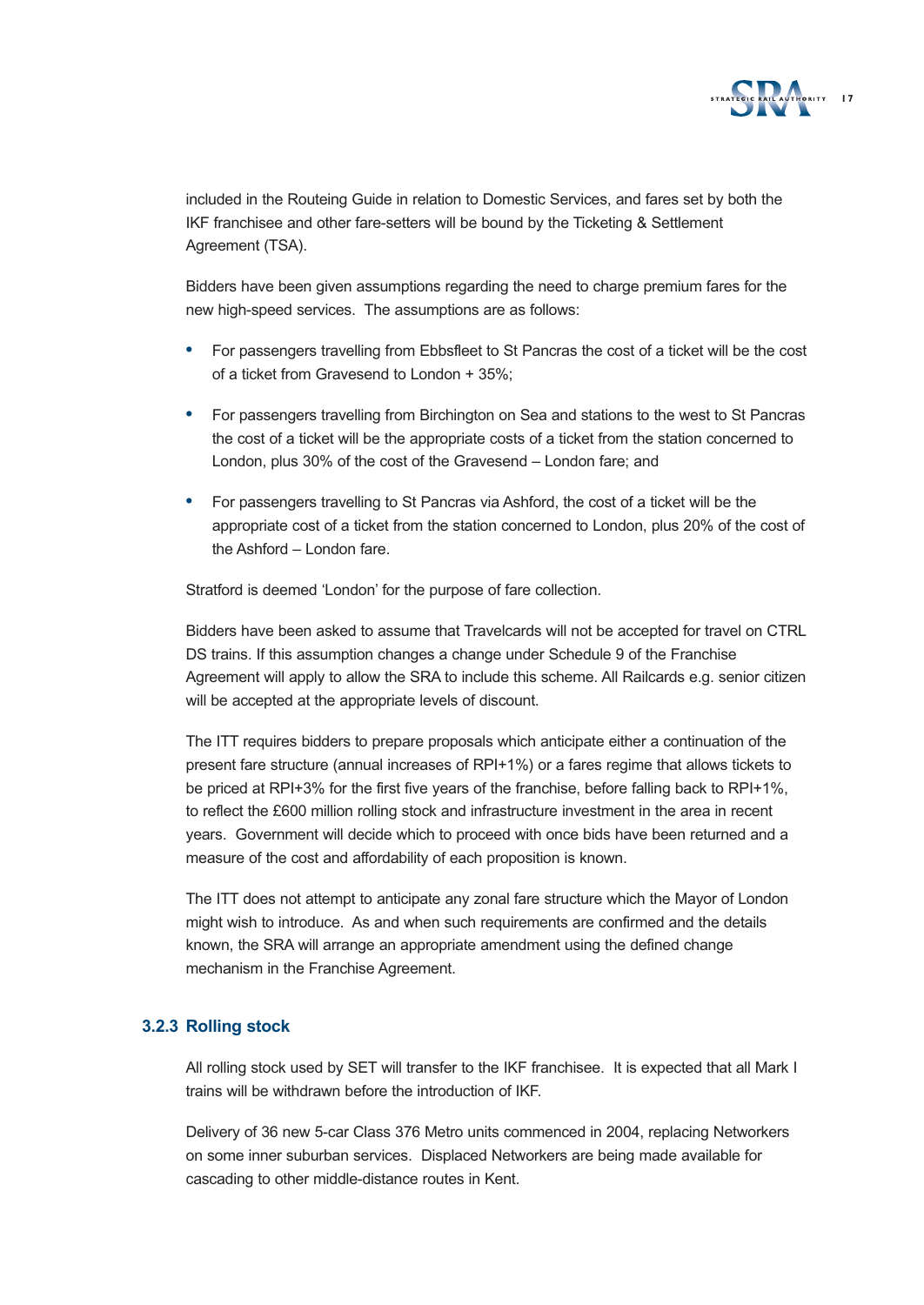Class 465 (4-car) and 466 (2-car) Networkers already operate on a number of services but are not universally cleared for operation across the whole of the South Eastern network. It is understood from Network Rail/SET that Networkers are already cleared (or that clearance is being sought from Network Rail) to operate in passenger service over the following sections of the route:

- **•** London termini to Gillingham via Swanley/Sole Street or all lines via Dartford (Greenwich, Bexleyheath or Sidcup), and also to Hayes (all 10-car except for passenger service trains on routes into or out of Victoria or Blackfriars, over which the maximum operating length permitted is 8-cars);
- **•** Gillingham Dover via Faversham (8-car);
- **•** Ramsgate Canterbury West and Faversham Ramsgate Dover (8-car diversionary subject to completion of minor gauging works);
- **•** Swanley Ashford via Maidstone East (increase length from 4-car to a maximum of 10-car subject to adequacy of platform length at individual stations. N.B. platforms at a number of stations will not be able to accommodate trains of more than 6-car formations);
- **•** Otford Sevenoaks (10-car);
- **•** London termini Tunbridge Wells via Hither Green, Bickley Junction and Orpington (10-car);
- **•** Tonbridge Ashford (8-car);
- **•** Ashford Canterbury West (8-car subject to completion of minor gauging works); and
- **•** Medway Valley route between Strood and Paddock Wood (2-car).

SET have also advised they are progressing an application for clearance of Ashford – Folkestone East (10-car passenger service), and that they would expect to utilise these capabilities from March 2005.

SET is undertaking a programme of 'refreshment' of 34 x 4-car Networker sets for operation on the Weald services. The work, due to be completed by the end of July 2005, includes changes to the seating configuration, re-upholstering of seats, renewal of windows and other passenger facilities.

The Networker fleet is presently designed solely with standard class accommodation. The Networker units cascaded to Weald services will be modified to include accommodation with 24 first class seats per 4-car unit.

The SRA initiated the procurement process for the CTRL DS rolling stock during 2003, as requested by the Secretary of State. This has resulted in the appointment of HSBC Rail UK Ltd as the preferred fleet lessor (ROSCO), and Hitachi as the preferred manufacturer of the rolling stock.

An initial quantity of four units is likely to be available for testing approximately 28 months following contract award which is scheduled for early 2005.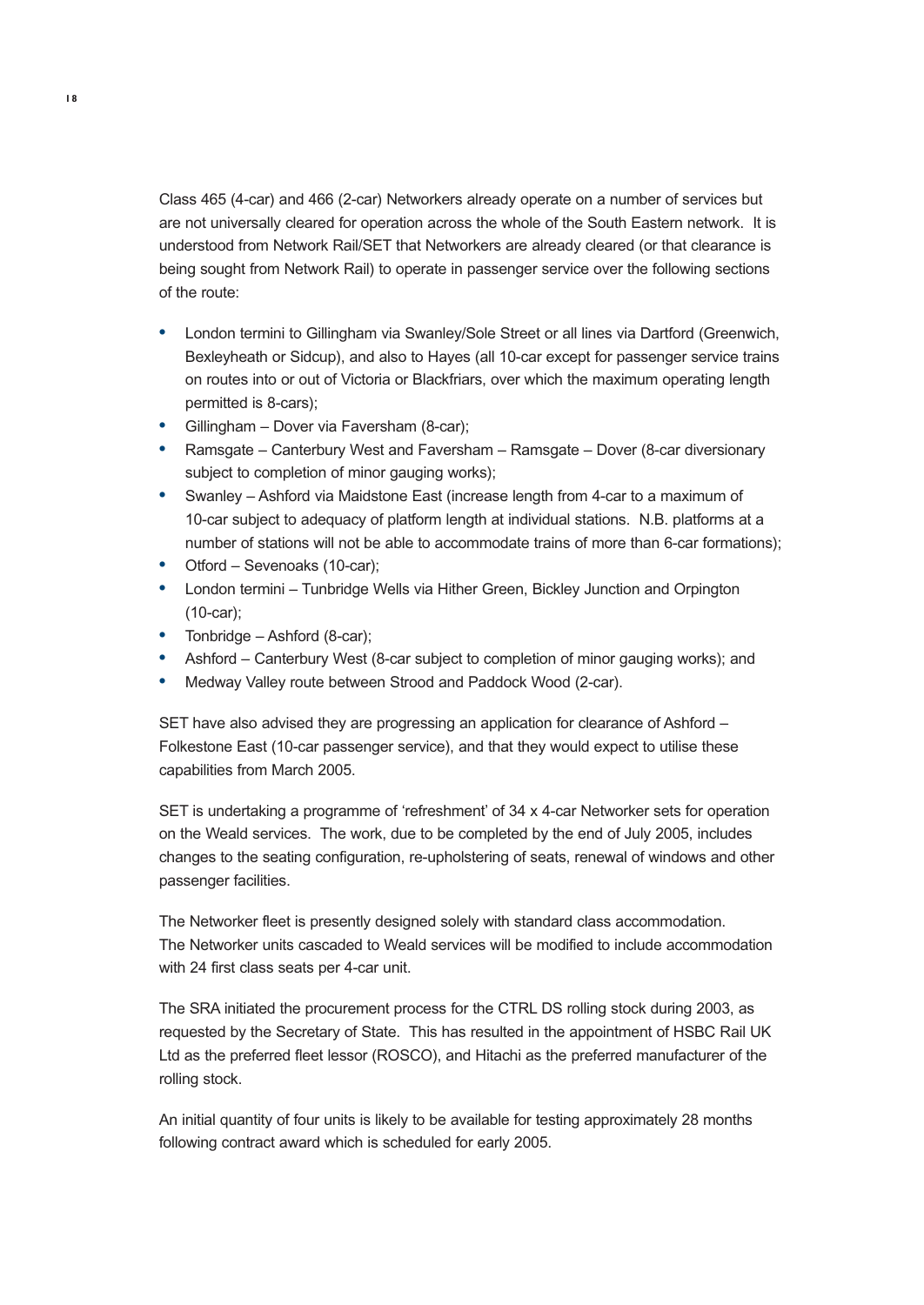

In order to facilitate rapid achievement of a high level of vehicle reliability, the rolling stock manufacturer will be responsible for maintenance of the CTRL DS trains throughout the initial IKF term.

#### **3.2.4 Depots**

Existing depot leases and current access agreements for the use of depots where SET is not the Facility Owner will be transferred whole.

The depot at Ramsgate is currently operated by SET under lease from Network Rail. The IKF franchisee will have this lease transferred to it. The SRA expects this depot to be refurbished and a new depot is intended to be constructed on a site adjacent to Ashford Down Yard Carriage Sidings to cater for the new CTRL DS fleet. The finance for the refurbishment and the new depot and the construction and management will not be for the IKF franchisee to be concerned with other than it will be expected to co-operate fully in the construction of the depot and, when commissioned, facilitate its operation in conjunction with Hitachi to enable all maintenance on the site to be carried out promptly and correctly.

#### **3.2.5 Stations**

Existing station leases and current access agreements for the use of stations will be transferred to the new franchisee. The IKF franchisee will be required to enter into an access agreement with London and Continental Railways Limited (LCR) or its agents for the use of St Pancras, Stratford International and Ebbsfleet.

#### **3.2.6 Staffing**

Staff will be transferred under the Transfer of Undertakings (Protection of Employment) (TUPE) legislation. The application of TUPE is a matter of law based on the individual circumstances of the particular transfer. This will apply at the point the IKF franchisee takes over operations, since the SRA intends effecting the transfer under its powers to make a Statutory Transfer.

#### **3.2.7 Track Access Agreements**

SET's Track Access Agreements (TAAs) will be transferred to the new franchisee thus allowing a seamless continuation of services on the rail network. The new franchisee may need to re-negotiate these in due course to ensure they correspond with the new franchise term and allow the changes anticipated in SLC2. Separate TAAs will be required for domestic services operating on the CTRL.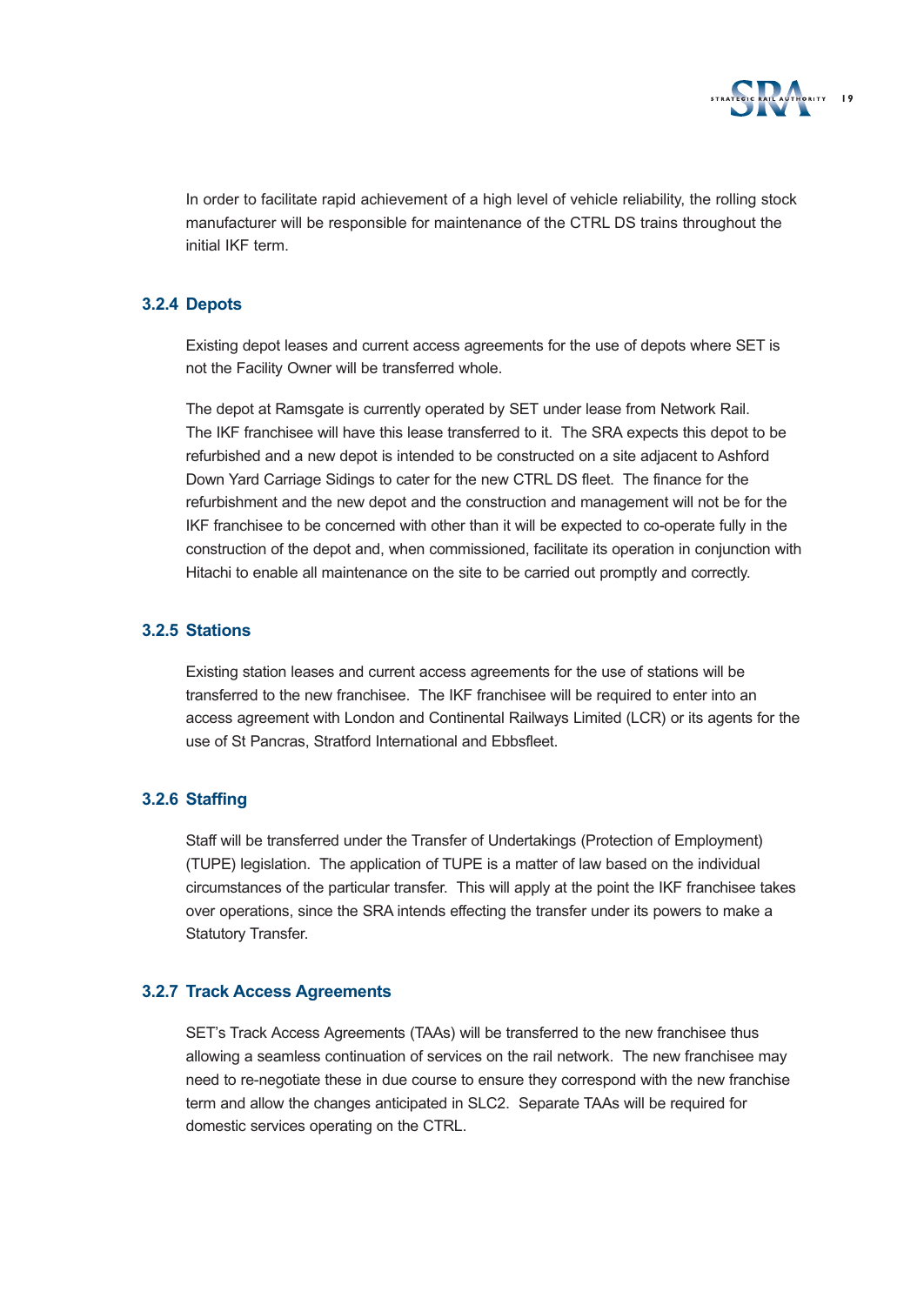LCR is required to ensure that the infrastructure operators enter into TAAs with the operator of CTRL DS in accordance with the CTRL Development Agreement. In preparation for this, the SRA has agreed with LCR the Heads of Terms that shall form the basis of the TAA between LCR and the successful IKF franchisee, and made these available to the Bidders.

#### **3.2.8 Projects currently committed or under consideration**

#### **3.2.8.1 Tunbridge Wells turn-back**

Network Rail will be required to provide, to enable operation of 12 car trains, turn-back facilities in the Tunbridge Wells area.

#### **3.2.8.2 South Eastern power supply upgrade**

Network Rail is presently upgrading power supplies within the Southern Region. This work allows full deployment of class 375/376 and 465/466 rolling stock to routes proposed in the current timetable. The upgrades cover both DC traction supplies and the HVAC Grid. Work to improve the resilience of the power supply is ongoing, and is planned to be substantially completed by May 2005.

#### **3.2.8.3 East Kent resignalling**

The East Kent resignalling project (EKR) encompasses the areas controlled by Rochester, Gillingham, Rainham, Sittingbourne, Faversham, Margate, Ramsgate, Minster, Canterbury East, Shepherdswell, Sandwich, and Deal signal boxes.

The existing signalling equipment dates from the Kent Coast Electrification scheme of the 1950s. The deteriorating condition of the mechanical interlocking across the project area, and concerns over the non-availability of the blockades necessary to carry out refurbishment, has steered the project towards an interlocking replacement strategy.

The condition of the signalling infrastructure at the extreme country end of Kent is such that its renewal has been prioritised over all other areas within the EKR project.

Project implementation will be phased over several years, with priorities being driven by condition of the existing equipment, with completion expected by 2011.

#### **3.3.8.4 Travelcard**

Bidders have been asked to assume that Travelcards will not be accepted for travel on CTRL DS trains. If this assumption changes a change under Schedule 9 of the Franchise Agreement will apply to allow the SRA to include this scheme. All Railcards e.g. senior citizen will be accepted at the appropriate levels of discount.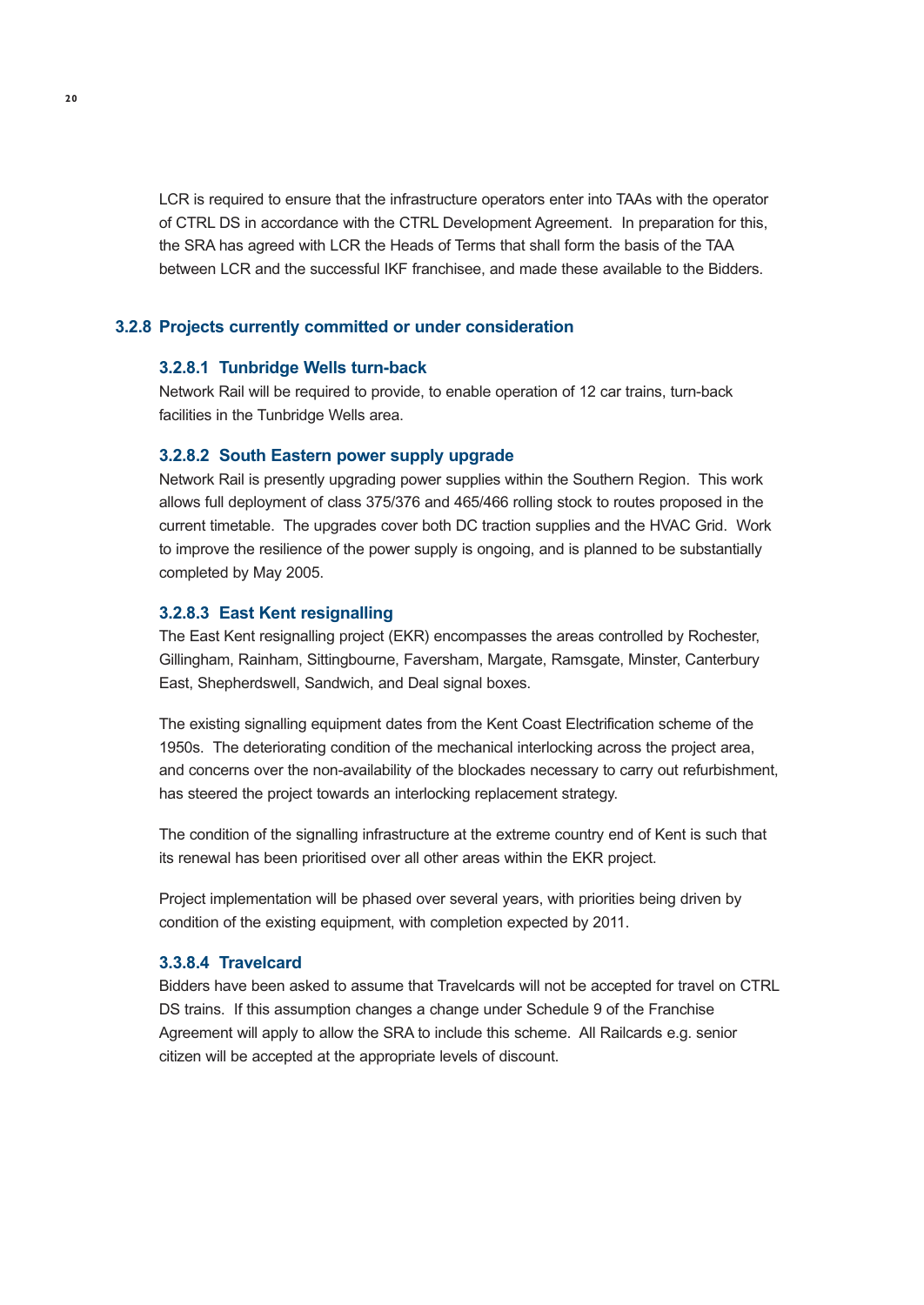

### **3.2.8.5 Other schemes**

There are a number of other projects that may commence during the franchise term, each of which may impact on the business and the environment within which the franchise will operate. The Bidders have been advised to familiarise themselves with the outputs and implications of the following schemes:

- **•** TfL and the Greater London Metro
- **•** Crossrail
- **•** Thameslink 2000
- **•** East London Metro
- **•** Docklands Light Railway Extensions
- **•** Victoria Station Road and Pedestrian Traffic Management
- **•** Olympic Games London 2012
- Renewal of the existing radio systems with GSM-R<sup>2</sup>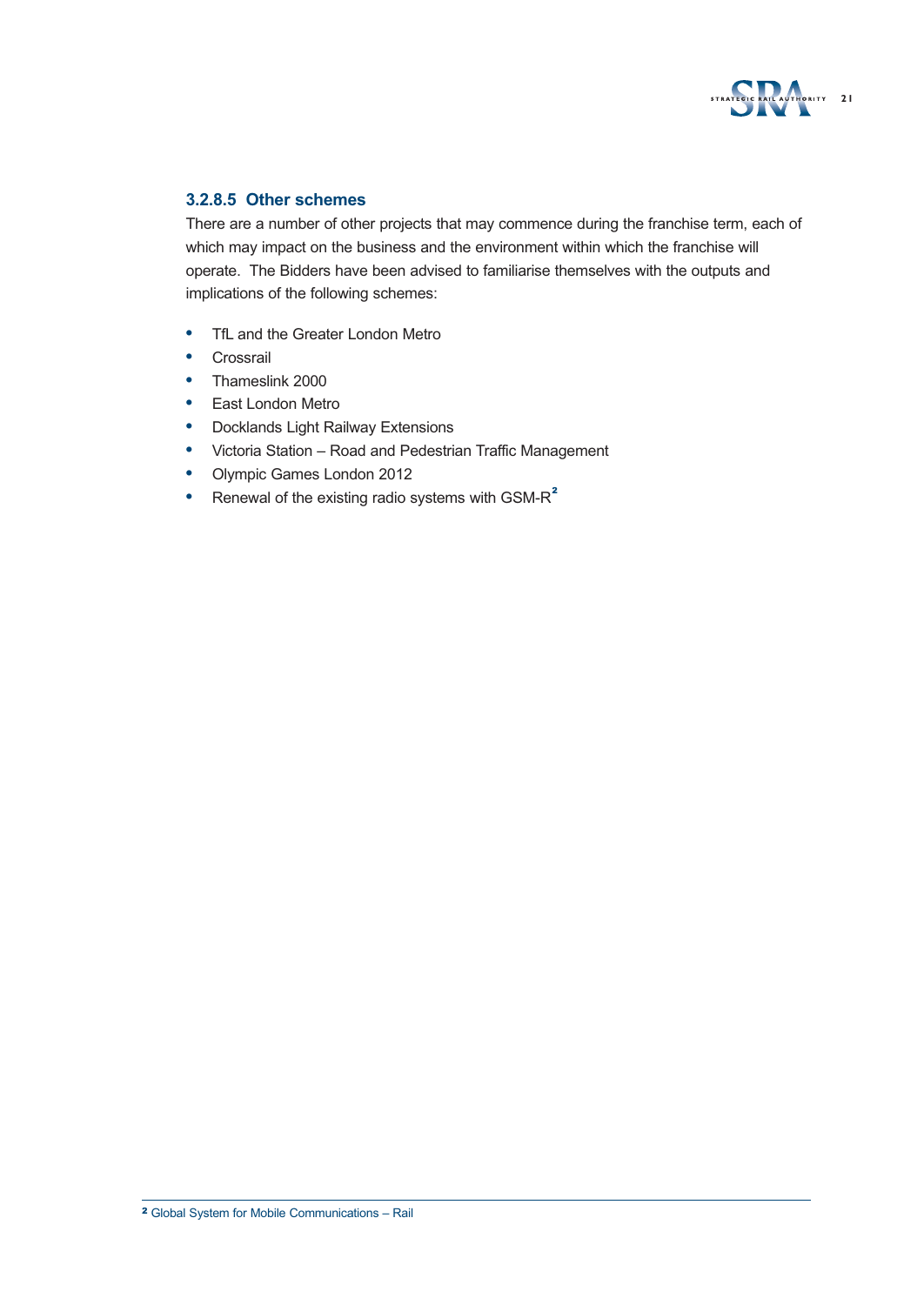# **4. Priced Options**

In addition to the Base Case the SRA is seeking priced options for the following:

#### 4.1 Priced Option 1 – CTRL DS to Dover Priory

The Base Case service proposition provides for CTRL DS to run on the classic network from Ashford to Folkestone Central. It is, however, a key stakeholder objective for CTRL DS to run through to Dover Priory and the SRA is committed to running trains through to Dover provided the safety concerns associated with the restricted bore of Shakespeare Tunnels (between Folkestone and Dover Priory) can be addressed, in particular, the ability to evacuate passengers in an emergency from a train without end-door connections whilst in the tunnel. The SRA is in active discussion with its rail industry partners to identify what (if any) mitigation measures may be required to overcome these safety issues with a view to seeking HMRI acceptance. In view of the uncertainty at this stage Bidders have been asked to propose a priced option that would enable CRTL DS to operate through to Dover Priory.

### 4.2 Option 2 – Transfer of services operating west of Tonbridge to a Brighton Main Line (BML) operator

The Base Case assumes that services currently operated by South Eastern Trains will transfer to a Brighton Main Line operator in December 2005 or other date to be agreed. As a consequence, Bidders have been asked to submit an Option that prices the retention of this service group on a year-on-year basis.

The services to be transferred comprise:

- **•** Tonbridge or Tunbridge Wells to Gatwick Airport via Redhill (Mondays-Saturdays) with daytime extensions to Horsham;
- **•** Tonbridge or Tunbridge Wells to London Bridge (Low Level) via Redhill and East Croydon (Mondays-Saturdays); and
- **•** Any element of services west of Tonbridge currently running to or from Tonbridge or points east thereof, i.e. those which originate or terminate at Gillingham/Strood, Maidstone West, Paddock Wood or Tonbridge and run to or from Redhill or beyond.

In summary, the Authority envisages the service being split at Tonbridge, with all operations (train services and stations) east of Tonbridge passing to the IKF franchise , with those west of Tonbridge passing to a Brighton Main Line TOC.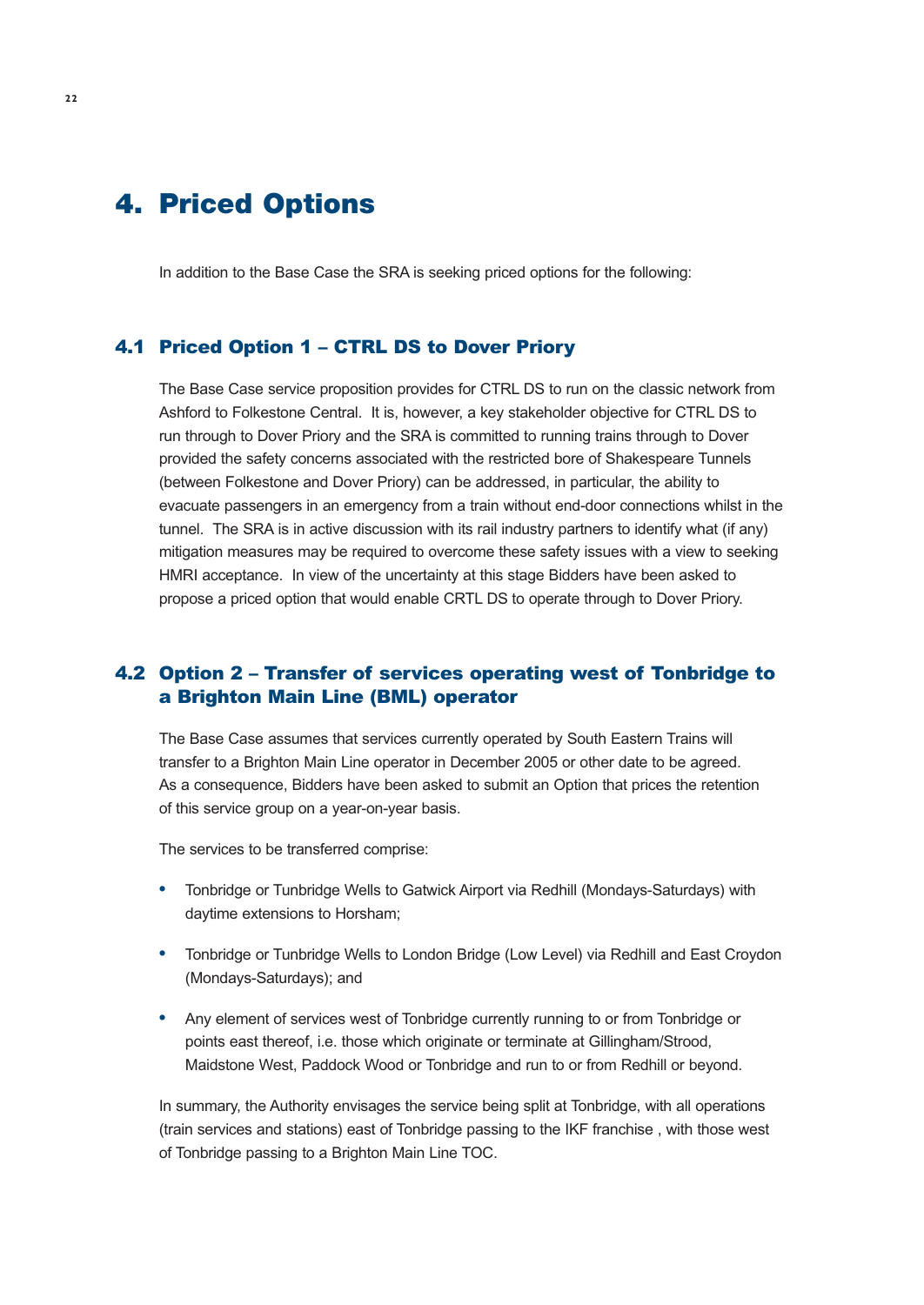

# 4.3 Option 3 – Fit out of CTRL DS stations

The SRA requires Bidders to submit a Priced Option which:

- (a) provides for the competitive procurement of all or part of the fit out of the domestic operational areas of St Pancras, Stratford International and Ebbsfleet stations in the event that all or part of the fit out is not provided as a free good undertaken by the SRA; or
- (b) provides for the project management of all or part of the procurement of the fit out of St Pancras, Stratford International and Ebbsfleet stations in the event that the SRA procures all or part of the facilities, but wishes the IKF franchisee to project manage such procurement.

The Base Case assumes the fit out of the CTRL DS stations is already procured by the SRA.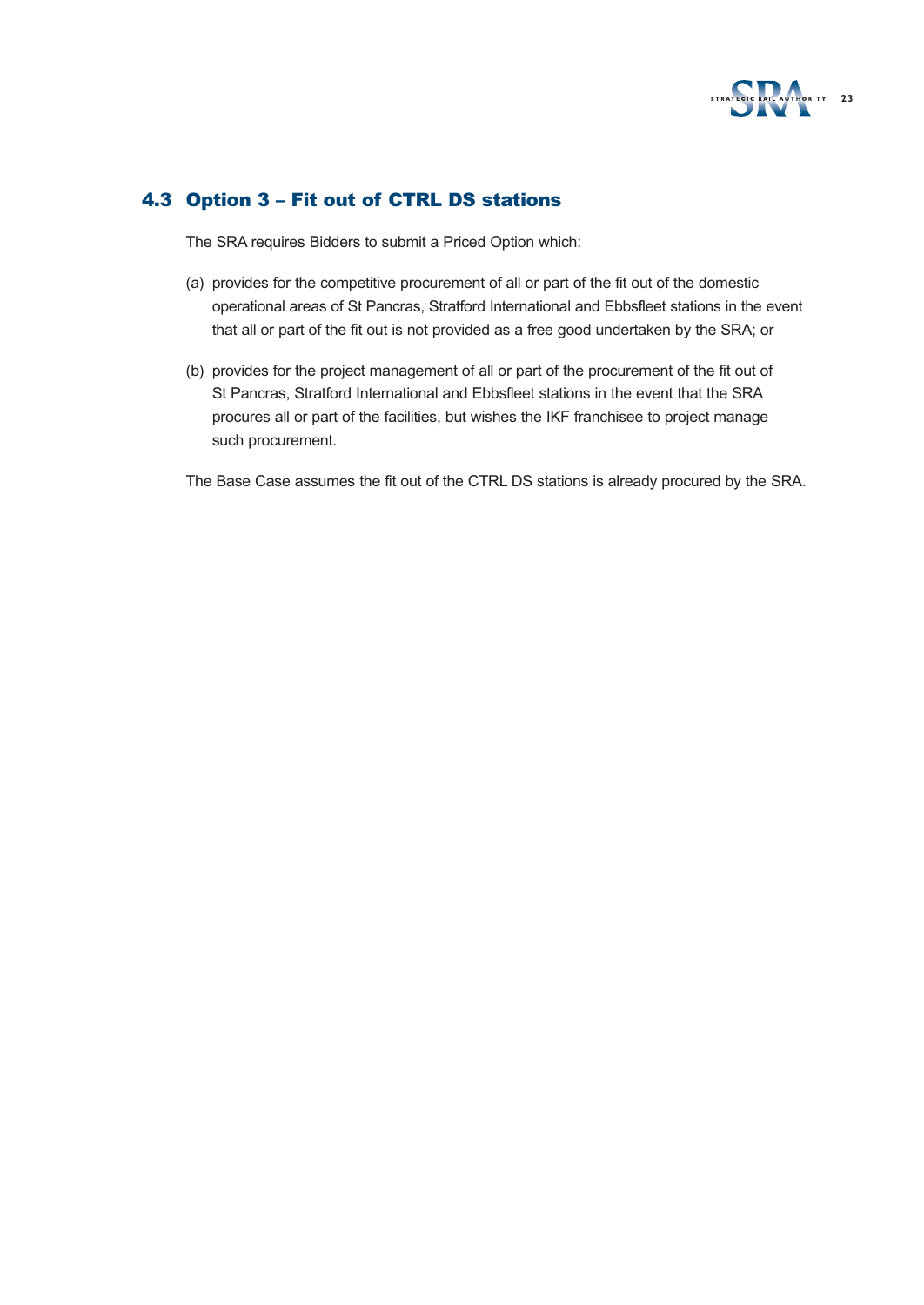# **Appendix A Response to Stakeholder Consultation**

#### A1.1 Stakeholder responses

#### **A1.1.1 Background**

Consultation on the proposed IKF train service specification, incorporating existing services on the South Eastern network and the CTRL DS, has taken place over a period of more than 18 months. The initial consultation stage, focusing on the CTRL DS options, was conducted in early 2003 and the third, and final, exercise concluded in early summer 2004. The initial stages of the process involved high-level consultation with stakeholders. The final phase focused on the detailed service specification for the IKF – stopping patterns and the frequency of services following the introduction of CTRL DS.

The SRA has considered the findings of the third consultation and has, where appropriate, incorporated such feedback into the IKF ITT.

The findings of the third stage of the consultation process are summarised in this Appendix, and have been incorporated in some part into SLC2.

The SRA received a number of responses to all three stages of the consultation process on IKF.

#### **A1.1.2 Consultation stakeholders and respondents**

Respondents included Kent County Council, Transport *for* London, East Sussex County Council, Medway Unitary Authority, various Borough Councils in the IKF area and both statutory passenger bodies, namely Rail Passenger Committee (RPC) – Southern, and London Transport Users Committee (LTUC). The County Council had taken into account the views of their Borough and District Councils in their submissions, though a large number of Borough and District Councils, as well as Parish Councils, have made their own separate submissions to the SRA.

The outcome has been that the stakeholder consultation at this third stage transformed into a wider undertaking than was envisaged originally. To give an example: from the second stage to third stage the number of submissions increased from 75 to over 240. Responses were also received from other government agencies, local user groups and members of the public, to the extent that 4,200 plus letters and over 7,750 signatures on a number of petitions were received during the third stage.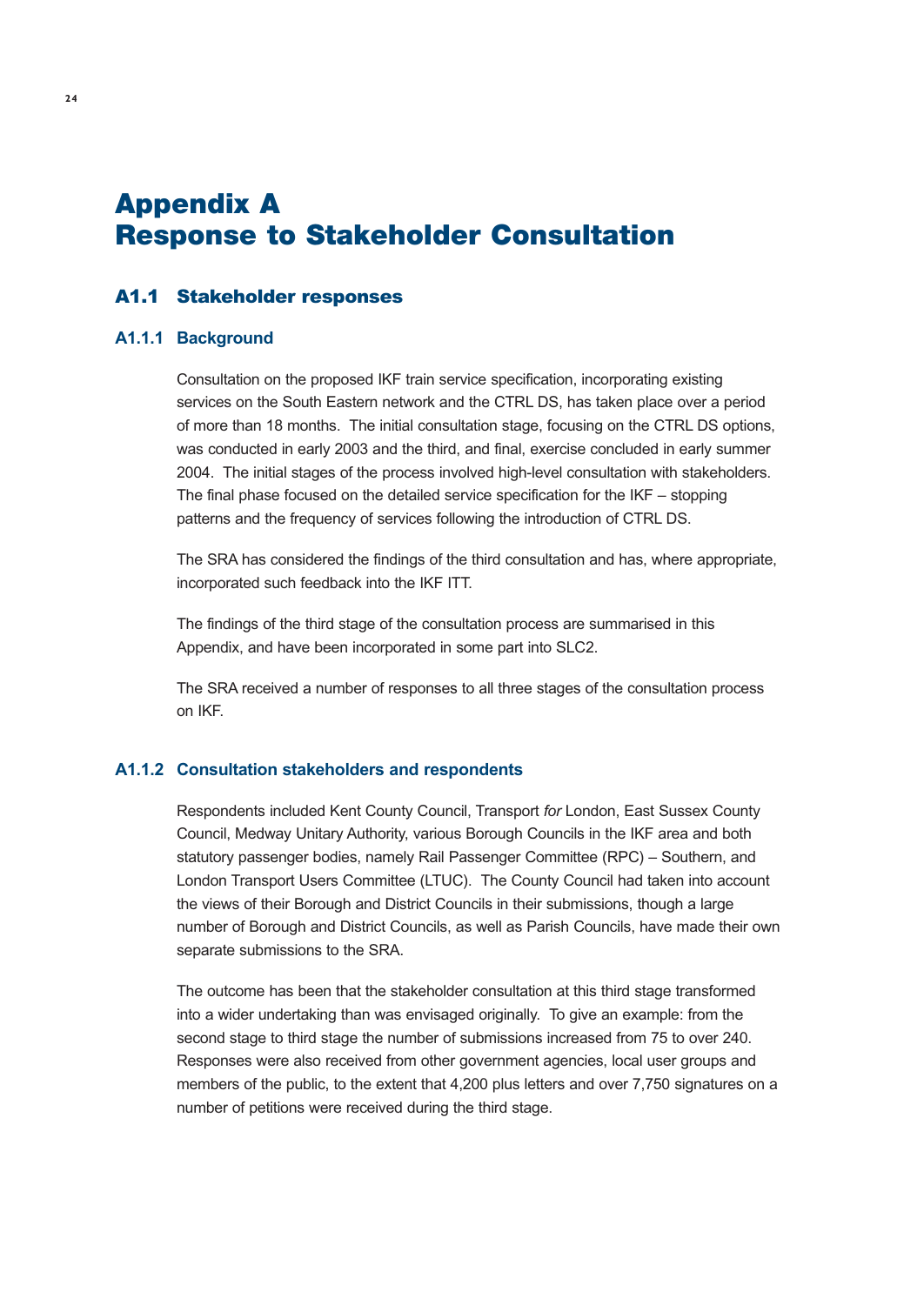

Though this document is not intended to be a comprehensive summary of all the issues raised by respondents to the consultation document, it does address a number of key points raised. Bidders have been required to consider these issues identified by the SRA when developing their submissions, in addition to considering the more detailed full submissions made by respondents where appropriate. Bidders have been advised to expect to undertake their own discussions and engage in further dialogue with stakeholders.

#### **A1.1.3 Response to the consultation process**

All responses and submissions have now been reviewed and a number of amendments have been made. These are detailed in A1.2 and have been incorporated in SLC2. Many other issues however, cannot be accommodated due to the financial constraints and affordability issues that have been imposed on rail operations across the UK as well as the South East, and therefore remain outstanding. Bidders will not have the latitude to offer remedies to any of these that increase the cost of support.

Some changes are also required to the services as a result of the detailed feasibility timetable (FTT) development work undertaken by Network Rail. These have also been incorporated in SLC2. The FTT has been designed mainly to validate the workability of the Train Service Specification. In practice, the FTT is one of a potentially large number of iterations, and it will be possible to make further small changes to service patterns to achieve a fully compliant timetable, provided such changes can be achieved without adversely impacting the viability of the overall service proposition.

The range of available options is limited by the affordability constraints noted above. This means that options which require more rolling stock, or are likely to significantly increase operating costs cannot be contemplated unless balanced by resource reductions elsewhere.

#### **A1.1.4 Issues raised as a result of consultation**

#### **A1.1.4.1 Key themes**

A number of key themes emerged from the meetings held and responses to the consultation process:

**•** The introduction of the CTRL DS was generally welcomed by respondents, as was the integration of all services into a single franchise. However respondents pressed for benefits from the introduction of CTRL DS to be realised across the franchise whether in savings on journey times or more frequent services. Many stakeholders lamented the fact that even with the CTRL DS introduction they would not realise any benefits to their 'classic services';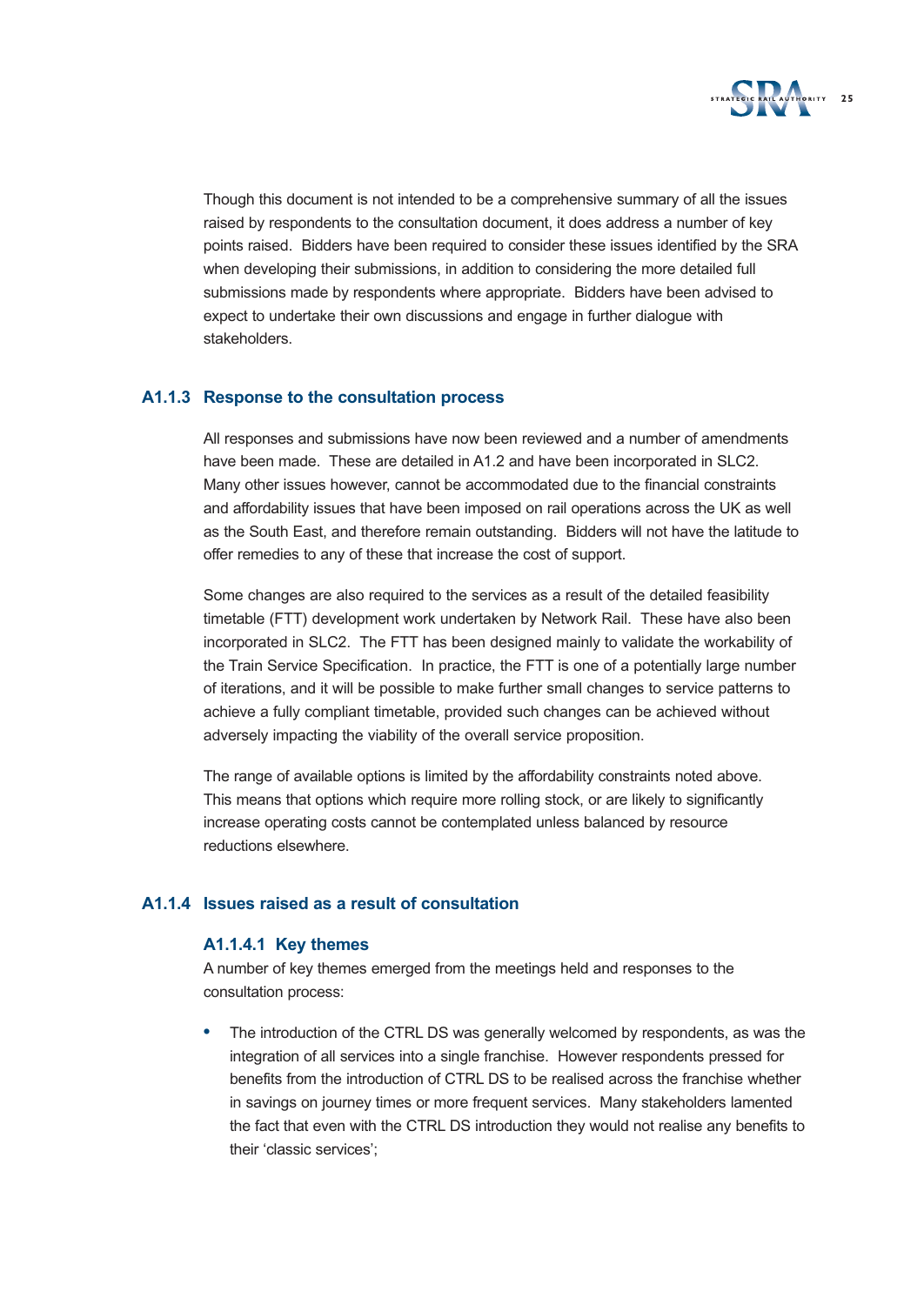- **•** Many respondents were opposed to the perceived reduction of services and/or capacity in 'classic services'. Most identified local services that they wished to see retained or improved. There was some acknowledgement of the need to review services serving less busy stations, but then some of the communities that use such stations mounted localised campaigns – see below;
- **•** Key respondents, for example Kent County Council, acknowledge that 'balance' is required between improved service provision and affordability. However many respondents felt that affordability should not be a consideration when planning the service specification and suggested that cost considerations led the consultation and service provision process;
- **•** Concerns were raised by a number of respondents that the SRA proposals did not take into account the planned growth and regeneration in the various areas across the south east of London, Thames Gateway, North and East Kent etc, and therefore the future demand for rail services. In particular Kent County Council raised issues regarding service development in the context of inter-regional flows and growth projections for the region;
- **•** Overall, respondents felt that premium fares on the CTRL DS should not be introduced, although some accepted that they will be introduced. Those that did not oppose premium fares suggested that they should be for services that are 'additional', provide a significant improvement in journey times, and where passengers would be able to choose a lower cost alternative; and
- **•** The aspiration to introduce 'metro' type services (i.e. 4 tph) was welcomed by a number of London Boroughs and TfL. However, many respondents, mainly passengers, wished to retain a service plan that allowed passengers to access a range of termini from their origin stations.

#### **A1.1.4.2 Specific Service-related responses**

Of the 12,000 or so responses received, some 65% referred to specific issues. The issues concerned are:

- **•** Hollingbourne, Harrietsham, Lenham, Charing (generated some 25% of responses); respondents were very concerned at the reduction of services, particularly in the off-peak;
- **•** Hayes Line (20%); respondents demanded the return of a choice of London termini;
- **•** Farningham Road (10%); respondents were very concerned at the level of reduction in services calling at the station; and
- **•** Crowhurst (10%); similarly, respondents were very concerned at the level of reduction in services calling at the station.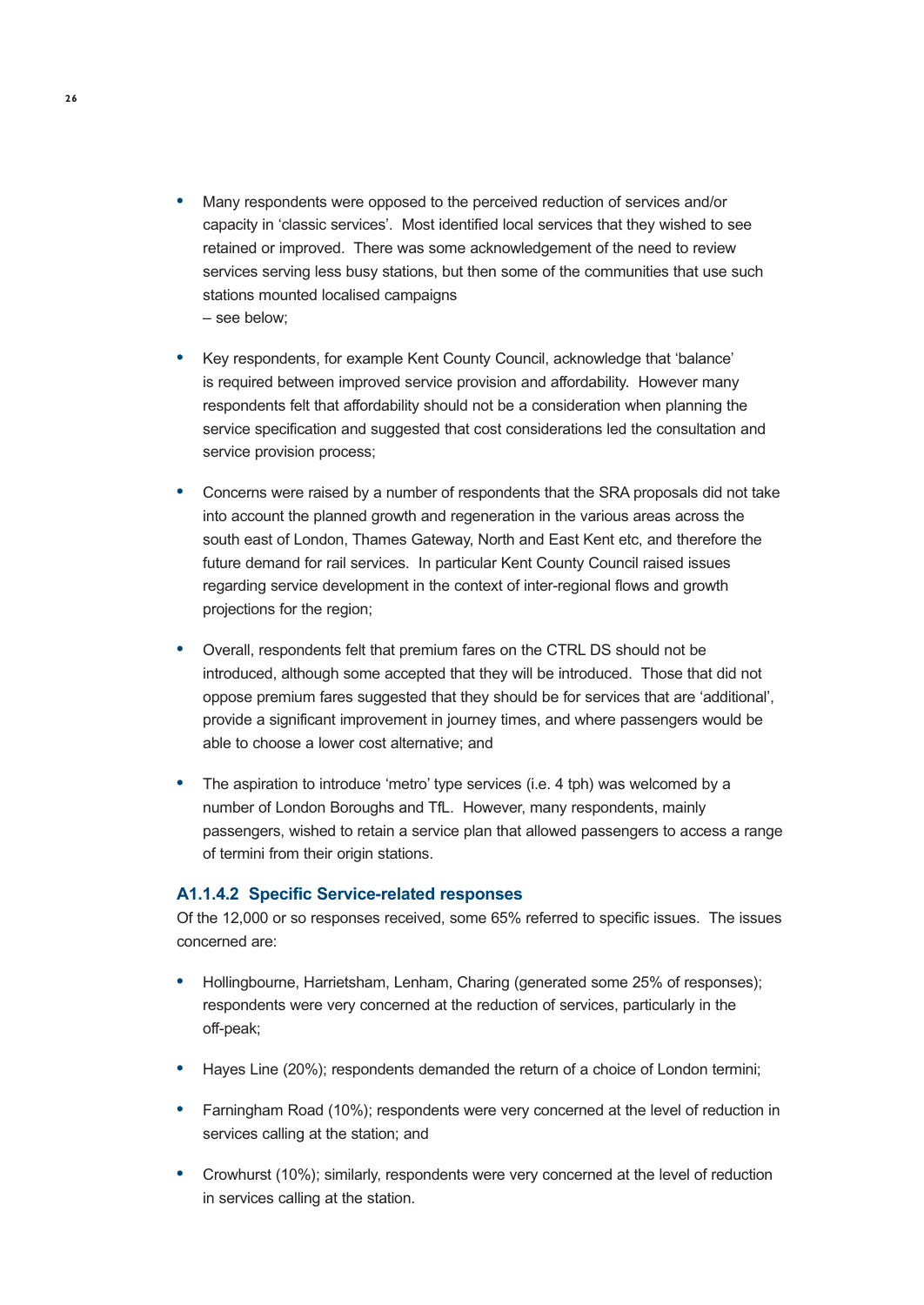

In addition, the inclusion of Dover in the CTRL DS specification was seen to be particularly valuable, and a large number of respondents sought to impress the importance of including CTRL DS to the port.

Local organisations raised a series of specific local concerns ranging from the reduction in their specific service provision, state of rolling stock and infrastructure, improvement of services (for example, Maidstone as the County Town), the development of new stations (at Manston Airport and Canterbury), and the introduction of park and ride schemes.

### A1.2 Specific Train Service Specification alterations

The IKF train service specification was described in the February 2004 consultation document, and a number of amendments have now been made to address:

- **•** Concerns and suggestions expressed in feedback from stakeholders;
- **•** Practical considerations identified in the detailed timetable development work carried out during the consultation period; and
- **•** The cost implications of the changes, and the need to keep the overall proposition within the limits of affordability.

This section highlights the changes that have been made to the specification and, together with the attached tables and maps, provides a summary re-statement of the IKF service proposals. In the sections which follow, all-day train services are described in terms of frequency (trains per hour, (tph)) in each direction (unless otherwise stated) although frequencies may be lower during the early morning and late evening periods; additional services which operate only during peak periods run only in the peak direction, i.e. into London in the morning and out of London in the evening, and are expressed in terms of trains per peak period (tppp).

Contra-peak services will generally operate on the basis of inter-peak frequency and stopping patterns.

The peak periods are defined to include trains arriving at their London terminus between 0700 to 0959 hours (Monday to Friday) and trains departing from their London terminus between 1600 and 1859 hours (Monday to Friday). For timetabling purposes, peak periods are defined differently for Eurostar and Domestic services running on CTRL, with the peak being defined as trains arriving at St Pancras between 0700 and 0859, and departing St Pancras between 1600 and 1800 (Monday to Friday).

The level of service set out below would operate from Monday to Friday. First and last trains will be defined in the SLC to reflect overall demand and requirements for engineering access to the network. Saturday services would be similar to Monday to Friday but without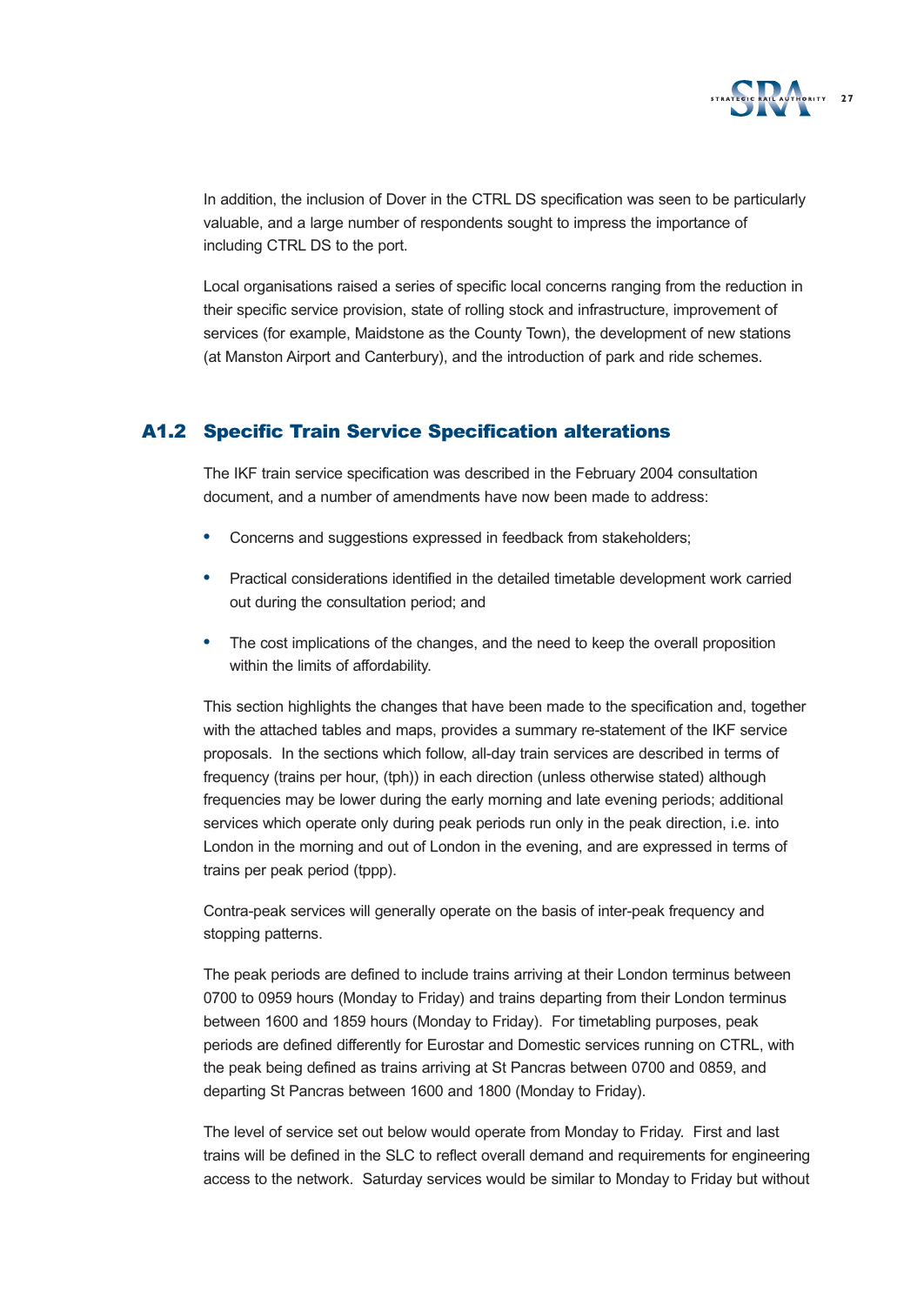the peak hour additions. Sunday services would be a reduced Saturday service with changes to reflect the need for engineering work access.

The commentary has been divided into geographical groups across the South Eastern Trains area as follows:

- **•** London East;
- **•** London South;
- **•** Medway;
- **•** East Kent;
- **•** West Kent; and
- **•** Maidstone.

# **A1.2.1 LONDON EAST: Services operating on the Greenwich, Woolwich (North Kent), Bexleyheath, and Sidcup Lines to Dartford, Hayes Line, and Local Services to Orpington and Sevenoaks via Grove Park**

In line with TfL's aspirations to simplify operating patterns for Metro services within Greater London, our original proposals sought to concentrate individual services into a single London terminus. For example, it had been proposed that all except a few peak period Bexleyheath Line trains would operate into Cannon Street whilst all suburban trains on the Orpington line would run to Charing Cross. This rationalisation of terminal arrangements met with strong resistance in a number of areas, and accordingly our revised proposals seek to retain a degree of choice of London termini on most routes where this is operationally practicable.

#### **A1.2.1.1 Sidcup Line to Dartford**

The standard pattern of train service has not been changed and remains as set out in the consultation document, as follows:

- **•** 2 tph Cannon Street Crayford (going forward to Slade Green and stations on the North Kent Line via Woolwich);
- **•** 2 tph Charing Cross Gravesend, fast from London Bridge to New Eltham;
- **•** 2 tph Victoria Sidcup (via Peckham Rye and Lewisham);
- **•** 2 tppp Charing Cross Dartford; and
- **•** 2 tppp Cannon Street Dartford;

#### **A1.2.1.2 Bexleyheath Line to Dartford**

We have revised the service pattern on this route from that previously consulted, and the amended service is as follows:

- **•** 2 tph Cannon Street Dartford;
- **•** 2 tph Charing Cross Dartford; and
- **•** 4 tppp Charing Cross Barnehurst.

The previously proposed Dartford – Victoria service will not now operate.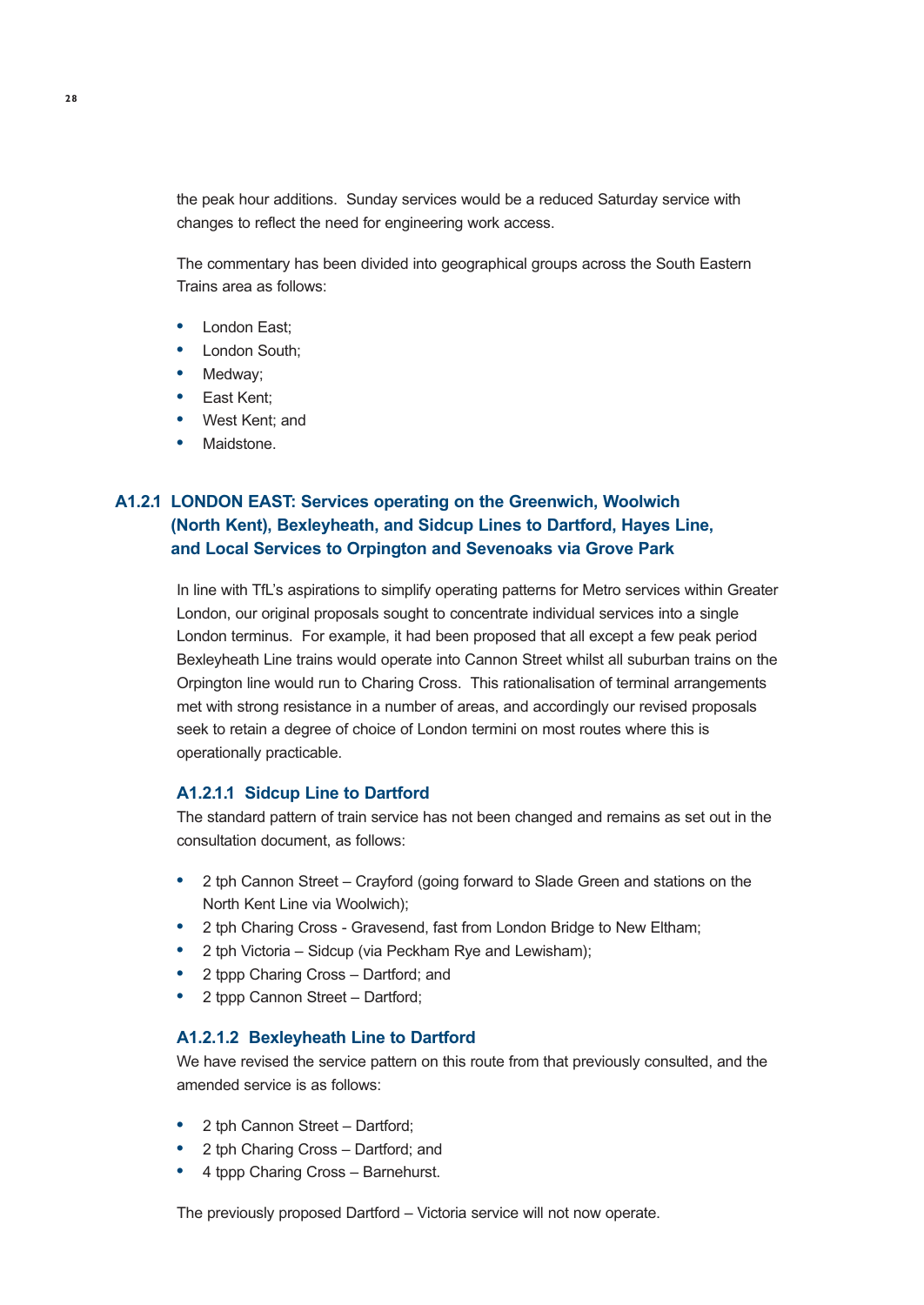

### **A1.2.1.3 North Kent Line (including Greenwich and Woolwich)**

Although the overall quantum of service on the North Kent Line remains unaltered, we have in response to stakeholder suggestions made some changes to the pattern of service to improve local links. The proposed pattern of service is now as follows:

- **•** 2 tph Cannon Street Slade Green via Greenwich (going forward to Crayford and stations on the Sidcup Line);
- **•** 2 tph Cannon Street Dartford via Greenwich;
- **•** 2 tph Charing Cross Gillingham via Lewisham and Woolwich Arsenal, semi-fast;
- **•** 2 tph Charing Cross Plumstead via Lewisham; and
- **•** 4 tppp Cannon Street Dartford via Greenwich;

#### **A1.2.1.4 Hayes Line**

The overall quantum of service on this route is unchanged, but the pattern of service has been revised in line with stakeholder suggestions as follows:

- **•** 2 tph Cannon Street Hayes via Lewisham; and
- **•** 2 tph Charing Cross Hayes (fast from London Bridge to Ladywell).

#### **A1.2.1.5 Orpington and Sevenoaks (via Chislehurst) Local Services**

The quantum of local services on this route remains as previously consulted, but the proposed service pattern has changed in response to feedback from stakeholders. The proposed service pattern is now:

- **•** 2 tph Charing Cross Sevenoaks (fast from London Bridge to Hither Green); and
- **•** 2 tph Cannon Street Orpington via Lewisham.

#### **A1.2.1.6 Bromley North Branch**

The proposed pattern of service on the Grove Park – Bromley North branch has been amended to 2 tph all day, i.e. broadly in line with today's service pattern.

#### **A1.2.2 LONDON SOUTH: Other IKF Local Services on Routes within Greater London**

#### **A1.2.2.1 IKF Local Services via Herne Hill**

We have provided some additional peak services to Blackfriars on this route to address stakeholder concerns. The stopping pattern of the Victoria – Orpington service is also revised so that trains will not call at West Dulwich or Sydenham Hill. The overall pattern of service proposed is now:

- **•** 2 tph Victoria Orpington;
- **•** 2 tph Victoria Beckenham Junction; and
- **•** 3 tppp Blackfriars Kent House.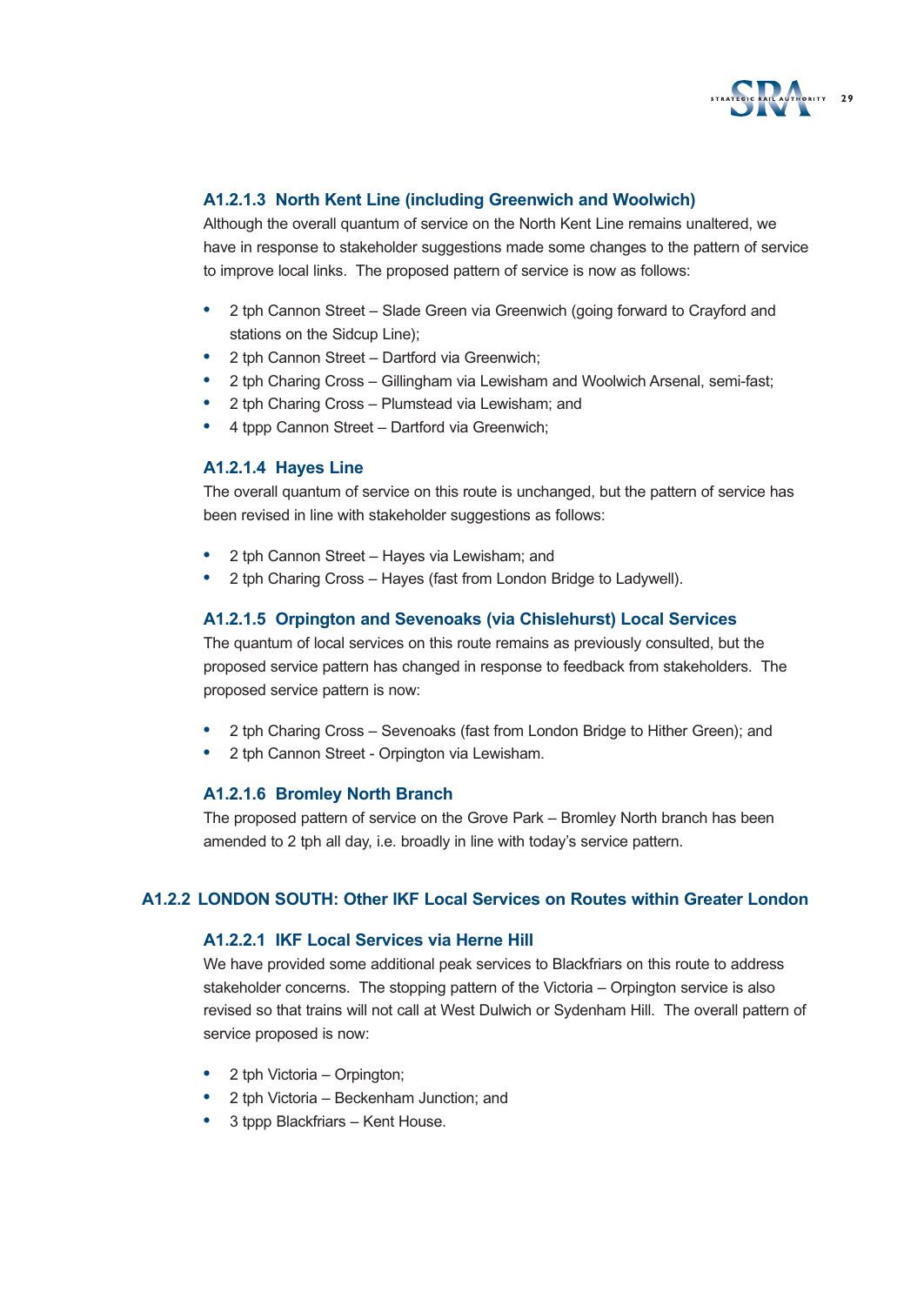#### **A1.2.2.2 Blackfriars – Sevenoaks via Swanley**

The pattern of service on this route remains as previously proposed in the Spring 2004 consultation document, namely:

- **•** 2 tph Blackfriars Sevenoaks; and
- **•** 4 tppp Blackfriars Bellingham;

#### **A1.2.3 MEDWAY: Services through the Medway Towns and Sittingbourne**

Two principal changes have been made to the service proposals for the Medway Towns in response to feedback from stakeholders, specifically relating to fast services between Medway and Cannon Street, and also levels of service on the Sheerness branch. Following a review, we now propose a partial integration of the Sheerness branch into the main line service by extension of these trains from Sittingbourne to Dover Priory.

The overall pattern of service proposed is now as follows:

- **•** 2 tph St Pancras Sittingbourne via Gravesend and Medway Towns (see note below);
- **•** 2 tph Victoria Ramsgate;
- **•** 2 tph Sheerness Dover Priory;
- **•** 2 tph Charing Cross Gillingham via Dartford and North Kent;
- **•** 3 tppp St Pancras Broadstairs via Medway Towns;
- **•** 3 tppp St Pancras Rochester;
- **•** 2 tppp Cannon Street Broadstairs via Medway Towns;
- **•** 2 tppp Cannon Street Faversham via Medway Towns;
- **•** 3 tppp Victoria Rochester (or Gillingham); and
- **•** 1 tppp Blackfriars Rochester (or Gillingham).

Note: during the busiest two hours in each peak period, the half hourly CTRL DS service from St Pancras to Sittingbourne will operate as a St Pancras – Ebbsfleet shuttle, as previously proposed.

### **A1.2.4 EAST KENT: Services in East Kent including the East and North Kent Coasts and Canterbury**

#### **A1.2.4.1 East Kent Services via Ashford**

Services on these routes will operate as previously consulted, namely:

- **•** 1 tph St Pancras Margate via Canterbury West;
- **•** 1 tph St Pancras Folkestone (or Dover Priory);
- **•** 1 tph Charing Cross Ramsgate via Tonbridge and Dover Priory;
- **•** 1 tph Charing Cross Dover Priory via Tonbridge;
- **•** 1 tph Victoria Canterbury West via Maidstone East;
- **•** 2 tppp St Pancras Folkestone (/Dover Priory) (as portions of the St Pancras – Margate service);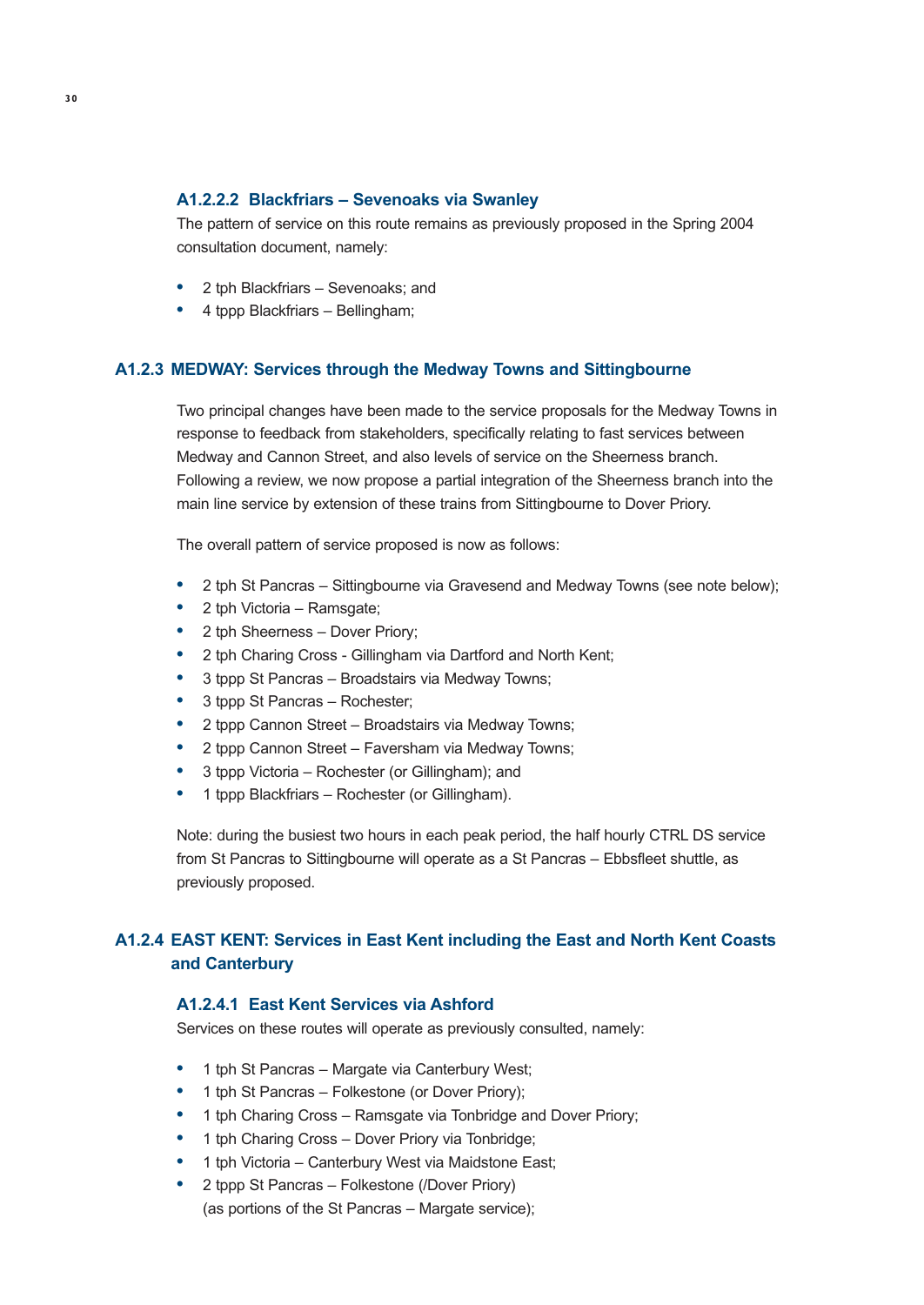

- **•** 2 tppp St Pancras Ramsgate via Canterbury West (as portions of the St Pancras Folkestone (/Dover Priory) service);
- **•** 3 tppp Charing Cross Ashford via Tonbridge; and
- **•** 2 tppp Cannon Street Ashford via Tonbridge.

Stakeholders have reaffirmed their strong aspiration to extend CTRL DS services from Folkestone to Dover, and we can confirm this remains a firm objective. Dialogue is continuing with Network Rail and HM Railway Inspectorate with a view to resolving the emergency egress issues from a train inside the narrow single-bore Shakespeare Tunnels, and we will continue to work closely with our rail industry partners to meet this aim provided it can be achieved at an affordable cost.

#### **A1.2.4.2 North Kent Coast**

The structure of services to the North Kent coast has been amended, with partial integration of the Sheerness branch into the main line to Dover via Faversham and Canterbury East. The Victoria – Ramsgate service will no longer convey a portion to/from Dover Priory, being replaced by a connecting Sheerness – Dover Priory shuttle service with cross-platform interchange at Faversham.

Service frequency on the Sheerness branch will be maintained at its current level of 2 tph rather than being reduced to hourly as previously proposed. It is, however, now proposed that the very lightly used station at Swale be closed completely.

To address stakeholder concerns on the adequacy of capacity into Cannon Street, we now propose that two additional trains will operate between Cannon Street and Faversham.

The overall pattern of service is therefore now proposed to be as follows:

- **•** 2 tph Victoria Ramsgate;
- **•** 2 tph Sheerness Dover Priory (1tph semi-fast, 1tph all stations);
- **•** 3 tppp St Pancras Broadstairs via Faversham and Medway Towns;
- **•** 2 tppp Cannon Street Broadstairs via Faversham and Medway Towns; and
- **•** 2 tppp Cannon Street Faversham via Medway Towns.

#### **A1.2.4.3 Canterbury**

Canterbury will continue to be served throughout the day on both the existing routes through Canterbury West and East stations although the service proposal for the latter has changed. The Canterbury West route will be served by CTRL DS trains, supplemented by the Victoria - Canterbury West via Maidstone East service, as outlined in Section 1.2.4.1 above; Canterbury East will be served by the 2 tph Sheerness – Dover Priory service as outlined in Section A1.2.4.4 below.

#### **A1.2.4.4 Faversham – Dover via Canterbury East**

As outlined above, it is now proposed to extend the Sheerness – Sittingbourne shuttle service to Dover Priory via Faversham and Canterbury East. The Victoria – Ramsgate services will not now convey a Dover portion, but passengers will be able to make timed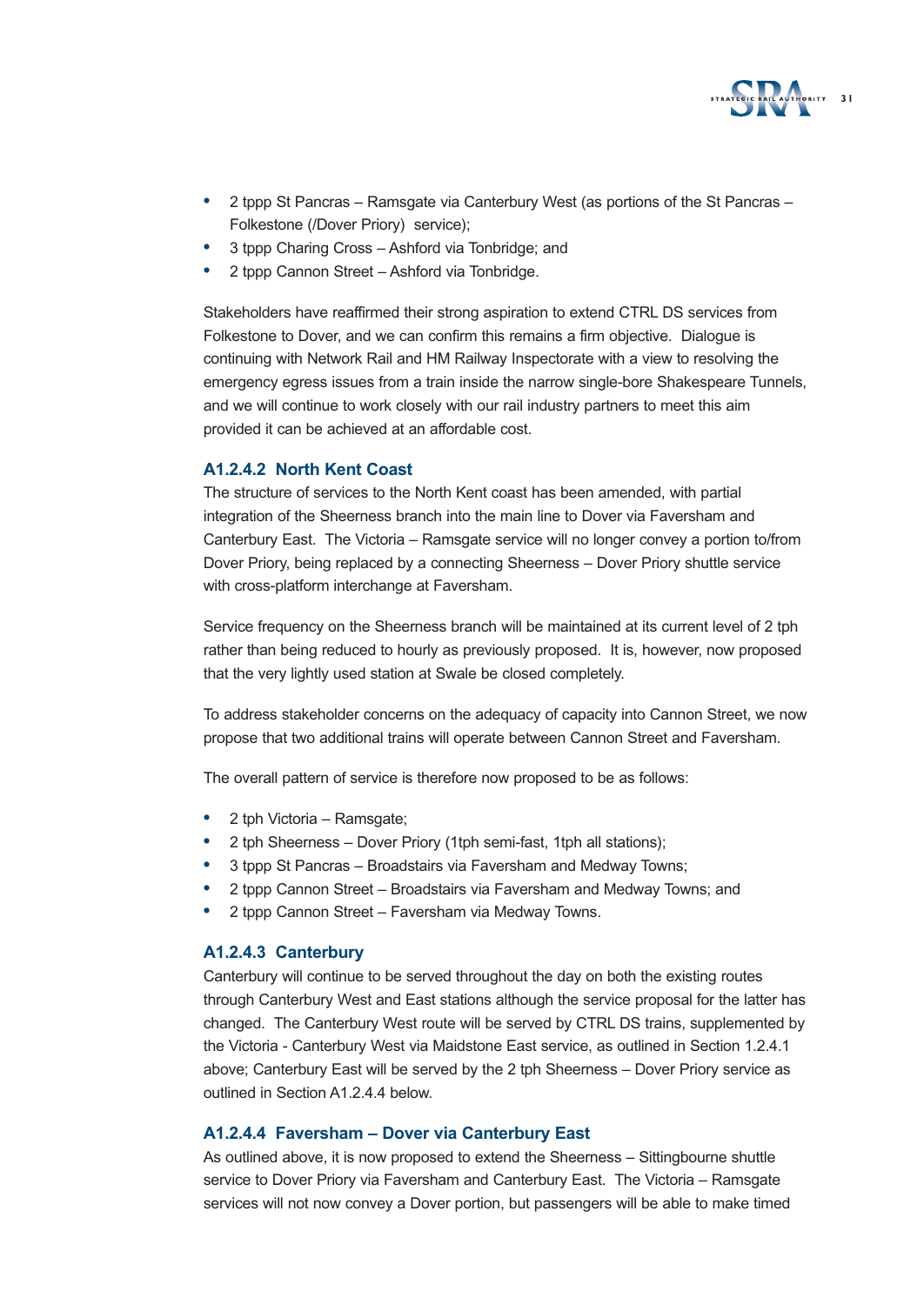cross-platform connections into/out of the London trains at Faversham. Following concerns expressed by stakeholders to our proposal to limit services at Selling, Bekesbourne, Adisham, Aylesham, Snowdown, Shepherds Well and Kearnsey, we now propose that the slower Sheerness – Dover train in each hour will serve all intermediate stations between Faversham and Dover Priory throughout the day.

The revised service proposal for this route would therefore be:

- **•** 1 tph Sheerness Dover Priory (semi-fast); and
- **•** 1 tph Sheerness Dover Priory (all stations).

#### **A1.2.4.5 Ramsgate – Ashford via Dover Priory**

The service proposals for this route remain as set out in the consultation document, although with some minor alterations to proposed stopping patterns. In particular, following representations from stakeholders, we now propose that Westenhanger will be served by ten trains per day in each direction.

The overall service pattern can be summarised as follows:

- **•** 1 tph St Pancras Folkestone (/Dover Priory);
- **•** 1 tph Charing Cross Ramsgate via Tonbridge and Dover Priory;
- **•** 1 tph Charing Cross Dover Priory via Tonbridge; and
- **•** 2 tppp St Pancras Folkestone (/Dover Priory) (as portions of the St Pancras Margate service).

As set out in Section 1.2.4.1 above, it remains the SRA's firm aspiration for CTRL DS trains to run through to Dover Priory provided safety issues associated with emergency passenger evacuation in Shakespeare Tunnels (between Folkestone and Dover) can be satisfactorily resolved at an affordable cost.

The proposed reduction to six trains per day in each direction at Martin Mill remains unchanged, and one train per day in each direction will continue to call additionally at Minster for the benefit of local school children.

### **A1.2.5 WEST KENT: including Sevenoaks, Hastings, Tonbridge and Intermediate Stations to Ashford**

#### **A1.2.5.1 Orpington - Tonbridge**

Services on these routes remain broadly as described in the Spring 2004 consultation document. The twin-track sections of railway between Orpington and Sevenoaks and between Sevenoaks and Tonbridge do, however, constrain the pathing of trains, and detailed timetable development has necessitated some rearrangement of stopping patterns. A half hourly local stopping service from Charing Cross to Sevenoaks has been added by extending two of the 4 tph London - Orpington services, but it is no longer intended to stop the Charing Cross - Tunbridge Wells services at intermediate stations between Orpington and Sevenoaks.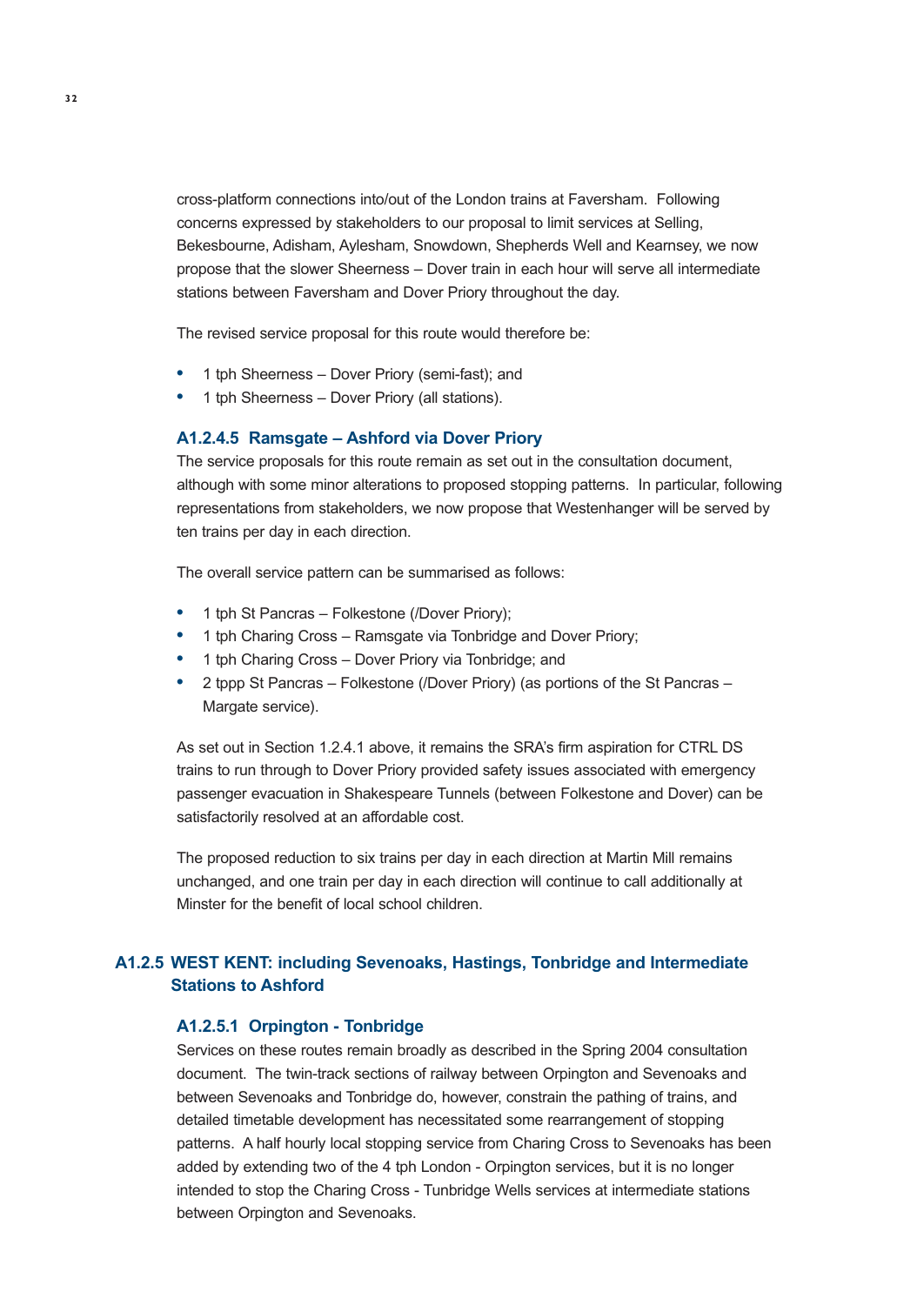

The number of peak services from Ashford via Tonbridge has been increased. The overall proposals can therefore be summarised as follows:

- **•** 2 tph Charing Cross Hastings (1 semi-fast, 1 stopping);
- **•** 2 tph Charing Cross Tunbridge Wells;
- **•** 1 tph Charing Cross Ramsgate via Tonbridge and Dover Priory;
- **•** 1 tph Charing Cross Dover Priory via Tonbridge;
- **•** 2 tph Charing Cross Sevenoaks (local stopping service);
- **•** 2 tppp Cannon Street Hastings (semi-fast);
- **•** 2 tppp Cannon Street Ashford via Tonbridge;
- **•** 3 tppp Charing Cross Ashford via Tonbridge;
- **•** 2 tppp Cannon Street Paddock Wood; and
- **•** 3 tppp Cannon Street Sevenoaks (local stopping service).

#### **A1.2.5.2 Tunbridge Wells – Hastings**

The services along this corridor remain as previously proposed at consultation but, following feedback from stakeholders, with ten of the stopping services in each direction calling at Crowhurst (compared with six previously proposed). The service can be summarised as follows:

- **•** 2 tph Charing Cross Hastings (1 semi-fast, 1 stopping);
- **•** 2 tph Charing Cross Tunbridge Wells; and
- **•** 2 tppp Cannon Street Hastings (semi-fast).

#### **A1.2.5.3 Tonbridge – Ashford**

The proposals for this corridor are broadly in line with our consultation proposals, although we have amended these by extending some services out to Ashford. There have also been some minor amendments to calling patterns. The revised service pattern can be summarised as follows:

- **•** 1 tph Charing Cross Ramsgate via Tonbridge and Dover Priory;
- **•** 1 tph Charing Cross Dover Priory via Tonbridge;
- **•** 2 tppp Cannon Street Ashford via Tonbridge;
- **•** 3 tppp Charing Cross Ashford via Tonbridge; and
- **•** 2 tppp Cannon Street Paddock Wood.

#### **A1.2.5.4 Tonbridge – Redhill**

These services are being reviewed as part of the Brighton Main Line Route Utilisation Study and, subject to agreement with the relevant parties, it is anticipated that services between Redhill and Tonbridge will be transferred to another franchise.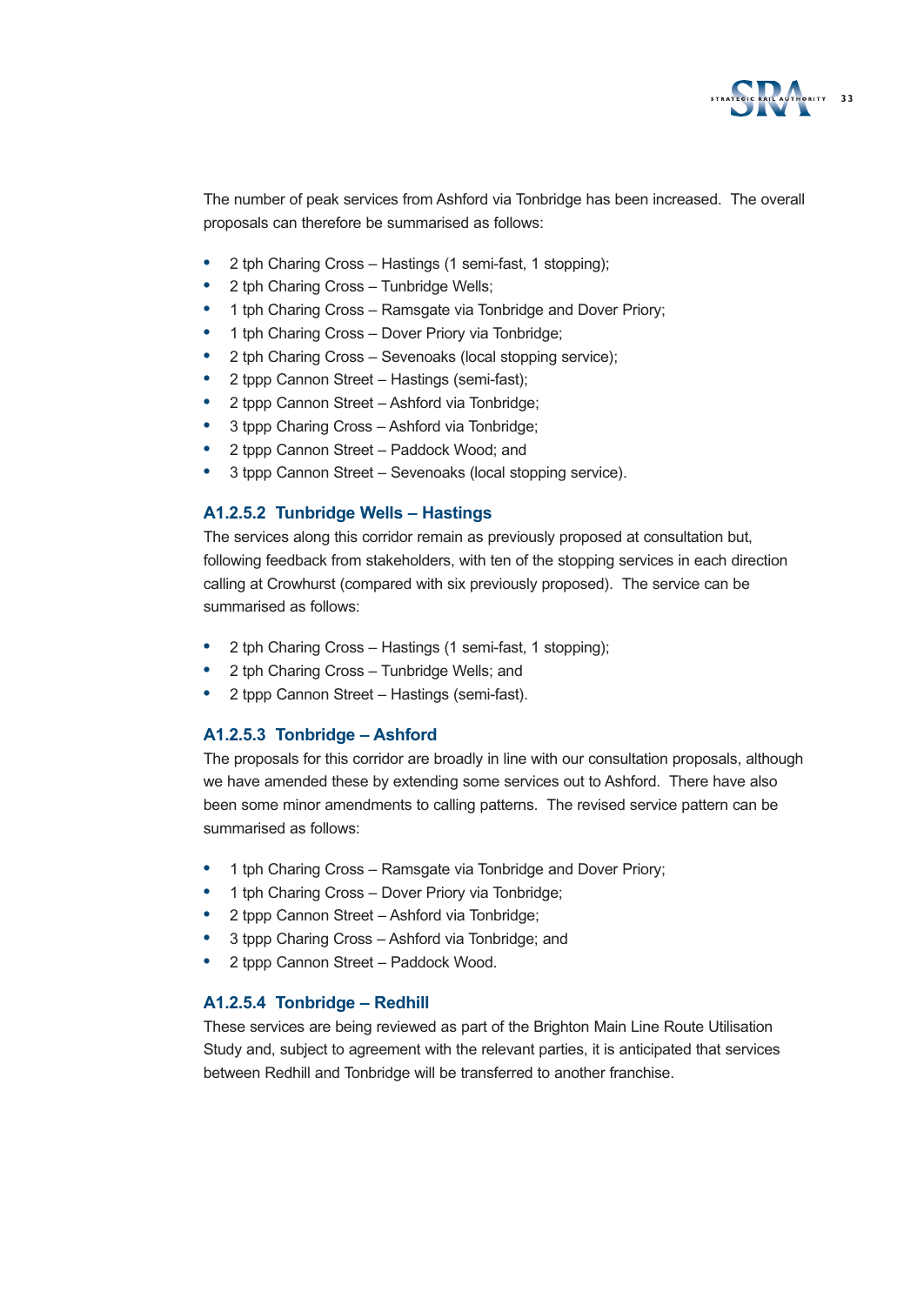#### **A1.2.6 MAIDSTONE : Services via Maidstone East and Maidstone West**

#### **A1.2.6.1 Maidstone East Line**

There was strong resistance among stakeholders to the withdrawal of off peak services from lightly used stations along the route, in particular at Hollingbourne, Harrietsham, Lenham and Charing. Accordingly, our revised proposals for off peak services on the Maidstone East route involve a degree of restructuring of stopping patterns but with generally no change to the quantum of service provided in the standard hour. We have, however, increased the number of peak services at the eastern end of the route compared with the consultation proposals by extension of an additional service from Maidstone East to Ashford.

The revised overall pattern of service proposed for the Maidstone East route can be summarised as follows:

- **•** 1 tph Victoria Canterbury West via Maidstone East and Ashford;
- **•** 1 tph Victoria Maidstone East (with two of the three trains in each peak extended to/from Ashford);
- **•** 2 tppp Victoria Ashford via Maidstone East;
- **•** 2 tppp Victoria –Maidstone East; and
- **•** 1 tppp Blackfriars Ashford via Maidstone East.

#### **A1.2.6.2 Maidstone West (Medway Valley Line)**

Stakeholders expressed concern at the proposed limiting of the Maidstone West – Strood shuttle service to three return trips in each peak. The revised proposal sees this element of the Medway Valley service retained such that 2 tph are provided between Strood and Maidstone West across the normal working day. Outside these times, to enable the service to be provided cost effectively, the Strood – Tonbridge 'leg' of the service would call at all stations, but terminate at Paddock Wood, and we would anticipate the successful franchisee scheduling arrivals and departures to provide good connectional timings into and out of Ramsgate/Dover services.

Access to CTRL DS from Maidstone is provided by Medway Valley line connections at Strood. To minimise access times between Maidstone and the new high speed service, we propose that the Tonbridge – Strood service should call intermediately only at Snodland and Maidstone Barracks.

It is now proposed to close Beltring station altogether.

The revised train service proposal for the Medway Valley route can thus be summarised as:

- **•** 1 tph Strood Tonbridge (semi-fast between Strood and Maidstone West); and
- **•** 1 tph Strood Maidstone West (all stations).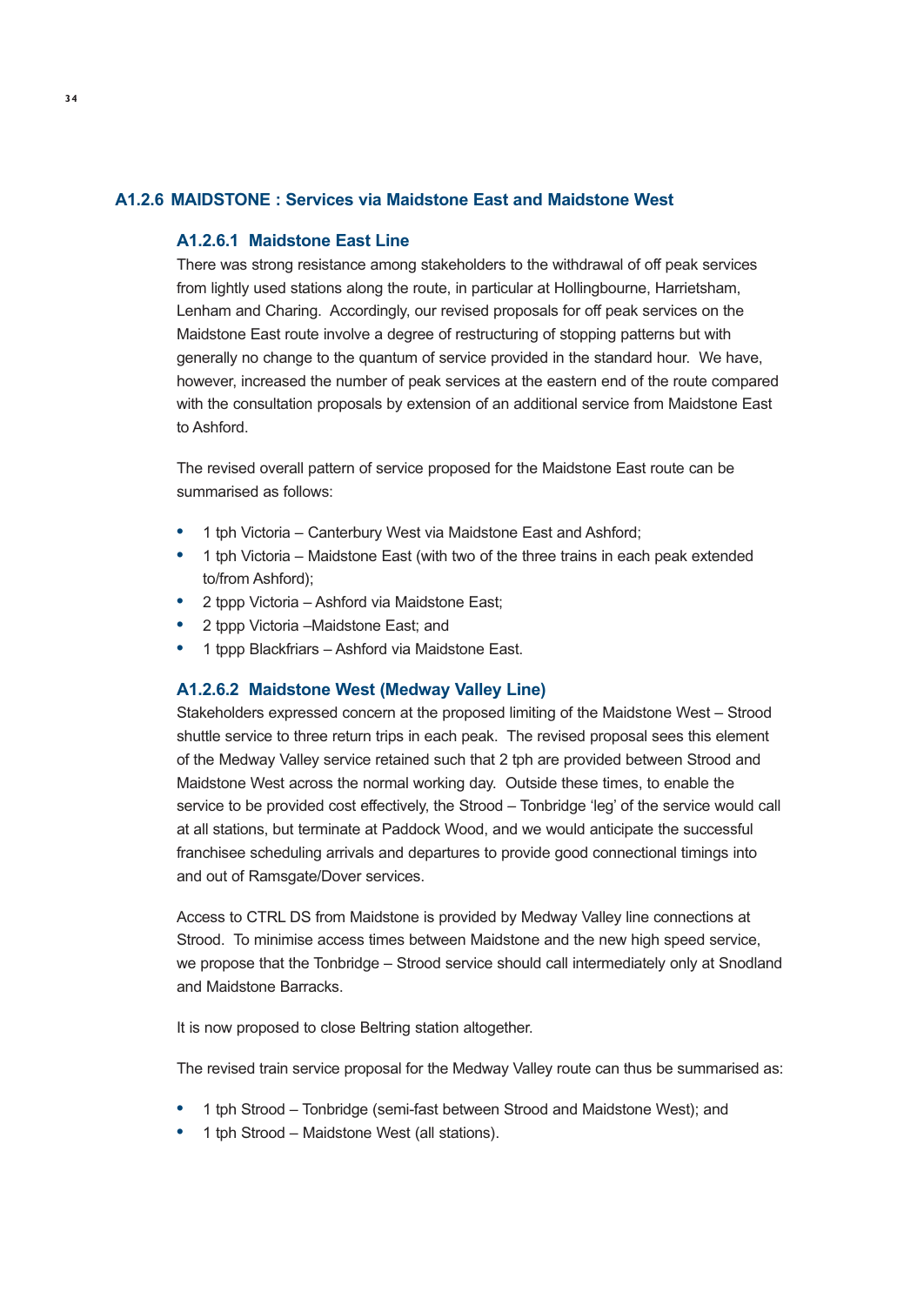

# **Appendix B Service Level Commitment 2**

The following tables summarise the services describing proposed stopping patterns and service frequency at key stations and termini.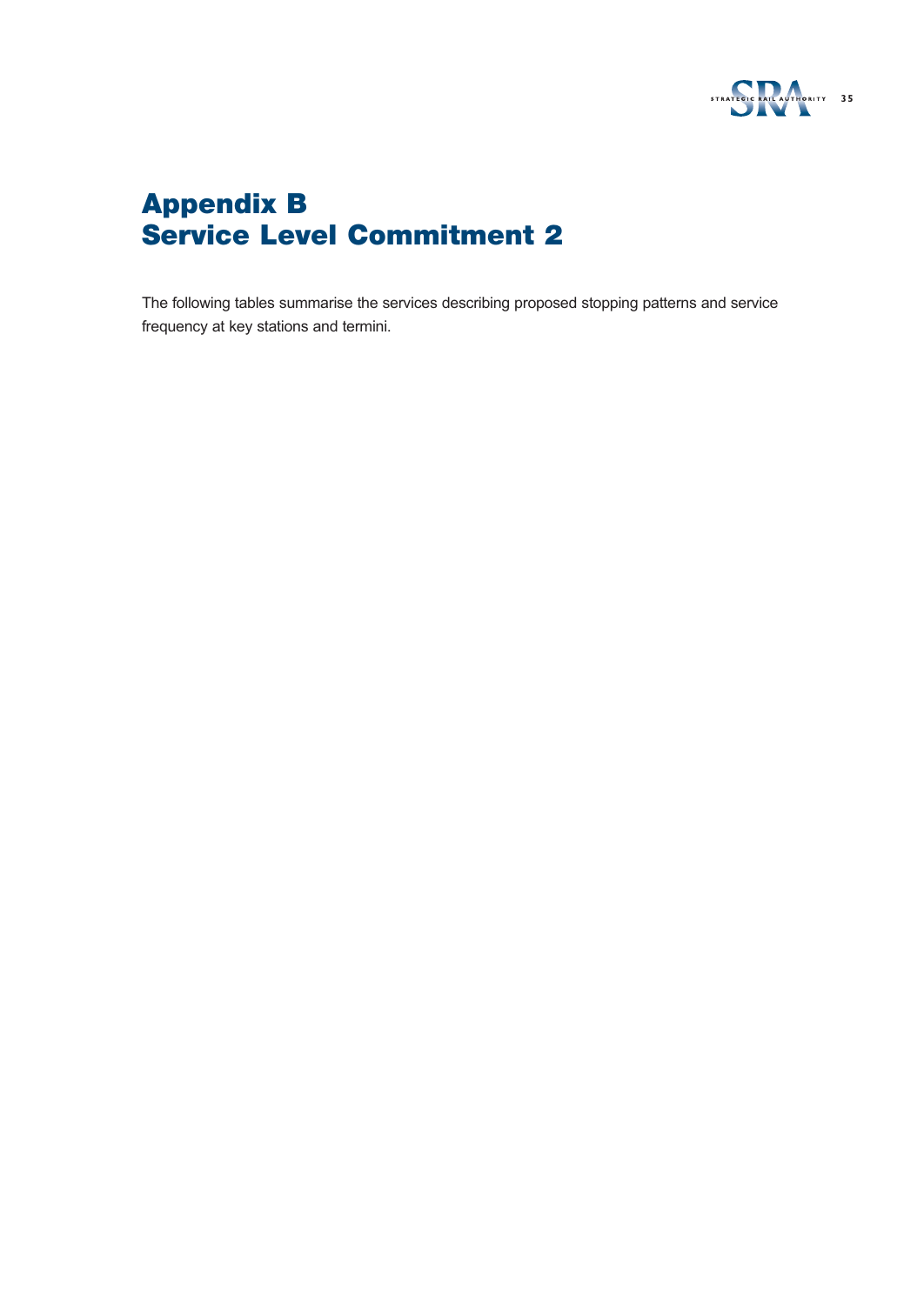# **SUMMARY OF PEAK TRAINS (PEAK DIRECTION) – three hour peak period**

**Maidstone and East Kent (via Medway)**

|                                       |            |                  |                    |                      |                | Bromley South (Main) |              |         |                |                |                  | Sheemess-on-Sea |                |          |              |                       |               |                       |           |
|---------------------------------------|------------|------------------|--------------------|----------------------|----------------|----------------------|--------------|---------|----------------|----------------|------------------|-----------------|----------------|----------|--------------|-----------------------|---------------|-----------------------|-----------|
|                                       | St Pancras |                  | <b>Blackfriars</b> | <b>Cannon Street</b> | London Bridge  |                      | St Mary Cray |         | Rochester      | Chatham (Main) | Sittingbourne    |                 | Faversham      | Ramsgate | Dover Priory | <b>Maidstone East</b> |               | <b>Maidstone West</b> | Tonbridge |
|                                       |            | <b>Victoria</b>  |                    |                      |                |                      |              | Swanley |                |                |                  |                 |                |          |              |                       | <b>Strood</b> |                       |           |
| Beckenham Junction (fast)*            |            | 10               |                    |                      |                |                      |              |         |                |                |                  |                 |                |          |              |                       |               |                       |           |
| Bromley South (fast)*                 |            | 19               | $\overline{c}$     |                      |                |                      |              |         |                |                |                  |                 |                |          |              |                       |               |                       |           |
| St Mary Cray (fast)*                  |            | 8                | $\overline{2}$     |                      |                | 10                   |              |         |                |                |                  |                 |                |          |              |                       |               |                       |           |
| Swanley (fast)*                       |            | 12               | $\overline{c}$     |                      |                | 14                   | 10           |         |                |                |                  |                 |                |          |              |                       |               |                       |           |
| Otford (fast)*                        |            | 10               |                    |                      |                | 11                   | 5            | g       |                |                |                  |                 |                |          |              |                       |               |                       |           |
| Kemsing                               |            | $\overline{2}$   | 1                  |                      |                | 3                    | 3            | 3       |                |                |                  |                 |                |          |              |                       |               |                       |           |
| <b>Borough Green</b>                  |            | 10               |                    |                      |                | 11                   | 5            | 9       |                |                |                  |                 |                |          |              |                       |               |                       |           |
| <b>West Malling</b>                   |            | 10               |                    |                      |                | 11                   | 5            | 9       |                |                |                  |                 |                |          |              |                       |               |                       |           |
| <b>East Malling</b>                   |            | 3                |                    |                      |                | 4                    | 3            | 4       |                |                |                  |                 |                |          |              |                       |               |                       |           |
| <b>Barming</b>                        |            | 3                |                    |                      |                | 4                    | 3            | 4       |                |                |                  |                 |                |          |              |                       |               |                       |           |
| <b>Maidstone East</b>                 |            | 10               |                    |                      |                | 11                   | 5            | 9       |                |                |                  |                 |                |          |              |                       |               |                       |           |
| <b>Bearsted</b>                       |            | $\prime$         |                    |                      |                | 8                    | 3            | 6       |                |                |                  |                 |                |          |              | 8                     |               |                       |           |
| Hollingbourne                         |            | $\overline{2}$   |                    |                      |                | 3                    | 3            | 3       |                |                |                  |                 |                |          |              | 3                     |               |                       |           |
| Harrietsham                           |            | 3                |                    |                      |                | 4                    | 3            | 4       |                |                |                  |                 |                |          |              | 4                     |               |                       |           |
| Lenham                                |            | 3                |                    |                      |                | 4                    | 3            | 4       |                |                |                  |                 |                |          |              | 4                     |               |                       |           |
| Charing                               |            | 3                |                    |                      |                | 4                    | 3            | 4       |                |                |                  |                 |                |          |              | 4                     |               |                       |           |
| Ashford (via Maidstone)               |            |                  |                    |                      |                | 8                    | 3            | 6       |                |                |                  |                 |                |          |              | 8                     |               |                       |           |
| Farningham Road                       |            | 4                |                    |                      |                | 5                    | 3            | 3       |                |                |                  |                 |                |          |              |                       |               |                       |           |
| Longfield                             |            | 9                |                    | 2                    | 2              | 10                   | 5            | 5       |                |                |                  |                 |                |          |              |                       |               |                       |           |
| Meopham                               |            | 9                |                    |                      |                | 10                   | 5            | 5       |                |                |                  |                 |                |          |              |                       |               |                       |           |
| Sole Street                           |            | 3                |                    |                      |                | 4                    | 3            | 3       |                |                |                  |                 |                |          |              |                       |               |                       |           |
| Rochester (via Swanley) <sup>†</sup>  |            | 5                |                    |                      |                | 6                    | 3            | 3       |                |                |                  |                 |                |          |              |                       |               |                       |           |
| Chatham (via Swanley) <sup>†</sup>    |            |                  |                    | 4                    | 4              |                      | 2            | 2       | 5              |                |                  |                 |                |          |              |                       |               |                       |           |
| Gillingham (via Swanley) <sup>†</sup> |            |                  |                    | 4                    | 4              |                      | 2            | 2       | 5              | 16             |                  |                 |                |          |              |                       |               |                       |           |
| Rainham                               | 5          | $6\phantom{1}6$  |                    | $\overline{4}$       | $\overline{4}$ | 6                    |              |         | $\overline{4}$ | 15             |                  |                 |                |          |              |                       |               |                       |           |
| Newington                             |            | $\mathfrak{S}$   |                    | $\overline{c}$       | $\overline{c}$ | 3                    | 1            |         |                | 5              |                  |                 |                |          |              |                       |               |                       |           |
| Sittingbourne                         | 5          | $\boldsymbol{6}$ |                    | $\overline{4}$       | $\overline{4}$ | $6\phantom{.}6$      |              | 1       | 4              | 15             |                  | 6               |                |          |              |                       |               |                       |           |
| Teynham                               |            | 3                |                    | $\overline{2}$       | $\overline{2}$ | 3                    |              | 1       | 2              | 5              | 11               | $6\phantom{a}$  |                |          |              |                       |               |                       |           |
| Faversham                             | 3          | 6                |                    | $\overline{4}$       | $\overline{4}$ | 6                    |              |         | 2              | 13             | 19               | $6\phantom{a}$  |                |          |              |                       |               |                       |           |
| Whitstable                            | 3          | 6                |                    | $\sqrt{2}$           | $\overline{c}$ | 6                    | 1            | 1       | $\sqrt{2}$     | 11             | 11               |                 | 11             |          |              |                       |               |                       |           |
| Chestfield                            |            | 3                |                    |                      |                | 3                    |              | 1       | 2              | 3              | 3                |                 | $\mathfrak{S}$ |          |              |                       |               |                       |           |
| Herne Bay                             | 3          | 6                |                    | $\overline{c}$       | $\overline{2}$ | 6                    |              |         | $\overline{c}$ | 11             | 11               |                 | 11             |          |              |                       |               |                       |           |
| Birchington                           | 3          | 6                |                    | $\overline{2}$       | $\sqrt{2}$     | 6                    |              | 1       | 2              | 11             | 11               |                 | 11             |          |              |                       |               |                       |           |
| Westgate                              |            | 3                |                    |                      |                | 3                    |              | 1       | 2              | 3              | $\mathfrak{B}$   |                 | $\mathfrak{S}$ |          |              |                       |               |                       |           |
| Margate (via Medway)^                 | 3          | 6                |                    | $\overline{c}$       | 2              | 6                    |              |         | 2              | 11             | 11               |                 | 11             |          |              |                       |               |                       |           |
| Broadstairs (via Medway)^             | $\sqrt{3}$ | 6                |                    | 2                    | $\sqrt{2}$     | 6                    | 1            | 1       | 2              | 11             | 11               |                 | 11             |          |              |                       |               |                       |           |
| Dumpton Park (via Medway)^            |            | $\mathfrak{S}$   |                    |                      |                | 3                    |              | 1       | 2              | 3              | $\mathfrak{B}$   |                 | 3              |          |              |                       |               |                       |           |
| Ramsgate (via Medway)^                |            | 6                |                    |                      |                | 6                    |              |         | 2              | 6              | $\boldsymbol{6}$ |                 | 6              |          |              |                       |               |                       |           |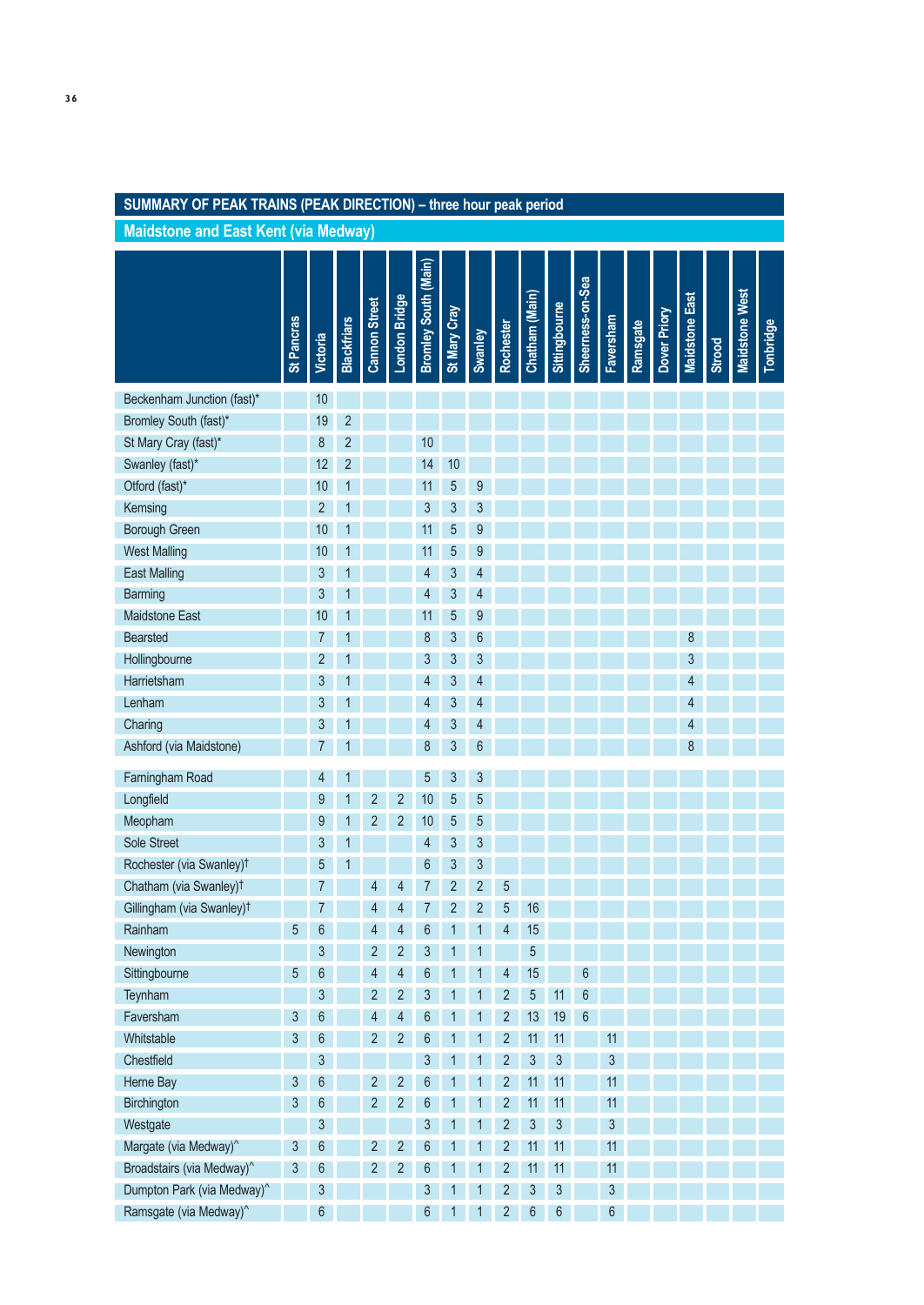

# **SUMMARY OF PEAK TRAINS (PEAK DIRECTION) – three hour peak period**

**Maidstone and East Kent (via Medway)**

|                                                                | St Pancras | <b>Victoria</b> | <b>Blackfriars</b> | <b>Cannon Street</b> | London Bridge | Bromley South (Main) | St Mary Cray | Swanley | Rochester | Chatham (Main) | Sittingbourne  | Sheemess-on-Sea | Faversham | Ramsgate | Dover Priory | <b>Maidstone East</b> | <b>Strood</b>  | <b>Maidstone West</b> | Tonbridge      |
|----------------------------------------------------------------|------------|-----------------|--------------------|----------------------|---------------|----------------------|--------------|---------|-----------|----------------|----------------|-----------------|-----------|----------|--------------|-----------------------|----------------|-----------------------|----------------|
| Selling                                                        |            |                 |                    |                      |               |                      |              |         |           |                | $\mathfrak{S}$ | $\mathfrak{S}$  | 3         |          | 3            |                       |                |                       |                |
| <b>Canterbury East</b>                                         |            |                 |                    |                      |               |                      |              |         |           |                | $6\phantom{a}$ | $6\phantom{a}$  | 6         |          | 6            |                       |                |                       |                |
| Bekesbourne                                                    |            |                 |                    |                      |               |                      |              |         |           |                | 3              | 3               | 3         |          | 3            |                       |                |                       |                |
| Adisham                                                        |            |                 |                    |                      |               |                      |              |         |           |                | 3              | $\mathfrak{S}$  | 3         |          | 3            |                       |                |                       |                |
| Aylesham                                                       |            |                 |                    |                      |               |                      |              |         |           |                | 3              | $\mathfrak{S}$  | 3         |          | 3            |                       |                |                       |                |
| Snowdown                                                       |            |                 |                    |                      |               |                      |              |         |           |                | 3              | 3               | 3         |          | 3            |                       |                |                       |                |
| Shepherds Well                                                 |            |                 |                    |                      |               |                      |              |         |           |                | 3              | $\mathfrak{S}$  | 3         |          | 3            |                       |                |                       |                |
| Kearsney                                                       |            |                 |                    |                      |               |                      |              |         |           |                | 3              | $\mathfrak{S}$  | 3         |          | 3            |                       |                |                       |                |
| Dover Priory                                                   |            |                 |                    |                      |               |                      |              |         |           |                | 6              | $6\phantom{a}$  | 6         |          |              |                       |                |                       |                |
| Kemsley                                                        |            |                 |                    |                      |               |                      |              |         |           |                | 6              | 6               | 6         |          | 6            |                       |                |                       |                |
| Queenborough                                                   |            |                 |                    |                      |               |                      |              |         |           |                | 6              | $6\phantom{a}$  | 6         |          | 6            |                       |                |                       |                |
| Sheerness-on-Sea                                               |            |                 |                    |                      |               |                      |              |         |           |                | 6              |                 | 6         |          | 6            |                       |                |                       |                |
| Strood                                                         |            |                 |                    |                      |               |                      |              |         |           |                |                |                 |           |          |              |                       |                | 6                     | $\mathfrak{S}$ |
| Cuxton                                                         |            |                 |                    |                      |               |                      |              |         |           |                |                |                 |           |          |              |                       | 3              | 3                     |                |
| Halling                                                        |            |                 |                    |                      |               |                      |              |         |           |                |                |                 |           |          |              |                       | $\sqrt{3}$     | $\mathfrak{S}$        |                |
| Snodland                                                       |            |                 |                    |                      |               |                      |              |         |           |                |                |                 |           |          |              |                       | $6\phantom{a}$ | 6                     | $\mathfrak{S}$ |
| New Hythe                                                      |            |                 |                    |                      |               |                      |              |         |           |                |                |                 |           |          |              |                       | $\mathfrak{S}$ | 3                     |                |
| Aylesford                                                      |            |                 |                    |                      |               |                      |              |         |           |                |                |                 |           |          |              |                       | 3              | $\mathfrak{S}$        |                |
| <b>Maidstone Barracks</b>                                      |            |                 |                    |                      |               |                      |              |         |           |                |                |                 |           |          |              |                       | 6              | $\boldsymbol{6}$      | $\sqrt{3}$     |
| <b>Maidstone West</b>                                          |            |                 |                    |                      |               |                      |              |         |           |                |                |                 |           |          |              |                       | 6              | 6                     | 3              |
| <b>East Farleigh</b>                                           |            |                 |                    |                      |               |                      |              |         |           |                |                |                 |           |          |              |                       | 3              | $\mathfrak{S}$        | $\mathfrak{S}$ |
| Wateringbury                                                   |            |                 |                    |                      |               |                      |              |         |           |                |                |                 |           |          |              |                       | 3              | $\mathfrak{S}$        | $\mathfrak{Z}$ |
| Yalding                                                        |            |                 |                    |                      |               |                      |              |         |           |                |                |                 |           |          |              |                       | 3              | $\mathfrak{S}$        | $\mathfrak{Z}$ |
| Paddock Wood                                                   |            |                 |                    |                      |               |                      |              |         |           |                |                |                 |           |          |              |                       | $\overline{3}$ | $\overline{3}$        | $\overline{3}$ |
|                                                                |            |                 |                    |                      |               |                      |              |         |           |                |                |                 |           |          |              |                       |                |                       |                |
| <b>NOTES</b>                                                   |            |                 |                    |                      |               |                      |              |         |           |                |                |                 |           |          |              |                       |                |                       |                |
| $\star$<br>Excludes local services (see also London South)     |            |                 |                    |                      |               |                      |              |         |           |                |                |                 |           |          |              |                       |                |                       |                |
| t<br>Excludes services via Gravesend (see also London East)    |            |                 |                    |                      |               |                      |              |         |           |                |                |                 |           |          |              |                       |                |                       |                |
| Λ<br>Excludes services via Ashford (see East Kent via Ashford) |            |                 |                    |                      |               |                      |              |         |           |                |                |                 |           |          |              |                       |                |                       |                |

#### NOTES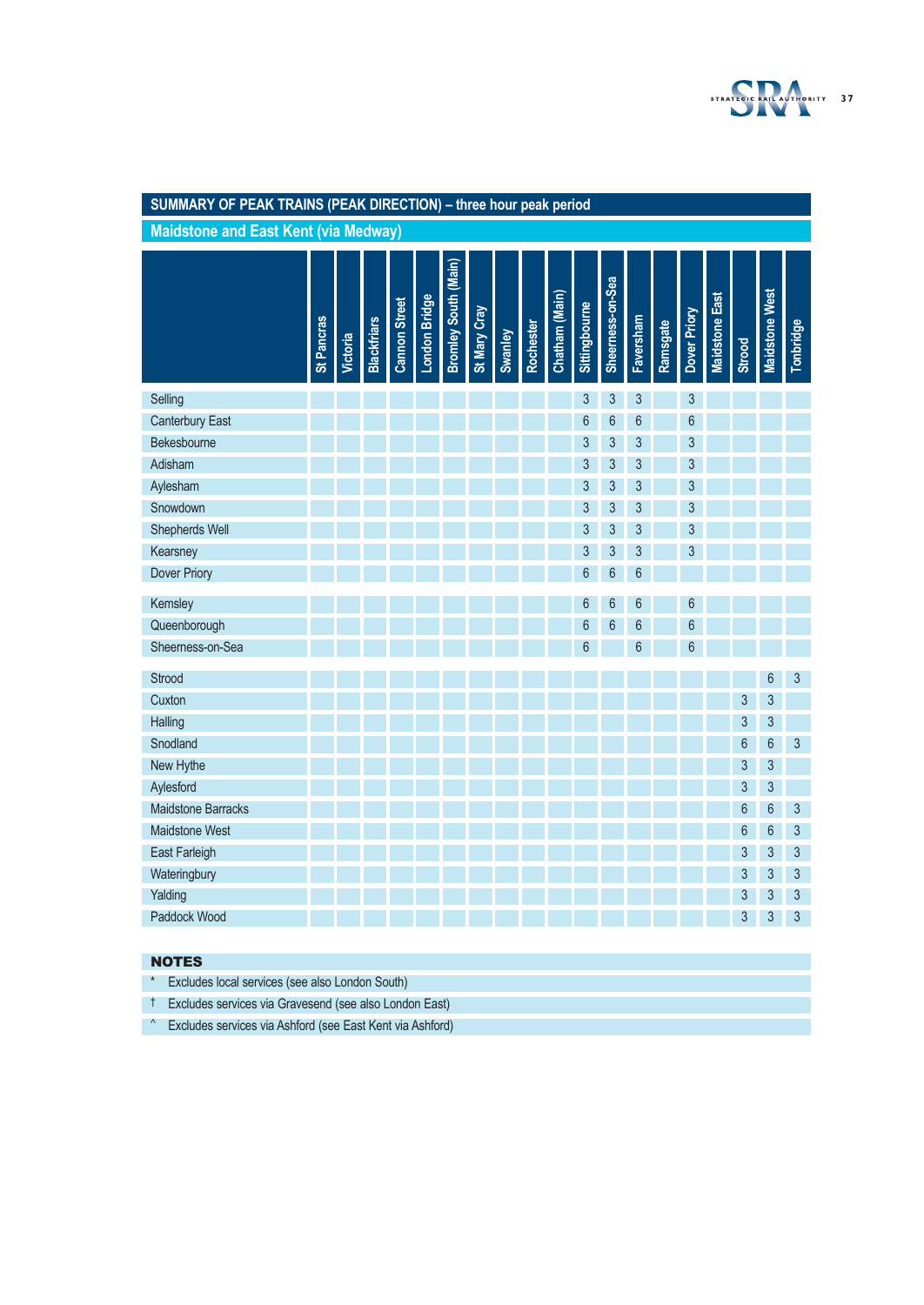|  |  | SUMMARY OF TRAIN FREQUENCIES – INTER-PEAK PERIOD(trains per hour per direction) |  |
|--|--|---------------------------------------------------------------------------------|--|
|--|--|---------------------------------------------------------------------------------|--|

**Maidstone and East Kent (via Medway)**

|                                       | St Pancras     | <b>Victoria</b> | <b>Blackfriars</b> | <b>Cannon Street</b> | London Bridge | Bromley South (Main) | <b>St Mary Cray</b> | Swanley | Rochester | Chatham (Main) | Sittingbourne  | Sheemess-on-Sea | Faversham      | Ramsgate | Dover Priory | <b>Maidstone East</b> | <b>Strood</b> | <b>Maidstone West</b> | Tonbridge |
|---------------------------------------|----------------|-----------------|--------------------|----------------------|---------------|----------------------|---------------------|---------|-----------|----------------|----------------|-----------------|----------------|----------|--------------|-----------------------|---------------|-----------------------|-----------|
| Beckenham Junction (fast)*            |                | $\overline{2}$  |                    |                      |               |                      |                     |         |           |                |                |                 |                |          |              |                       |               |                       |           |
| Bromley South (fast)*                 |                | 4               |                    |                      |               |                      |                     |         |           |                |                |                 |                |          |              |                       |               |                       |           |
| St Mary Cray (fast)*                  |                |                 |                    |                      |               |                      |                     |         |           |                |                |                 |                |          |              |                       |               |                       |           |
| Swanley (fast)*                       |                | 3               |                    |                      |               | 3                    |                     |         |           |                |                |                 |                |          |              |                       |               |                       |           |
| Otford (fast)*                        |                | 2               |                    |                      |               | 2                    |                     |         |           |                |                |                 |                |          |              |                       |               |                       |           |
| Kemsing                               |                |                 |                    |                      |               |                      |                     |         |           |                |                |                 |                |          |              |                       |               |                       |           |
| <b>Borough Green</b>                  |                | 2               |                    |                      |               | 2                    |                     | 2       |           |                |                |                 |                |          |              |                       |               |                       |           |
| <b>West Malling</b>                   |                | 2               |                    |                      |               | 2                    |                     | 2       |           |                |                |                 |                |          |              |                       |               |                       |           |
| <b>East Malling</b>                   |                |                 |                    |                      |               |                      |                     |         |           |                |                |                 |                |          |              |                       |               |                       |           |
| <b>Barming</b>                        |                |                 |                    |                      |               |                      |                     |         |           |                |                |                 |                |          |              |                       |               |                       |           |
| <b>Maidstone East</b>                 |                | 2               |                    |                      |               | 2                    |                     | 2       |           |                |                |                 |                |          |              |                       |               |                       |           |
| <b>Bearsted</b>                       |                |                 |                    |                      |               |                      |                     |         |           |                |                |                 |                |          |              |                       |               |                       |           |
| Hollingbourne                         |                |                 |                    |                      |               |                      |                     |         |           |                |                |                 |                |          |              |                       |               |                       |           |
| Harrietsham                           |                |                 |                    |                      |               |                      |                     |         |           |                |                |                 |                |          |              |                       |               |                       |           |
| Lenham                                |                |                 |                    |                      |               |                      |                     |         |           |                |                |                 |                |          |              |                       |               |                       |           |
| Charing                               |                |                 |                    |                      |               |                      |                     |         |           |                |                |                 |                |          |              |                       |               |                       |           |
| Ashford (via Maidstone)               |                |                 |                    |                      |               |                      |                     |         |           |                |                |                 |                |          |              |                       |               |                       |           |
|                                       |                |                 |                    |                      |               |                      |                     |         |           |                |                |                 |                |          |              |                       |               |                       |           |
| Farningham Road                       |                |                 |                    |                      |               |                      |                     |         |           |                |                |                 |                |          |              |                       |               |                       |           |
| Longfield                             |                | $\overline{2}$  |                    |                      |               | 2                    |                     |         |           |                |                |                 |                |          |              |                       |               |                       |           |
| Meopham                               |                | $\overline{c}$  |                    |                      |               | 2                    |                     |         |           |                |                |                 |                |          |              |                       |               |                       |           |
| Sole Street                           |                |                 |                    |                      |               |                      |                     |         |           |                |                |                 |                |          |              |                       |               |                       |           |
| Rochester (via Swanley) <sup>†</sup>  |                |                 |                    |                      |               |                      |                     |         |           |                |                |                 |                |          |              |                       |               |                       |           |
| Chatham (via Swanley) <sup>†</sup>    |                | $\overline{c}$  |                    |                      |               | 2                    |                     |         | 3         |                |                |                 |                |          |              |                       |               |                       |           |
| Gillingham (via Swanley) <sup>†</sup> |                | 2               |                    |                      |               | 2                    |                     |         | 3         | 2              |                |                 |                |          |              |                       |               |                       |           |
| Rainham                               | $\overline{c}$ | $\overline{2}$  |                    |                      |               | $\overline{c}$       |                     |         | 3         | $\overline{4}$ |                |                 |                |          |              |                       |               |                       |           |
| Newington                             |                | 1               |                    |                      |               | 1                    | 1                   | 1       | 1         | $\mathbf 1$    |                |                 |                |          |              |                       |               |                       |           |
| Sittingbourne                         | $\overline{2}$ | $\overline{2}$  |                    |                      |               | 2                    |                     |         | 3         | 4              |                | $\overline{2}$  |                |          |              |                       |               |                       |           |
| Teynham                               |                | 1               |                    |                      |               | 1                    |                     |         |           | 1              |                | $\overline{c}$  |                |          |              |                       |               |                       |           |
| Faversham                             |                | 2               |                    |                      |               | 2                    |                     |         |           | 2              | 2              | $\overline{c}$  |                |          |              |                       |               |                       |           |
| Whitstable                            |                | 2               |                    |                      |               | 2                    |                     |         |           | 2              | $\overline{c}$ |                 | 2              |          |              |                       |               |                       |           |
| Chestfield                            |                | 1               |                    |                      |               |                      |                     |         |           |                |                |                 | 1              |          |              |                       |               |                       |           |
| Herne Bay                             |                | $\overline{2}$  |                    |                      |               | 2                    |                     |         |           | $\overline{c}$ | $\overline{c}$ |                 | $\overline{2}$ |          |              |                       |               |                       |           |
| Birchington                           |                | 2               |                    |                      |               | 2                    |                     |         |           | 2              | $\overline{c}$ |                 | $\overline{2}$ |          |              |                       |               |                       |           |
| Westgate                              |                | 1               |                    |                      |               | 1                    |                     |         |           | 1              | 1              |                 | 1              |          |              |                       |               |                       |           |
| Margate (via Medway)^                 |                | 2               |                    |                      |               | 2                    |                     |         |           | $\overline{c}$ | $\overline{c}$ |                 | $\overline{2}$ |          |              |                       |               |                       |           |
| Broadstairs (via Medway)^             |                | 2               |                    |                      |               | $\overline{2}$       |                     |         |           | 2              | $\overline{c}$ |                 | 2              |          |              |                       |               |                       |           |
| Dumpton Park (via Medway)^            |                | 1               |                    |                      |               | 1                    |                     |         |           |                | 1              |                 | 1              |          |              |                       |               |                       |           |
| Ramsgate (via Medway)^                |                | $\overline{2}$  |                    |                      |               | $\overline{2}$       | 1                   | 1       | 1         | 2              | $\overline{2}$ |                 | $\overline{2}$ |          |              |                       |               |                       |           |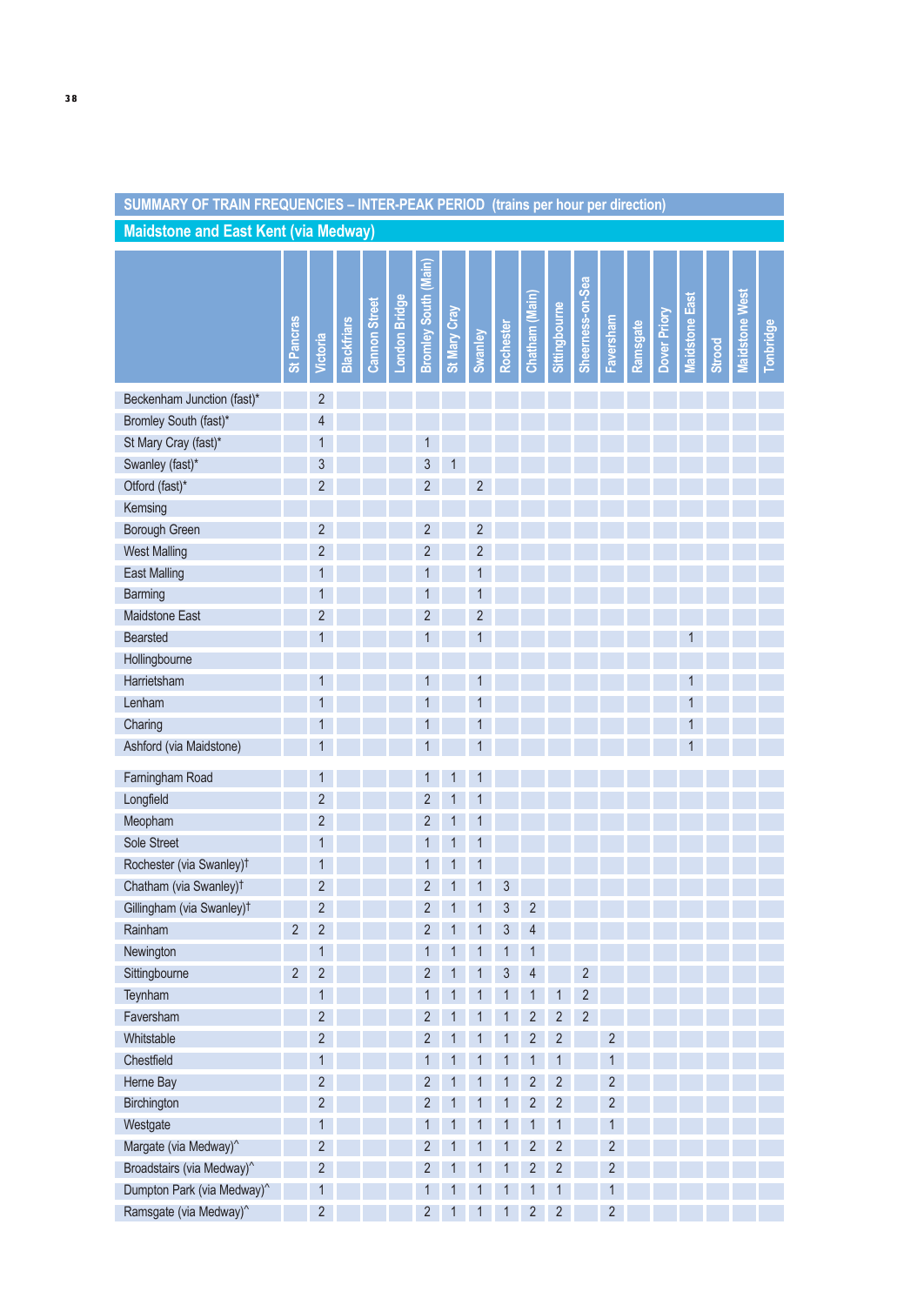

| SUMMARY OF TRAIN FREQUENCIES - INTER-PEAK PERIOD (trains per hour per direction) |            |          |                    |                      |               |                      |              |                |           |                |                |                 |                |          |                |                       |                |                       |           |
|----------------------------------------------------------------------------------|------------|----------|--------------------|----------------------|---------------|----------------------|--------------|----------------|-----------|----------------|----------------|-----------------|----------------|----------|----------------|-----------------------|----------------|-----------------------|-----------|
| <b>Maidstone and East Kent (via Medway)</b>                                      |            |          |                    |                      |               |                      |              |                |           |                |                |                 |                |          |                |                       |                |                       |           |
|                                                                                  | St Pancras | Victoria | <b>Blackfriars</b> | <b>Cannon Street</b> | London Bridge | Bromley South (Main) | St Mary Cray | <b>Swanley</b> | Rochester | Chatham (Main) | Sittingbourne  | Sheemess-on-Sea | Faversham      | Ramsgate | Dover Priory   | <b>Maidstone East</b> | <b>Strood</b>  | <b>Maidstone West</b> | Tonbridge |
| Selling                                                                          |            |          |                    |                      |               |                      |              |                |           |                |                |                 |                |          | 1              |                       |                |                       |           |
| Canterbury East                                                                  |            |          |                    |                      |               |                      |              |                |           |                | $\overline{2}$ | 2               |                |          | $\overline{c}$ |                       |                |                       |           |
| Bekesbourne                                                                      |            |          |                    |                      |               |                      |              |                |           |                |                |                 |                |          |                |                       |                |                       |           |
| Adisham                                                                          |            |          |                    |                      |               |                      |              |                |           |                |                |                 |                |          | 1              |                       |                |                       |           |
| Aylesham                                                                         |            |          |                    |                      |               |                      |              |                |           |                |                |                 |                |          |                |                       |                |                       |           |
|                                                                                  |            |          |                    |                      |               |                      |              |                |           |                |                |                 |                |          |                |                       |                |                       |           |
| Snowdown<br>Shepherds Well                                                       |            |          |                    |                      |               |                      |              |                |           |                |                |                 |                |          |                |                       |                |                       |           |
| Kearsney                                                                         |            |          |                    |                      |               |                      |              |                |           |                |                |                 |                |          |                |                       |                |                       |           |
| Dover Priory                                                                     |            |          |                    |                      |               |                      |              |                |           |                | 2              | 2               | 2              |          |                |                       |                |                       |           |
| Kemsley                                                                          |            |          |                    |                      |               |                      |              |                |           |                | $\overline{c}$ | 2               | 2              |          | 2              |                       |                |                       |           |
| Queenborough                                                                     |            |          |                    |                      |               |                      |              |                |           |                | $\overline{2}$ | $\overline{2}$  | $\overline{2}$ |          | $\overline{c}$ |                       |                |                       |           |
| Sheerness-on-Sea                                                                 |            |          |                    |                      |               |                      |              |                |           |                | 2              |                 | 2              |          | 2              |                       |                |                       |           |
| Strood                                                                           |            |          |                    |                      |               |                      |              |                |           |                |                |                 |                |          |                |                       |                | 2                     |           |
| Cuxton                                                                           |            |          |                    |                      |               |                      |              |                |           |                |                |                 |                |          |                |                       |                | 1                     |           |
| Halling                                                                          |            |          |                    |                      |               |                      |              |                |           |                |                |                 |                |          |                |                       |                | 1                     |           |
| Snodland                                                                         |            |          |                    |                      |               |                      |              |                |           |                |                |                 |                |          |                |                       | $\overline{c}$ | $\overline{2}$        | 1         |
| New Hythe                                                                        |            |          |                    |                      |               |                      |              |                |           |                |                |                 |                |          |                |                       | 1              | 1                     |           |
| Aylesford                                                                        |            |          |                    |                      |               |                      |              |                |           |                |                |                 |                |          |                |                       | 1              | $\mathbf{1}$          |           |
| <b>Maidstone Barracks</b>                                                        |            |          |                    |                      |               |                      |              |                |           |                |                |                 |                |          |                |                       | $\overline{c}$ | $\overline{c}$        | 1         |
| Maidstone West                                                                   |            |          |                    |                      |               |                      |              |                |           |                |                |                 |                |          |                |                       | $\overline{2}$ | $\overline{c}$        | 1         |
| East Farleigh                                                                    |            |          |                    |                      |               |                      |              |                |           |                |                |                 |                |          |                |                       |                | 1                     | 1         |
| Wateringbury                                                                     |            |          |                    |                      |               |                      |              |                |           |                |                |                 |                |          |                |                       | 1              | 1                     | 1         |
| Yalding                                                                          |            |          |                    |                      |               |                      |              |                |           |                |                |                 |                |          |                |                       |                |                       |           |
| Paddock Wood                                                                     |            |          |                    |                      |               |                      |              |                |           |                |                |                 |                |          |                |                       |                |                       | 1         |
|                                                                                  |            |          |                    |                      |               |                      |              |                |           |                |                |                 |                |          |                |                       |                |                       |           |
| <b>NOTES</b>                                                                     |            |          |                    |                      |               |                      |              |                |           |                |                |                 |                |          |                |                       |                |                       |           |
| Excludes local services (see also London South)<br>$\star$                       |            |          |                    |                      |               |                      |              |                |           |                |                |                 |                |          |                |                       |                |                       |           |
| Excludes services via Gravesend (see also London East)<br>Ť                      |            |          |                    |                      |               |                      |              |                |           |                |                |                 |                |          |                |                       |                |                       |           |
| Λ<br>Excludes services via Ashford (see East Kent via Ashford)                   |            |          |                    |                      |               |                      |              |                |           |                |                |                 |                |          |                |                       |                |                       |           |

#### NOTES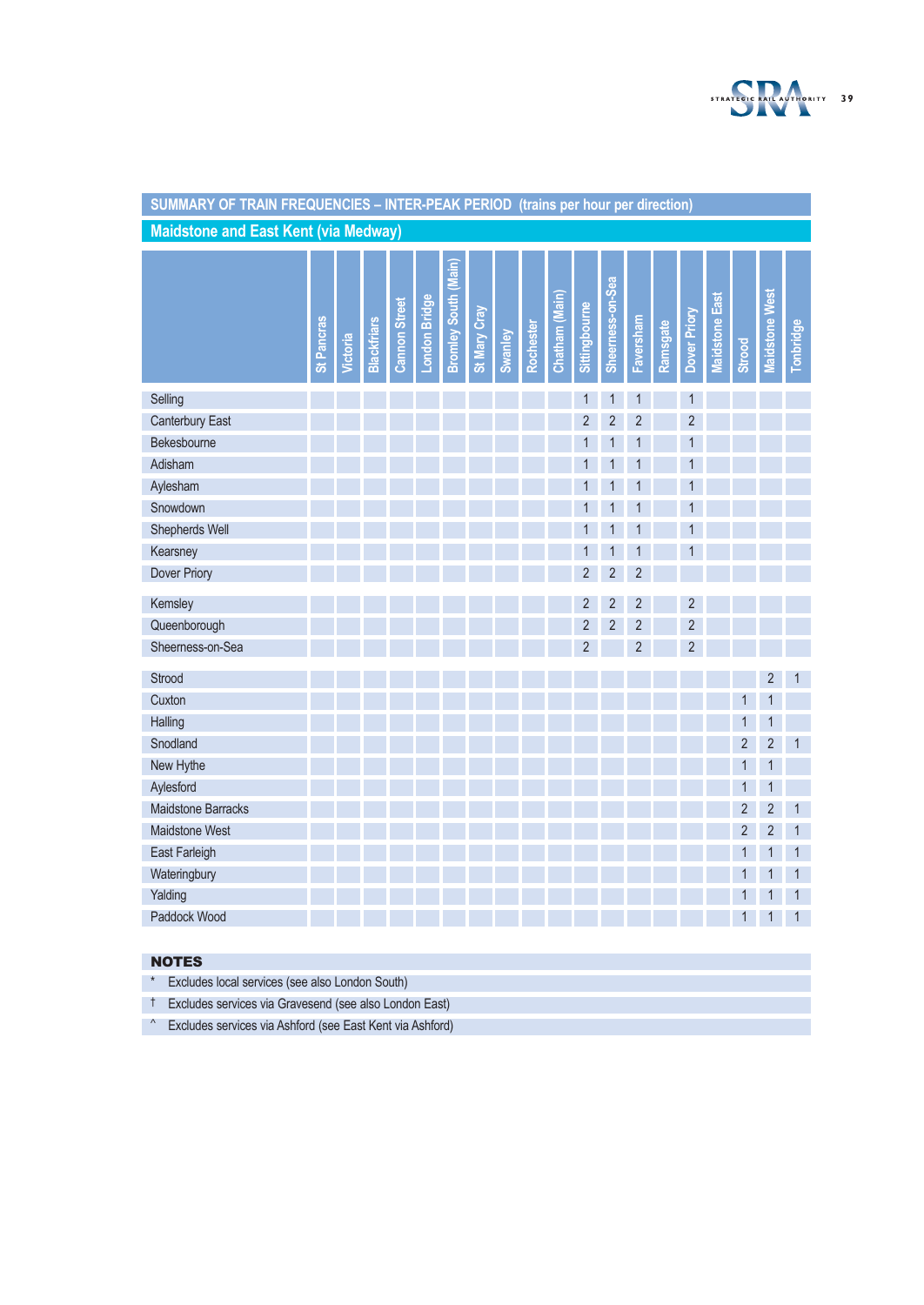# **SUMMARY OF PEAK TRAINS (PEAK DIRECTION) – three hour peak period**

**LONDON EAST**

|                           | St Pancras | <b>Charing Cross</b> | <b>Cannon Street</b> | London Bridge   |                  |           |                 | <b>Blackheath</b> | <b>Woolwich Arsenal</b> | Slade Green | <b>Barnehurst</b> | <b>Hither Green</b> |        |                  |                  |           |        |
|---------------------------|------------|----------------------|----------------------|-----------------|------------------|-----------|-----------------|-------------------|-------------------------|-------------|-------------------|---------------------|--------|------------------|------------------|-----------|--------|
|                           |            |                      |                      |                 | <b>Victoria</b>  | Greenwich | Lewisham        |                   |                         |             |                   |                     | Sidcup | Crayford         | <b>Dartford</b>  | Gravesend | Strood |
| Deptford                  |            |                      | 16                   | 16              |                  |           |                 |                   |                         |             |                   |                     |        |                  |                  |           |        |
| Greenwich                 |            |                      | 16                   | 16              |                  |           |                 |                   |                         |             |                   |                     |        |                  |                  |           |        |
| Maze Hill                 |            |                      | 16                   | 16              |                  | 16        |                 |                   |                         |             |                   |                     |        |                  |                  |           |        |
| <b>Westcombe Park</b>     |            |                      | 16                   | 16              |                  | 16        |                 |                   |                         |             |                   |                     |        |                  |                  |           |        |
| New Cross*                |            |                      | 20                   | 20              |                  |           |                 |                   |                         |             |                   |                     |        |                  |                  |           |        |
| St Johns*                 |            |                      | 18                   | 18              |                  |           |                 |                   |                         |             |                   |                     |        |                  |                  |           |        |
| Lewisham*                 |            | 22                   | 18                   | 46              |                  |           |                 |                   |                         |             |                   |                     |        |                  |                  |           |        |
| <b>Blackheath</b>         |            | 14                   | 6                    | 18              |                  |           | 20              |                   |                         |             |                   |                     |        |                  |                  |           |        |
| Charlton                  |            | 6                    | 12                   | 18              |                  | 12        | $6\phantom{1}6$ | 6                 |                         |             |                   |                     |        |                  |                  |           |        |
| <b>Woolwich Dockyard</b>  |            | 6                    | 12                   | 18              |                  | 12        | 6               | 6                 |                         |             |                   |                     |        |                  |                  |           |        |
| <b>Woolwich Arsenal</b>   |            | 12                   | 16                   | 28              |                  | 16        | 12              | 6                 |                         |             |                   |                     |        |                  |                  |           |        |
| Plumstead                 |            | 6                    | 16                   | 22              |                  | 16        | 6               | 6                 | 22                      |             |                   |                     |        |                  |                  |           |        |
| Abbey Wood                |            | 6                    | 16                   | 22              |                  | 16        | 6               |                   | 22                      |             |                   |                     |        |                  |                  |           |        |
| <b>Belvedere</b>          |            |                      | 16                   | 16              |                  | 16        |                 |                   | 16                      |             |                   |                     |        |                  |                  |           |        |
| Erith                     |            |                      | 16                   | 16              |                  | 16        |                 |                   | 16                      |             |                   |                     |        |                  |                  |           |        |
| Slade Green               |            |                      | 16                   | 16              |                  | 16        |                 |                   | 16                      |             |                   |                     |        |                  |                  |           |        |
| Kidbrooke                 |            | 10                   | 6                    | 12              |                  |           | 16              | 14                |                         |             |                   |                     |        |                  |                  |           |        |
| Eltham                    |            | 10                   | 6                    | 12              |                  |           | 16              | 14                |                         |             |                   |                     |        |                  |                  |           |        |
| Falconwood                |            | 10                   | 6                    | 12              |                  |           | 16              | 14                |                         |             |                   |                     |        |                  |                  |           |        |
| Welling                   |            | 10                   | 6                    | 12              |                  |           | 16              | 14                |                         |             |                   |                     |        |                  |                  |           |        |
| Bexleyheath               |            | 10                   | 6                    | 12              |                  |           | 16              | 14                |                         |             |                   |                     |        |                  |                  |           |        |
| <b>Barnehurst</b>         |            | 10                   | 6                    | 12              |                  |           | 16              | 14                |                         |             |                   |                     |        |                  |                  |           |        |
| Hither Green <sup>t</sup> |            | 8                    | 12                   | 18              | 6                |           | 12              |                   |                         |             |                   |                     |        |                  |                  |           |        |
| Lee                       |            | 2                    | 8                    | 8               | 6                |           | $6\phantom{1}6$ |                   |                         |             |                   | 14                  |        |                  |                  |           |        |
| Mottingham                |            | $\overline{2}$       | 8                    | $\bf 8$         | $\boldsymbol{6}$ |           | $\sqrt{6}$      |                   |                         |             |                   | 14                  |        |                  |                  |           |        |
| New Eltham                |            | $\bf 8$              | $\bf 8$              | 14              | $\boldsymbol{6}$ |           | $6\phantom{a}$  |                   |                         |             |                   | 14                  |        |                  |                  |           |        |
| Sidcup                    |            | $\bf 8$              | $\bf 8$              | 14              | 6                |           | $6\phantom{a}$  |                   |                         |             |                   | 14                  |        |                  |                  |           |        |
| <b>Albany Park</b>        |            | 8                    | $\bf 8$              | 14              |                  |           |                 |                   |                         |             |                   | $\, 8$              | 16     |                  |                  |           |        |
| <b>Bexley</b>             |            | $\bf 8$              | $\bf 8$              | 14              |                  |           |                 |                   |                         |             |                   | $\, 8$              | 16     |                  |                  |           |        |
| Crayford                  |            | $\bf 8$              | $\bf 8$              | 14              |                  |           |                 |                   |                         |             |                   | $\bf 8$             | 16     |                  |                  |           |        |
| <b>Dartford</b>           |            | 20                   | 18                   | 36              |                  | 10        | 18              | 12                | 16                      | 10          | 12                | $\overline{2}$      | 10     | 10               |                  |           |        |
| <b>Stone Crossing</b>     |            | 6                    |                      | $\,6$           |                  |           |                 |                   |                         |             |                   |                     | 6      | $\boldsymbol{6}$ | 6                |           |        |
| Greenhithe                |            | 12                   |                      | 12              |                  |           | 6               |                   | 6                       |             |                   |                     | 6      | $\boldsymbol{6}$ | 12               |           |        |
| Swanscombe                |            | 6                    |                      | 6               |                  |           |                 |                   |                         |             |                   |                     | 6      | $\boldsymbol{6}$ | $\boldsymbol{6}$ |           |        |
| Northfleet                |            | 6                    |                      | 6               |                  |           |                 |                   |                         |             |                   |                     | 6      | $\boldsymbol{6}$ | $\boldsymbol{6}$ |           |        |
| Gravesend                 | 5          | 12 <sup>°</sup>      |                      | 12 <sup>°</sup> |                  |           | 6               |                   | 6                       |             |                   |                     | $6\,$  | $\boldsymbol{6}$ | 12               |           |        |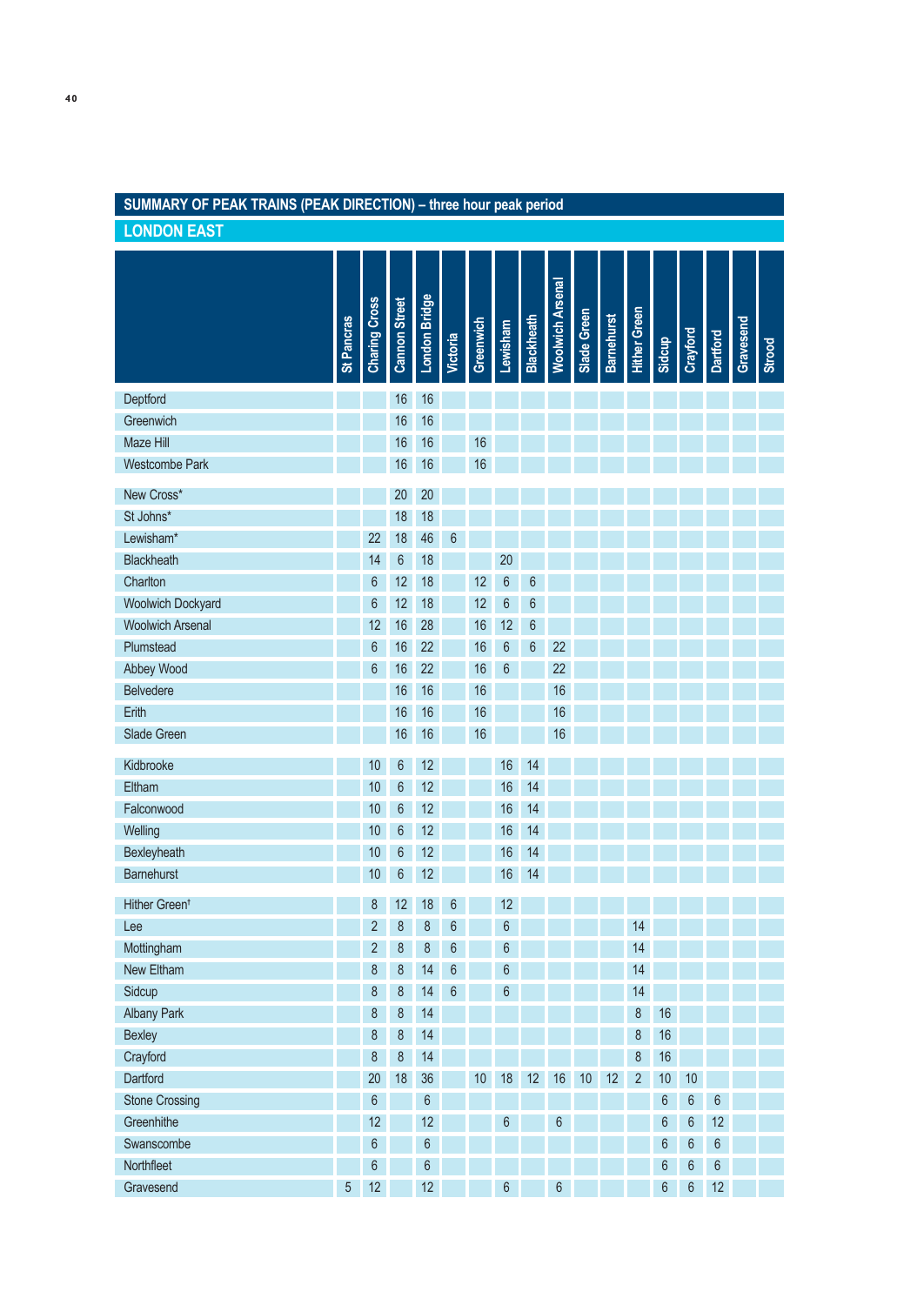

#### **SUMMARY OF PEAK TRAINS (PEAK DIRECTION) – three hour peak period LONDON EASTVoolwich Arsenal Woolwich Arsenal Ebbsfleet**<br>
Ebbsfleet<br>
Higham<br>
Higham (via Gravesend)^
<br>
Strood

Shochester (via Gravesend)^

5
5

6

6

Chatham (via Gravesend)^

5
5

6

6

Chatham (via Gravesend)^

5

5

6

6

Chatham (via Gravesend)^

5

5

6

6

Ch Slade Green lither Green **Hither Green Blackheath Slade Green** Greenwich **Barnehurst Barnehurst Lewisham Blackheath** Gravesend **Gravesend Greenwich Crayford Victoria Dartford Sidcup Strood** Ebbsfleet 11 Higham 5 5 Strood 5 6 6 6 6 6 11 Rochester (via Gravesend)<sup>^</sup> 56 6 6 6 6 6 6 6 6 6 11 11 Chatham (via Gravesend)^ 56 6 6 6 688 Gillingham (via Gravesend)^ 56 6 6 6 688 Ladywell 6 6 12 6 Catford Bridge 6 6 12 6 Lower Sydenham 6 6 6 12 6 6 12 New Beckenham 6 6 6 12 6 6 12 Clock House 6 6 6 12 6 6 6 12 Elmers End 6 6 12 6 6 12 6 Eden Park 6 6 6 12 6 6 12 6 West Wickham 6 6 6 12 6 6 12 Hayes 6 6 12 6

#### **NOTES**

\* includes services from Orpington and Sevenoaks (see West Kent)

**†** includes services from Orpington and Sevenoaks (see West Kent)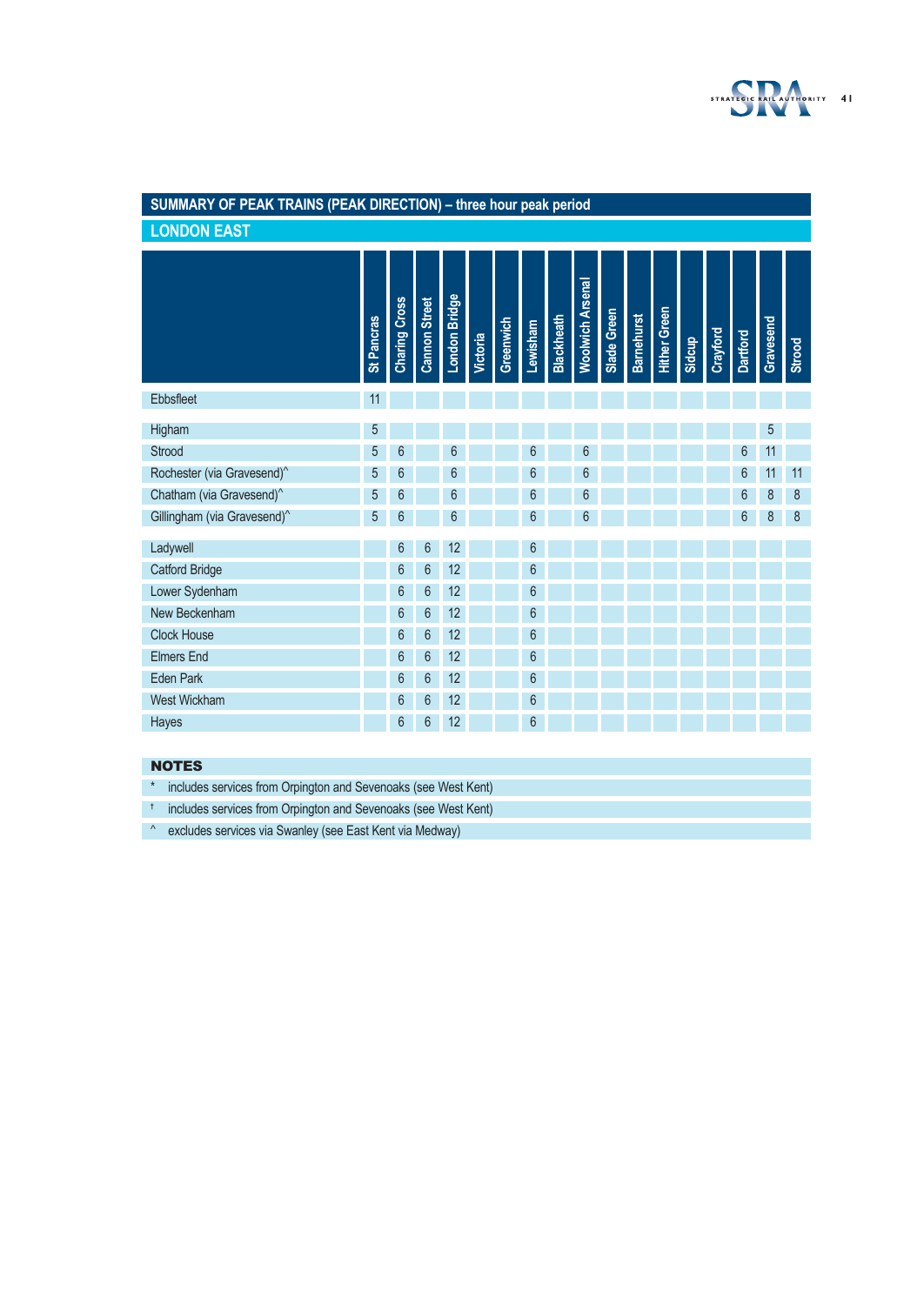# **SUMMARY OF TRAIN FREQUENCIES – INTER-PEAK PERIOD (trains per hour per direction)**

**LONDON EAST**

|                           | St Pancras              | <b>Charing Cross</b>    | <b>Cannon Street</b>     | London Bridge            | Victoria       | Greenwich | Lewisham       | Blackheath     | <b>Woolwich Arsenal</b> | Slade Green | <b>Barnehurst</b> | <b>Hither Green</b>      | Sidcup         | Crayford       | Dartford       | Gravesend | Strood |
|---------------------------|-------------------------|-------------------------|--------------------------|--------------------------|----------------|-----------|----------------|----------------|-------------------------|-------------|-------------------|--------------------------|----------------|----------------|----------------|-----------|--------|
| Deptford                  |                         |                         | $\overline{4}$           | 4                        |                |           |                |                |                         |             |                   |                          |                |                |                |           |        |
| Greenwich                 |                         |                         | 4                        | 4                        |                |           |                |                |                         |             |                   |                          |                |                |                |           |        |
| Maze Hill                 |                         |                         | 4                        | 4                        |                |           |                |                |                         |             |                   |                          |                |                |                |           |        |
| <b>Westcombe Park</b>     |                         |                         | 4                        | 4                        |                | 4         |                |                |                         |             |                   |                          |                |                |                |           |        |
|                           |                         |                         |                          |                          |                |           |                |                |                         |             |                   |                          |                |                |                |           |        |
| New Cross*                |                         |                         | 6                        | 6                        |                |           |                |                |                         |             |                   |                          |                |                |                |           |        |
| St Johns*                 |                         |                         | 6                        | 6                        |                |           |                |                |                         |             |                   |                          |                |                |                |           |        |
| Lewisham*                 |                         | 6                       | $\boldsymbol{6}$         | 12                       | 2              |           |                |                |                         |             |                   |                          |                |                |                |           |        |
| Blackheath                |                         | 4                       | $\overline{2}$           | 6                        |                |           | 6              |                |                         |             |                   |                          |                |                |                |           |        |
| Charlton                  |                         | $\overline{\mathbf{c}}$ | 4                        | 6                        |                | 4         | $\overline{2}$ | 2              |                         |             |                   |                          |                |                |                |           |        |
| Woolwich Dockyard         |                         | $\overline{2}$          | 4                        | 6                        |                | 4         | $\overline{2}$ | $\overline{c}$ |                         |             |                   |                          |                |                |                |           |        |
| <b>Woolwich Arsenal</b>   |                         | 4                       | 4                        | 8                        |                | 4         | 4              | $\overline{2}$ |                         |             |                   |                          |                |                |                |           |        |
| Plumstead                 |                         | $\overline{c}$          | 4                        | 6                        |                | 4         | $\overline{2}$ | $\overline{2}$ | 6                       |             |                   |                          |                |                |                |           |        |
| Abbey Wood                |                         | $\overline{c}$          | $\overline{\mathcal{L}}$ | 6                        |                | 4         | $\overline{2}$ |                | 6                       |             |                   |                          |                |                |                |           |        |
| <b>Belvedere</b>          |                         |                         | 4                        | 4                        |                | 4         |                |                | 4                       |             |                   |                          |                |                |                |           |        |
| Erith                     |                         |                         | 4                        | 4                        |                | 4         |                |                | 4<br>4                  |             |                   |                          |                |                |                |           |        |
| Slade Green               |                         |                         | $\overline{4}$           | 4                        |                | 4         |                |                |                         |             |                   |                          |                |                |                |           |        |
| Kidbrooke                 |                         | 2                       | $\sqrt{2}$               | 4                        |                |           | 4              | 4              |                         |             |                   |                          |                |                |                |           |        |
| Eltham                    |                         | $\overline{c}$          | $\sqrt{2}$               | 4                        |                |           | 4              | 4              |                         |             |                   |                          |                |                |                |           |        |
| Falconwood                |                         | $\overline{2}$          | $\overline{2}$           | 4                        |                |           | 4              | 4              |                         |             |                   |                          |                |                |                |           |        |
| Welling                   |                         | $\overline{2}$          | $\overline{c}$           | 4                        |                |           | 4              | 4              |                         |             |                   |                          |                |                |                |           |        |
| Bexleyheath               |                         | $\overline{\mathbf{c}}$ | $\sqrt{2}$               | 4                        |                |           | 4              | 4              |                         |             |                   |                          |                |                |                |           |        |
| <b>Barnehurst</b>         |                         | $\sqrt{2}$              | $\overline{c}$           | 4                        |                |           | 4              | 4              |                         |             |                   |                          |                |                |                |           |        |
| Hither Green <sup>t</sup> |                         | $\overline{2}$          | 4                        | 6                        | 2              |           | 4              |                |                         |             |                   |                          |                |                |                |           |        |
| Lee                       |                         |                         | 2                        | 2                        | $\overline{2}$ |           | $\overline{c}$ |                |                         |             |                   | 4                        |                |                |                |           |        |
| Mottingham                |                         |                         | $\overline{c}$           | $\overline{c}$           | $\overline{c}$ |           | $\sqrt{2}$     |                |                         |             |                   | $\overline{\mathcal{L}}$ |                |                |                |           |        |
| New Eltham                |                         | $\overline{2}$          | $\overline{2}$           | $\overline{4}$           | $\overline{2}$ |           | $\overline{2}$ |                |                         |             |                   | $\overline{4}$           |                |                |                |           |        |
| Sidcup                    |                         | $\overline{2}$          | $\overline{2}$           | 4                        | 2              |           | $\overline{c}$ |                |                         |             |                   | $\overline{4}$           |                |                |                |           |        |
| <b>Albany Park</b>        |                         | $\overline{2}$          | $\overline{2}$           | 4                        |                |           |                |                |                         |             |                   | $\overline{2}$           | 4              |                |                |           |        |
| Bexley                    |                         | $\overline{2}$          | $\overline{2}$           | 4                        |                |           |                |                |                         |             |                   | $\sqrt{2}$               | $\overline{4}$ |                |                |           |        |
| Crayford                  |                         | $\overline{2}$          | $\overline{2}$           | 4                        |                |           |                |                |                         |             |                   | $\sqrt{2}$               | $\overline{4}$ |                |                |           |        |
| Dartford                  |                         | $\boldsymbol{6}$        | $\overline{4}$           | $10$                     |                | 2         | 6              | 4              | 4                       | 2           | 4                 |                          | $\overline{2}$ | $\overline{c}$ |                |           |        |
| <b>Stone Crossing</b>     |                         | $\overline{2}$          |                          | 2                        |                |           |                |                |                         |             |                   |                          | $\overline{2}$ | $\overline{2}$ | 2              |           |        |
| Greenhithe                |                         | 4                       |                          | 4                        |                |           | $\overline{2}$ |                | $\overline{2}$          |             |                   |                          | $\overline{2}$ | $\overline{c}$ | 4              |           |        |
| Swanscombe                |                         | $\overline{2}$          |                          | $\overline{2}$           |                |           |                |                |                         |             |                   |                          | $\overline{2}$ | $\overline{2}$ | $\overline{c}$ |           |        |
| Northfleet                |                         | $\overline{2}$          |                          | $\overline{2}$           |                |           |                |                |                         |             |                   |                          | $\sqrt{2}$     | $\overline{c}$ | $\overline{c}$ |           |        |
| Gravesend                 | $\overline{\mathbf{c}}$ | $\overline{4}$          |                          | $\overline{\mathcal{L}}$ |                |           | $\overline{2}$ |                | $\sqrt{2}$              |             |                   |                          | $\overline{2}$ | $\overline{c}$ | $\sqrt{4}$     |           |        |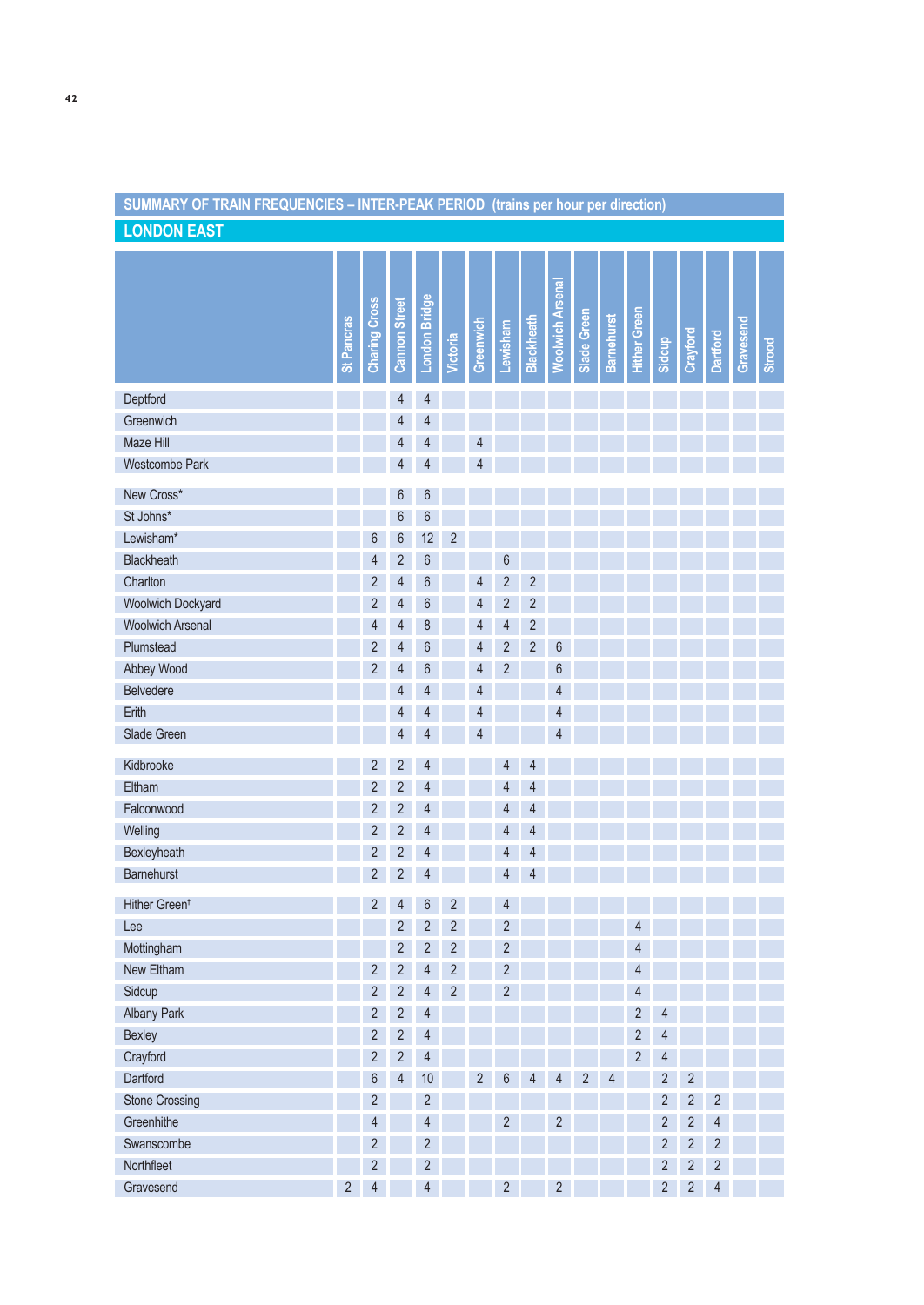

| SUMMARY OF TRAIN FREQUENCIES - INTER-PEAK PERIOD (trains per hour per direction)                                                                       |                   |                      |                |                |          |           |                |                   |                         |             |                   |                     |        |          |                |                |        |
|--------------------------------------------------------------------------------------------------------------------------------------------------------|-------------------|----------------------|----------------|----------------|----------|-----------|----------------|-------------------|-------------------------|-------------|-------------------|---------------------|--------|----------|----------------|----------------|--------|
| <b>LONDON EAST</b>                                                                                                                                     |                   |                      |                |                |          |           |                |                   |                         |             |                   |                     |        |          |                |                |        |
|                                                                                                                                                        | <b>St Pancras</b> | <b>Charing Cross</b> | Cannon Street  | London Bridge  | Victoria | Greenwich | Lewisham       | <b>Blackheath</b> | <b>Noolwich Arsenal</b> | Slade Green | <b>Barnehurst</b> | <b>Hither Green</b> | Sidcup | Crayford | Dartford       | Gravesend      | Strood |
| Ebbsfleet                                                                                                                                              | 4                 |                      |                |                |          |           |                |                   |                         |             |                   |                     |        |          |                |                |        |
| Higham                                                                                                                                                 | 2                 |                      |                |                |          |           |                |                   |                         |             |                   |                     |        |          |                | $\overline{c}$ |        |
| Strood<br>$\overline{2}$<br>4<br>2<br>2<br>2<br>2<br>2<br>Rochester (via Gravesend)^<br>$\overline{2}$<br>2<br>2<br>2<br>2<br>$\overline{2}$<br>4<br>4 |                   |                      |                |                |          |           |                |                   |                         |             |                   |                     |        |          |                |                |        |
|                                                                                                                                                        |                   |                      |                |                |          |           |                |                   |                         |             |                   |                     |        |          |                |                |        |
| Chatham (via Gravesend)^                                                                                                                               | $\overline{2}$    | $\overline{2}$       |                | $\overline{2}$ |          |           | 2              |                   | $\overline{2}$          |             |                   |                     |        |          | $\overline{2}$ | $\overline{4}$ | 4      |
| Gillingham (via Gravesend)^                                                                                                                            | $\overline{2}$    | 2                    |                | 2              |          |           | 2              |                   | 2                       |             |                   |                     |        |          | $\overline{2}$ | 4              | 4      |
| Ladywell                                                                                                                                               |                   | 2                    | 2              | 4              |          |           | $\overline{2}$ |                   |                         |             |                   |                     |        |          |                |                |        |
| <b>Catford Bridge</b>                                                                                                                                  |                   | $\overline{2}$       | $\overline{c}$ | 4              |          |           | $\overline{2}$ |                   |                         |             |                   |                     |        |          |                |                |        |
| Lower Sydenham                                                                                                                                         |                   | $\overline{2}$       | $\overline{2}$ | 4              |          |           | $\overline{2}$ |                   |                         |             |                   |                     |        |          |                |                |        |
| New Beckenham                                                                                                                                          |                   | 2                    | $\overline{2}$ | 4              |          |           | $\overline{2}$ |                   |                         |             |                   |                     |        |          |                |                |        |
| <b>Clock House</b>                                                                                                                                     |                   | $\overline{2}$       | $\overline{2}$ | 4              |          |           | $\overline{2}$ |                   |                         |             |                   |                     |        |          |                |                |        |
| <b>Elmers</b> End                                                                                                                                      |                   | $\overline{2}$       | $\sqrt{2}$     | 4              |          |           | $\overline{2}$ |                   |                         |             |                   |                     |        |          |                |                |        |
| <b>Eden Park</b>                                                                                                                                       |                   | 2                    | $\overline{c}$ | 4              |          |           | 2              |                   |                         |             |                   |                     |        |          |                |                |        |
| West Wickham                                                                                                                                           |                   | $\overline{2}$       | 2              | 4              |          |           | 2              |                   |                         |             |                   |                     |        |          |                |                |        |
| Hayes                                                                                                                                                  |                   | 2                    | $\overline{c}$ | 4              |          |           | 2              |                   |                         |             |                   |                     |        |          |                |                |        |
|                                                                                                                                                        |                   |                      |                |                |          |           |                |                   |                         |             |                   |                     |        |          |                |                |        |
| <b>NOTES</b>                                                                                                                                           |                   |                      |                |                |          |           |                |                   |                         |             |                   |                     |        |          |                |                |        |
| includes services from Orpington and Sevenoaks (see West Kent)<br>$\star$                                                                              |                   |                      |                |                |          |           |                |                   |                         |             |                   |                     |        |          |                |                |        |
| includes services from Orpington and Sevenoaks (see West Kent)<br>t                                                                                    |                   |                      |                |                |          |           |                |                   |                         |             |                   |                     |        |          |                |                |        |
| excludes services via Swanley (see East Kent via Medway)<br>٨                                                                                          |                   |                      |                |                |          |           |                |                   |                         |             |                   |                     |        |          |                |                |        |

### NOTES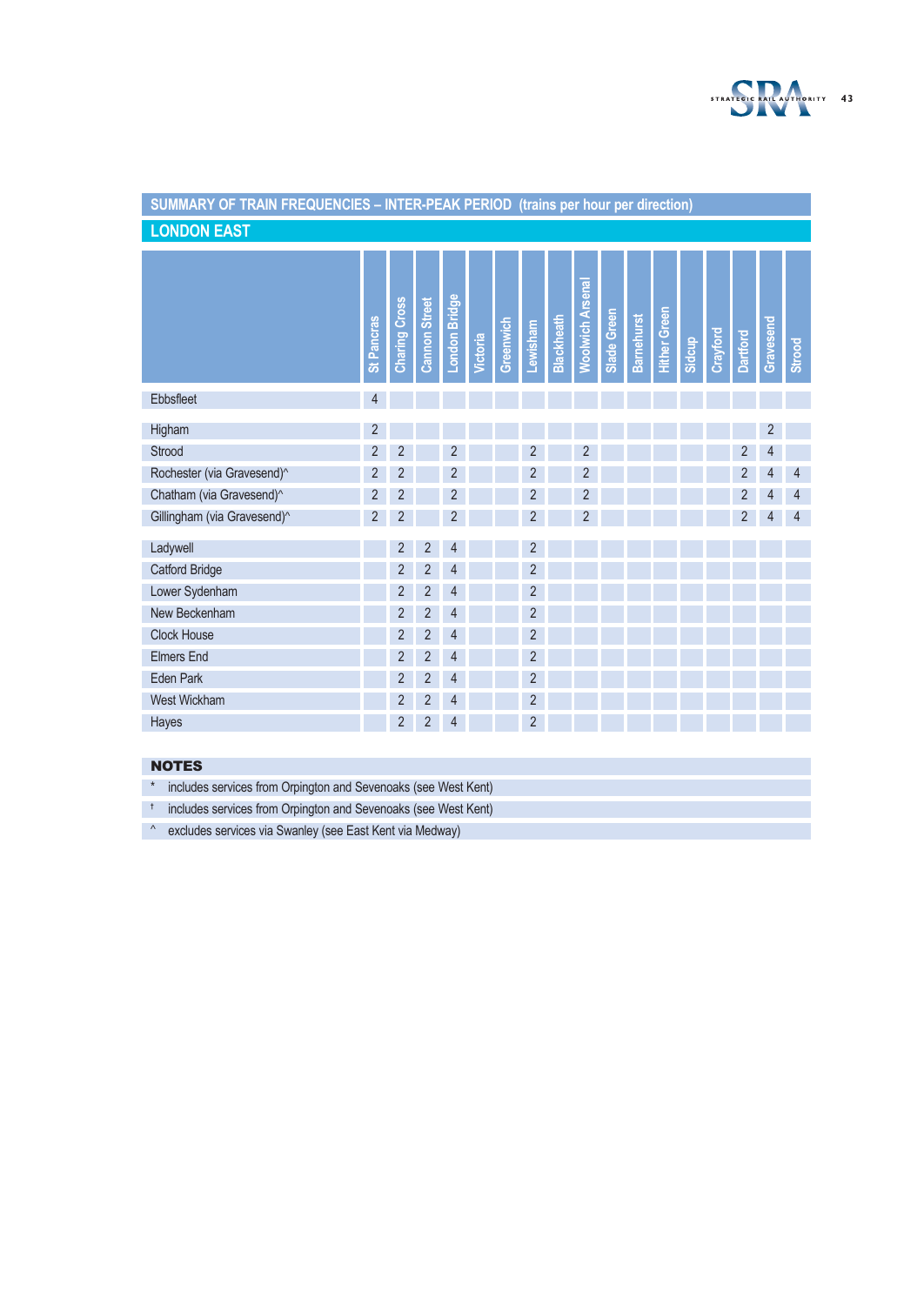# **SUMMARY OF PEAK TRAINS (PEAK DIRECTION) – three hour peak period**

**EAST KENT (VIA ASHFORD)**

|                                         | St Pancras      |                 | Charing Cross  | <b>Cannon Street</b> | London Bridge  | <b>Hither Green</b> | Grove Park |                | <b>Sevenoaks</b> | Tonbridge | Paddock Wood |                | Dover Priory |
|-----------------------------------------|-----------------|-----------------|----------------|----------------------|----------------|---------------------|------------|----------------|------------------|-----------|--------------|----------------|--------------|
|                                         |                 | <b>Victoria</b> |                |                      |                |                     |            | Orpington      |                  |           |              | <b>Ashford</b> |              |
|                                         |                 |                 |                |                      |                |                     |            |                |                  |           |              |                |              |
| Paddock Wood                            |                 |                 | 9              | $\overline{4}$       | 10             |                     |            | $\overline{2}$ | 7                | $13*$     |              |                |              |
| Marden                                  |                 |                 | $\overline{9}$ | $\overline{2}$       | 8              |                     |            |                | 5                | 11        | 11           |                |              |
| Staplehurst                             |                 |                 | 9              | $\overline{2}$       | 8              |                     |            |                | 5                | 11        | 11           |                |              |
| Headcorn                                |                 |                 | $\overline{9}$ | $\overline{2}$       | 8              |                     |            |                | 5                | 11        | 11           |                |              |
| Pluckley                                |                 |                 | $6\phantom{a}$ | 2                    | 8              |                     |            |                | $\overline{2}$   | 8         | 8            |                |              |
| Ashford                                 | $6\phantom{1}6$ | 7               | 9              | 2                    | 8              |                     |            |                | 5                | 11        | 11           |                |              |
| Wye                                     | 3               | $\mathfrak{S}$  |                |                      |                |                     |            |                |                  |           |              | 6              |              |
| Chilham                                 |                 | $\mathfrak{S}$  |                |                      |                |                     |            |                |                  |           |              | 3              |              |
| Chartham                                |                 | 3               |                |                      |                |                     |            |                |                  |           |              | 3              |              |
| <b>Canterbury West</b>                  | 5               | $\mathfrak{S}$  |                |                      |                |                     |            |                |                  |           |              | 8              |              |
| Sturry                                  | 3               |                 |                |                      |                |                     |            |                |                  |           |              | 3              |              |
| Minster                                 | 3               |                 | 1              |                      | 1              |                     |            |                |                  |           |              | 4              |              |
| Ramsgate (via Ashford)                  | 5               |                 | 3              |                      | 3              |                     |            |                |                  | 3         | 3            | 8              | $\mathbf{3}$ |
| Dumpton Park (via Ashford) <sup>t</sup> |                 |                 |                |                      |                |                     |            |                |                  |           |              |                |              |
| Broadstairs (via Ashford) <sup>t</sup>  | $\mathfrak{S}$  |                 |                |                      |                |                     |            |                |                  |           |              | 3              |              |
| Margate (via Ashford) <sup>t</sup>      | 3               |                 |                |                      |                |                     |            |                |                  |           |              | 3              |              |
| Westenhanger                            |                 |                 | 3              |                      | 3              |                     |            |                |                  | 3         | 3            | 3              |              |
| Sandling                                | $\mathbf{3}$    |                 | 3              |                      | 3              |                     |            |                |                  | 3         | 3            | 6              |              |
| <b>Folkestone West</b>                  | 3               |                 | 3              |                      | 3              |                     |            |                |                  | 3         | 3            | 6              |              |
| <b>Folkestone Central</b>               | 5               |                 | 6              |                      | 6              |                     |            |                |                  | 6         | 6            | 11             |              |
| Dover Priory                            | 5               |                 | $6\,$          |                      | $6\phantom{a}$ |                     |            |                |                  | 6         | 6            | 11             |              |
| <b>Martin Mill</b>                      |                 |                 | 3              |                      | 3              |                     |            |                |                  | 3         | 3            | 3              | $\mathbf{3}$ |
| Walmer                                  |                 |                 | 3              |                      | 3              |                     |            |                |                  | 3         | 3            | 3              | 3            |
| Deal                                    |                 |                 | 3              |                      | 3              |                     |            |                |                  | 3         | 3            | 3              | 3            |
| Sandwich                                |                 |                 | 3              |                      | 3              |                     |            |                |                  | 3         | 3            | 3              | 3            |

#### NOTES

\* Excludes Medway Valley Line

**†** excludes services via Medway (see East Kent via Medway)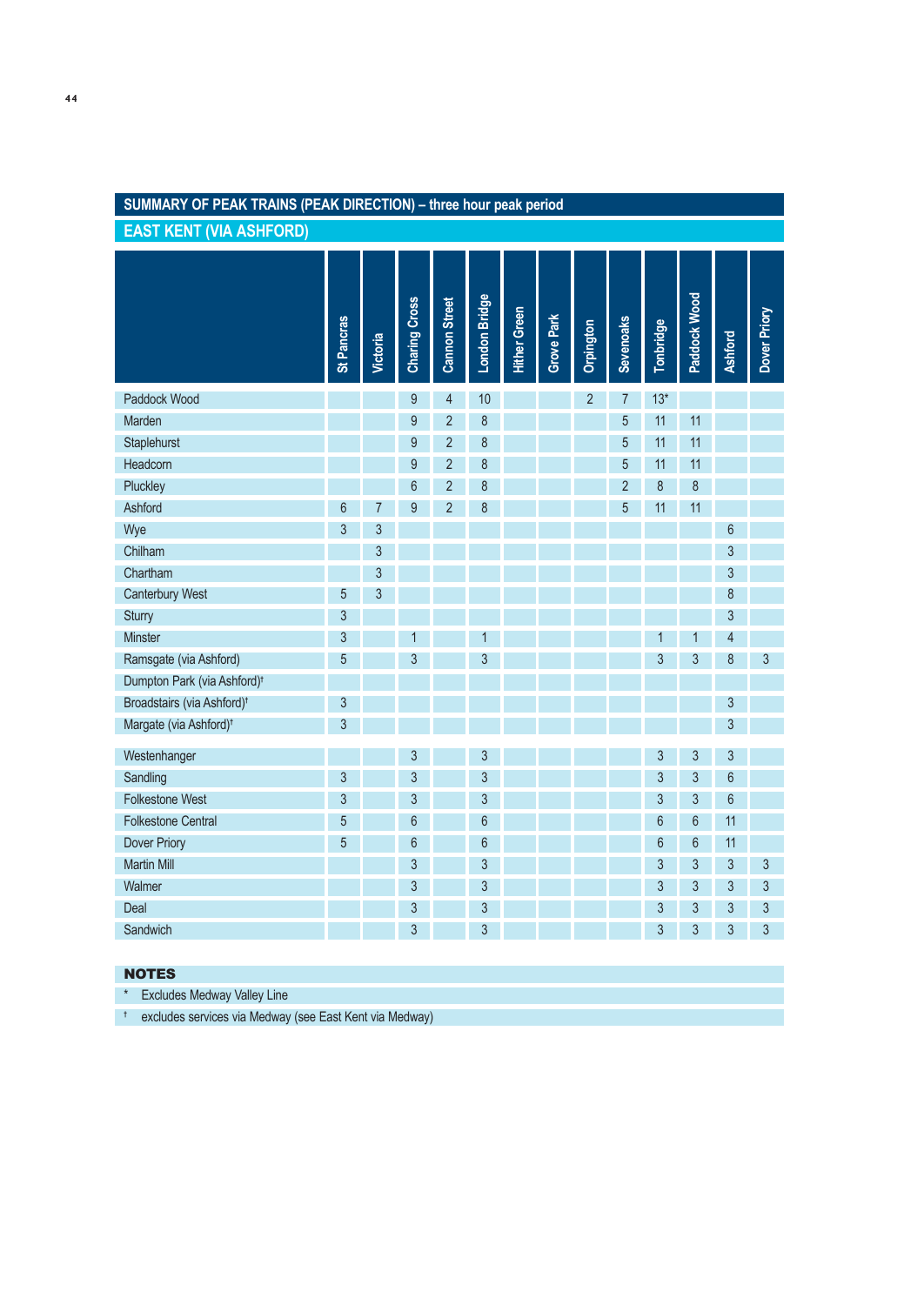

| SUMMARY OF TRAIN FREQUENCIES - INTER-PEAK PERIOD (trains per hour per direction) |                |          |                      |                      |                |                     |            |           |           |                |              |                |              |
|----------------------------------------------------------------------------------|----------------|----------|----------------------|----------------------|----------------|---------------------|------------|-----------|-----------|----------------|--------------|----------------|--------------|
| <b>EAST KENT (VIA ASHFORD)</b>                                                   |                |          |                      |                      |                |                     |            |           |           |                |              |                |              |
|                                                                                  |                |          |                      |                      |                |                     |            |           |           |                |              |                |              |
|                                                                                  |                |          |                      |                      |                |                     |            |           |           |                |              |                |              |
|                                                                                  |                |          | <b>Charing Cross</b> | <b>Cannon Street</b> | London Bridge  | <b>Hither Green</b> |            |           |           |                | Paddock Wood |                | Dover Priory |
|                                                                                  | St Pancras     | Victoria |                      |                      |                |                     | Grove Park | Orpington | Sevenoaks | Tonbridge      |              | <b>Ashford</b> |              |
|                                                                                  |                |          |                      |                      |                |                     |            |           |           |                |              |                |              |
| Paddock Wood                                                                     |                |          | 2                    |                      | 2              |                     |            |           |           | $2^*$          |              |                |              |
| Marden                                                                           |                |          | $\overline{c}$       |                      | $\overline{c}$ |                     |            |           |           | $\overline{2}$ | 2            |                |              |
| Staplehurst                                                                      |                |          | 2                    |                      | $\overline{c}$ |                     |            |           |           | $\overline{2}$ | 2            |                |              |
| Headcorn                                                                         |                |          | 2                    |                      | 2              |                     |            |           |           | 2              | 2            |                |              |
| Pluckley                                                                         |                |          | 2                    |                      | $\overline{c}$ |                     |            |           |           | 2              | 2            |                |              |
| Ashford                                                                          | $\overline{2}$ |          | $\overline{2}$       |                      | $\overline{c}$ |                     |            |           |           | $\overline{2}$ | 2            |                |              |
| Wye                                                                              |                |          |                      |                      |                |                     |            |           |           |                |              | 2              |              |
| Chilham                                                                          |                |          |                      |                      |                |                     |            |           |           |                |              |                |              |
| Chartham                                                                         |                |          |                      |                      |                |                     |            |           |           |                |              |                |              |
| Canterbury West                                                                  |                |          |                      |                      |                |                     |            |           |           |                |              | 2              |              |
| Sturry                                                                           | 1              |          |                      |                      |                |                     |            |           |           |                |              |                |              |
| Minster                                                                          | 1              |          |                      |                      |                |                     |            |           |           |                |              |                |              |
| Ramsgate (via Ashford) <sup>t</sup>                                              |                |          |                      |                      |                |                     |            |           |           |                |              | 2              |              |
| Dumpton Park (via Ashford) <sup>t</sup>                                          |                |          |                      |                      |                |                     |            |           |           |                |              |                |              |
| Broadstairs (via Ashford) <sup>t</sup>                                           | 1              |          |                      |                      |                |                     |            |           |           |                |              |                |              |
| Margate (via Ashford) <sup>t</sup>                                               |                |          |                      |                      |                |                     |            |           |           |                |              |                |              |
| Westenhanger                                                                     |                |          |                      |                      |                |                     |            |           |           |                |              |                |              |
| Sandling                                                                         | 1              |          |                      |                      |                |                     |            |           |           |                |              | 2              |              |
| <b>Folkestone West</b>                                                           |                |          |                      |                      |                |                     |            |           |           |                |              | 2              |              |
| <b>Folkestone Central</b>                                                        | 1              |          | 2                    |                      | $\overline{2}$ |                     |            |           |           | 2              | 2            | 3              |              |
| Dover Priory                                                                     | 1              |          | 2                    |                      | $\overline{c}$ |                     |            |           |           | 2              | 2            | 3              |              |
| <b>Martin Mill</b>                                                               |                |          |                      |                      |                |                     |            |           |           |                |              |                |              |
| Walmer                                                                           |                |          | 1                    |                      | 1              |                     |            |           |           |                |              | 1              | $\mathbf{1}$ |
| Deal                                                                             |                |          | 1                    |                      | 1              |                     |            |           |           |                |              | 1              | 1            |
| Sandwich                                                                         |                |          |                      |                      |                |                     |            |           |           |                |              |                |              |
|                                                                                  |                |          |                      |                      |                |                     |            |           |           |                |              |                |              |
| <b>NOTES</b>                                                                     |                |          |                      |                      |                |                     |            |           |           |                |              |                |              |
| Excludes Medway Valley Line<br>$\star$                                           |                |          |                      |                      |                |                     |            |           |           |                |              |                |              |
| excludes services via Medway (see East Kent via Medway)<br>t.                    |                |          |                      |                      |                |                     |            |           |           |                |              |                |              |

#### **SUMMARY OF TRAIN FREQUENCIES – INTER-PEAK PERIOD (trains per hour per direction)**

#### NOTES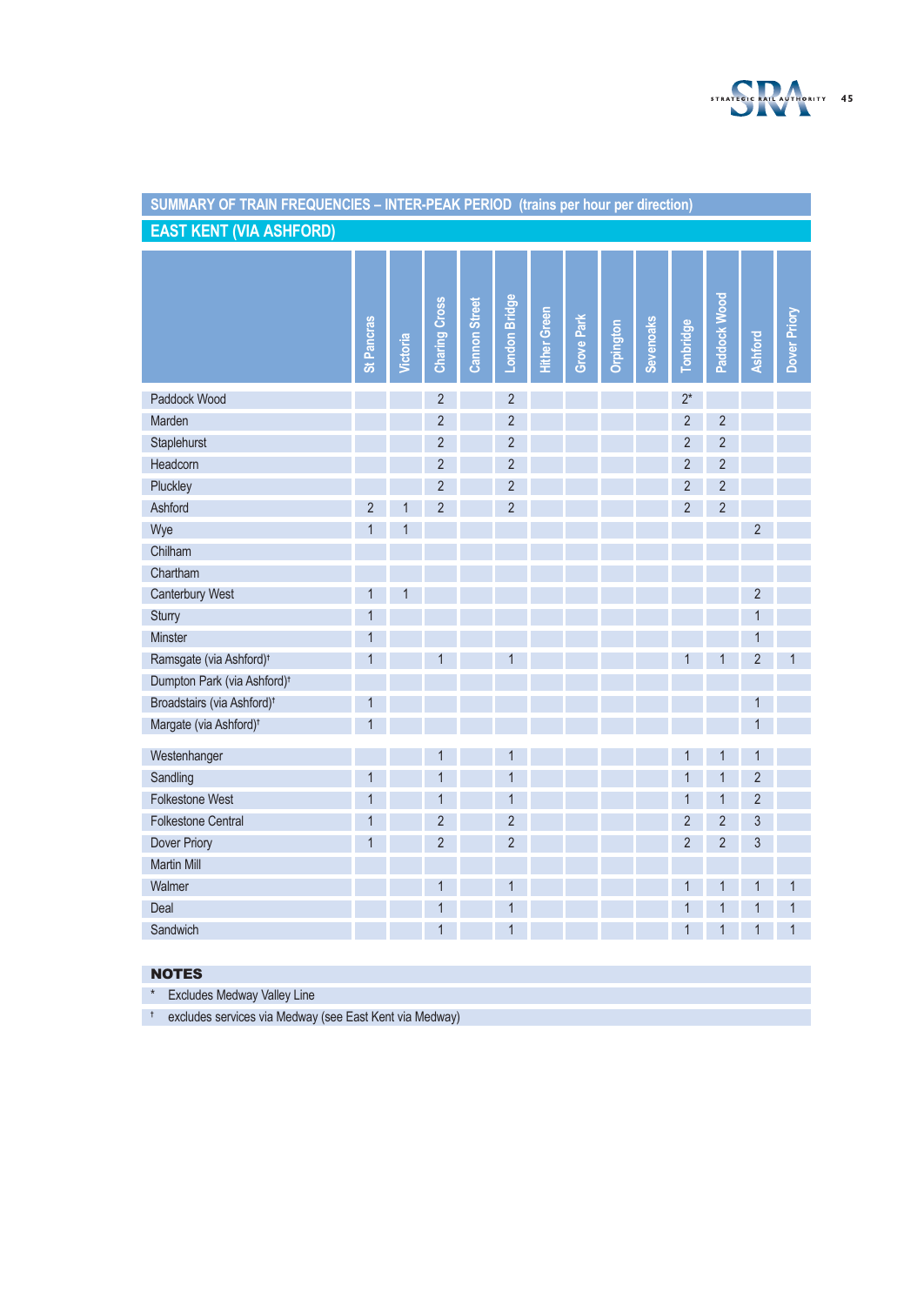# **SUMMARY OF PEAK TRAINS (PEAK DIRECTION) – three hour peak period**

**LONDON SOUTH**

|                                | <b>Victoria</b> | <b>Blackfriars</b> | Herne Hill       | Bellingham      | Bromley South<br>Suburban | Swanley        | Bat & Ball | Petts Wood     |
|--------------------------------|-----------------|--------------------|------------------|-----------------|---------------------------|----------------|------------|----------------|
|                                |                 |                    |                  |                 |                           |                |            |                |
| Elephant & Castle*             |                 | 13                 |                  |                 |                           |                |            |                |
| Denmark Hill <sup>t</sup>      | $6\,$           | 10                 |                  |                 |                           |                |            |                |
| Peckham Rye <sup>t</sup>       | $6\phantom{a}$  | 10                 |                  |                 |                           |                |            |                |
| Nunhead <sup>t</sup>           | $6\phantom{a}$  | 10                 |                  |                 |                           |                |            |                |
| <b>Crofton Park</b>            |                 | 10                 |                  |                 |                           |                |            |                |
| Catford                        |                 | 10                 |                  |                 |                           |                |            |                |
| Bellingham                     |                 | 10                 |                  |                 |                           |                |            |                |
| <b>Beckenham Hill</b>          |                 | $6\phantom{a}$     |                  | 6               |                           |                |            |                |
| Ravensbourne                   |                 | $6\phantom{a}$     |                  | $6\phantom{1}$  |                           |                |            |                |
| <b>Brixton</b>                 | 12              |                    |                  |                 |                           |                |            |                |
| Herne Hill*                    | 12              | 3                  |                  |                 |                           |                |            |                |
| <b>West Dulwich</b>            | $6\,$           | 3                  | $9\,$            |                 |                           |                |            |                |
| Sydenham Hill                  | $6\,$           | $\mathfrak{S}$     | $9\,$            |                 |                           |                |            |                |
| Penge East                     | 12              | 3                  | 15               |                 |                           |                |            |                |
| <b>Kent House</b>              | 12              | 3                  | 15               |                 |                           |                |            |                |
| Beckenham Junction (stopping)^ | 12              |                    | 12               |                 |                           |                |            |                |
| Shortlands                     | $6\phantom{a}$  | $6\phantom{a}$     | $\boldsymbol{6}$ | $6\phantom{1}6$ |                           |                |            |                |
| Bromley South (stopping)^      | $6\phantom{a}$  | $6\phantom{a}$     | $6\,$            | $6\phantom{1}6$ |                           |                |            |                |
| <b>Bickley</b>                 | $6\phantom{a}$  | $6\phantom{a}$     | $6\phantom{a}$   | $6\phantom{a}$  | 12                        |                |            |                |
| St Mary Cray (stopping)^       |                 | $6\phantom{a}$     |                  | $6\phantom{a}$  | 6                         |                |            |                |
| Swanley (stopping)^            |                 | $6\phantom{a}$     |                  | $6\phantom{1}$  | 6                         |                |            |                |
| Eynsford                       |                 | $6\phantom{a}$     |                  | $6\phantom{a}$  | 6                         | 6              |            |                |
| Shoreham                       |                 | $6\phantom{a}$     |                  | $6\phantom{1}$  | 6                         | $6\,$          |            |                |
| Otford (stopping)^             |                 | $6\phantom{a}$     |                  | $6\phantom{a}$  | 6                         | $6\phantom{a}$ |            |                |
| Bat & Ball                     |                 | $6\phantom{a}$     |                  | $6\phantom{a}$  | $\overline{6}$            | $6\phantom{a}$ |            |                |
| Sevenoaks~                     |                 | $6\phantom{a}$     |                  | $6\phantom{a}$  | 6                         | $6\phantom{a}$ | 6          |                |
|                                |                 |                    |                  |                 |                           |                |            |                |
| Petts Wood~                    | 6               |                    | 6                |                 | 6                         |                |            |                |
| Orpington~                     | $6\phantom{a}$  |                    | $6\phantom{a}$   |                 | 6                         |                |            | $6\phantom{1}$ |

#### NOTES

\* excludes Thameslink services

**†** includes services from Sidcup (London East)

^ excludes outer suburban services from Medway and Maidstone East

<sup>~</sup> excludes services to London Bridge, Charing Cross and Cannon Street (see West Kent and Hastings)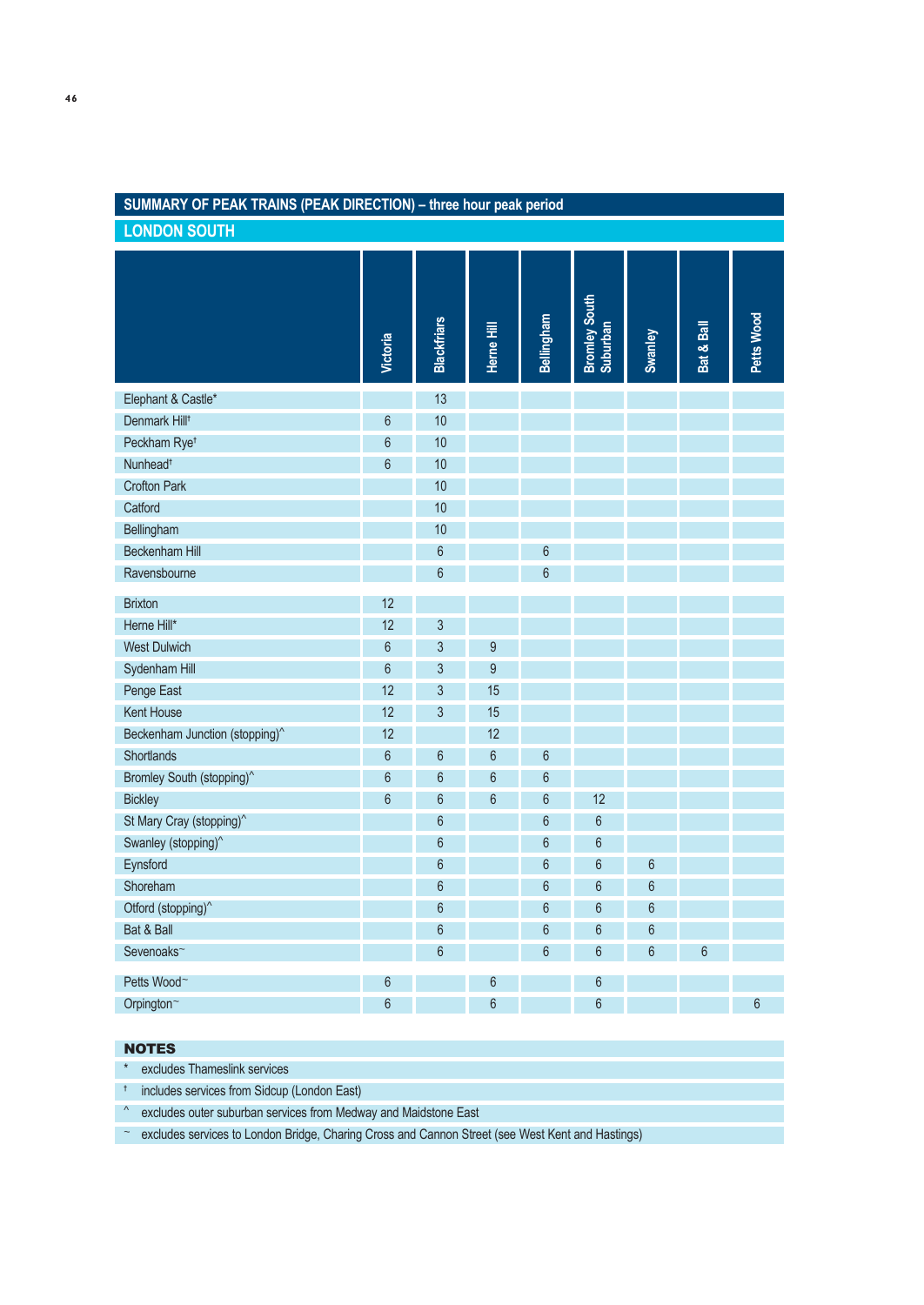

| SUMMARY OF TRAIN FREQUENCIES - INTER-PEAK PERIOD (trains per hour per direction) |                |                    |                |                   |                           |                |                |                |
|----------------------------------------------------------------------------------|----------------|--------------------|----------------|-------------------|---------------------------|----------------|----------------|----------------|
| <b>LONDON SOUTH</b>                                                              |                |                    |                |                   |                           |                |                |                |
|                                                                                  | Victoria       | <b>Blackfriars</b> | Herne Hill     | <b>Bellingham</b> | Bromley South<br>Suburban | Swanley        | Bat & Ball     | Petts Wood     |
| Elephant & Castle*                                                               |                | $\sqrt{2}$         |                |                   |                           |                |                |                |
| Denmark Hill <sup>t</sup>                                                        | $\overline{2}$ | $\overline{c}$     |                |                   |                           |                |                |                |
| Peckham Rye <sup>t</sup>                                                         | $\overline{c}$ | $\overline{c}$     |                |                   |                           |                |                |                |
| Nunhead <sup>t</sup>                                                             | $\overline{2}$ | $\overline{c}$     |                |                   |                           |                |                |                |
| <b>Crofton Park</b>                                                              |                | $\overline{2}$     |                |                   |                           |                |                |                |
| Catford                                                                          |                | $\overline{c}$     |                |                   |                           |                |                |                |
| Bellingham                                                                       |                | $\overline{2}$     |                |                   |                           |                |                |                |
| Beckenham Hill                                                                   |                | $\overline{2}$     |                | $\overline{c}$    |                           |                |                |                |
| Ravensbourne                                                                     |                | $\overline{c}$     |                | $\overline{2}$    |                           |                |                |                |
| <b>Brixton</b>                                                                   | $\overline{4}$ |                    |                |                   |                           |                |                |                |
| Herne Hill*                                                                      | $\overline{4}$ |                    |                |                   |                           |                |                |                |
| <b>West Dulwich</b>                                                              | $\sqrt{2}$     |                    | $\sqrt{2}$     |                   |                           |                |                |                |
| Sydenham Hill                                                                    | $\sqrt{2}$     |                    | $\overline{2}$ |                   |                           |                |                |                |
| Penge East                                                                       | $\overline{4}$ |                    | $\overline{4}$ |                   |                           |                |                |                |
| Kent House                                                                       | 4              |                    | $\overline{4}$ |                   |                           |                |                |                |
| Beckenham Junction (stopping)^                                                   | $\overline{4}$ |                    | $\overline{4}$ |                   |                           |                |                |                |
| Shortlands                                                                       | $\overline{2}$ | $\overline{2}$     | $\overline{2}$ | $\overline{2}$    |                           |                |                |                |
| Bromley South (stopping)^                                                        | $\overline{c}$ | $\overline{c}$     | $\overline{2}$ | $\overline{c}$    |                           |                |                |                |
| <b>Bickley</b>                                                                   | $\overline{2}$ | $\overline{c}$     | $\overline{2}$ | $\overline{2}$    | $\overline{4}$            |                |                |                |
| St Mary Cray (stopping)^                                                         |                | $\overline{2}$     |                | $\overline{2}$    | $\overline{2}$            |                |                |                |
| Swanley (stopping)^                                                              |                | $\overline{c}$     |                | $\overline{2}$    | 2                         |                |                |                |
| Eynsford                                                                         |                | $\overline{c}$     |                | $\overline{2}$    | $\overline{2}$            | $\overline{2}$ |                |                |
| Shoreham                                                                         |                | $\overline{2}$     |                | $\overline{c}$    | $\overline{2}$            | $\overline{2}$ |                |                |
| Otford (stopping^)                                                               |                | $\sqrt{2}$         |                | $\overline{2}$    | $\sqrt{2}$                | $\overline{c}$ |                |                |
| Bat & Ball                                                                       |                | $\overline{2}$     |                | $\overline{2}$    | $\overline{2}$            | $\overline{2}$ |                |                |
| Sevenoaks~                                                                       |                | $\overline{2}$     |                | $\overline{2}$    | $\overline{2}$            | $\overline{2}$ | $\overline{2}$ |                |
| Petts Wood~                                                                      | $\sqrt{2}$     |                    | $\sqrt{2}$     |                   | $\sqrt{2}$                |                |                |                |
| Orpington~                                                                       | $\overline{2}$ |                    | $\overline{2}$ |                   | $\overline{2}$            |                |                | $\overline{2}$ |

#### NOTES

\* excludes Thameslink services

**†** includes services from Sidcup (London East)

^ excludes outer suburban services from Medway and Maidstone East

<sup>~</sup> excludes services to London Bridge, Charing Cross and Cannon Street (see West Kent and Hastings)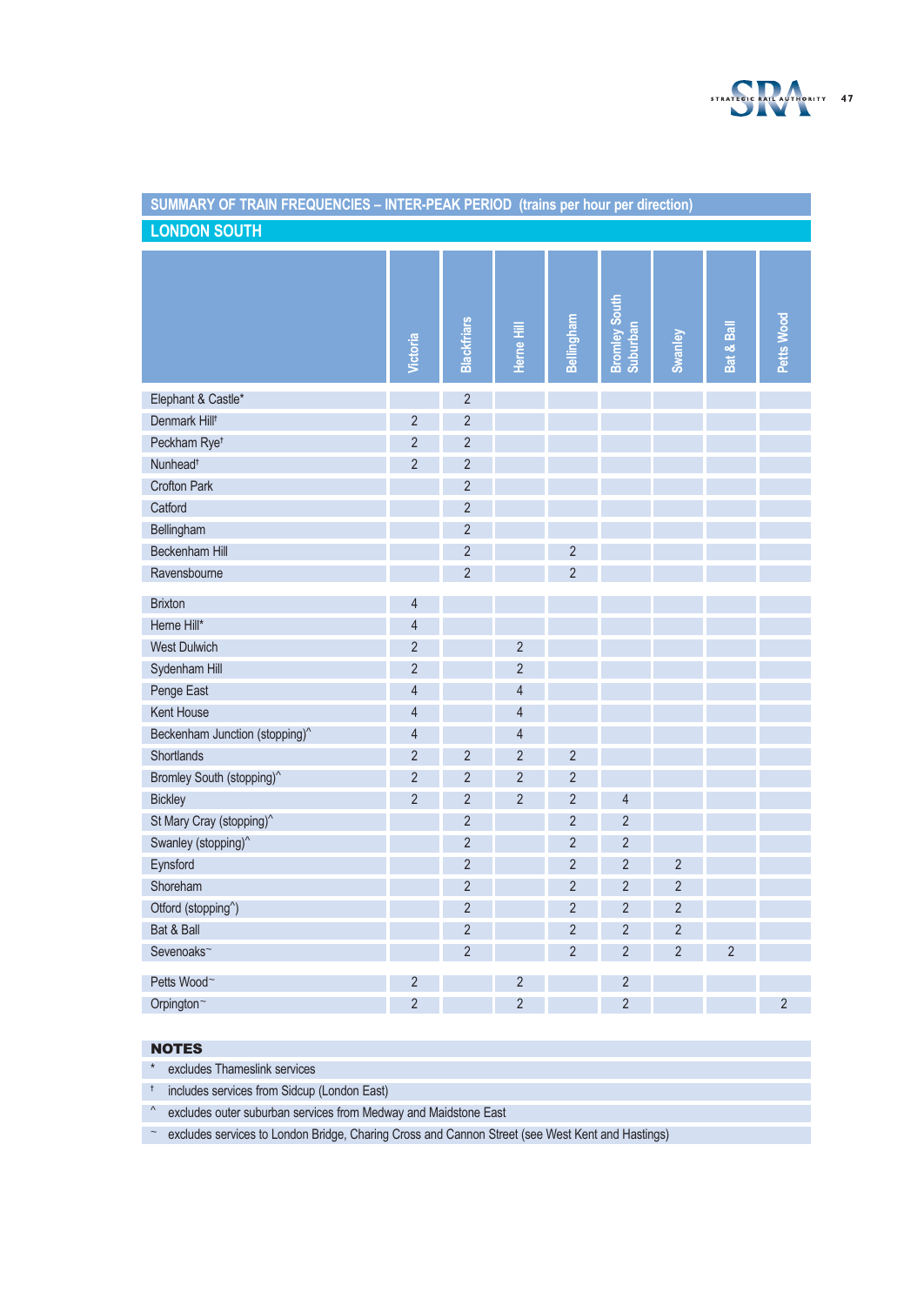# **SUMMARY OF PEAK TRAINS (PEAK DIRECTION) – three hour peak period**

**WEST KENT AND HASTINGS**

|                             | Charing Cross  | <b>Cannon Street</b> | London Bridge  | <b>Hither Green</b> | Lewisham        | Grove Park      | Orpington                | <b>Sevenoaks</b> | Tonbridge                | <b>Tunbridge Wells</b> |
|-----------------------------|----------------|----------------------|----------------|---------------------|-----------------|-----------------|--------------------------|------------------|--------------------------|------------------------|
| <b>Grove Park</b>           | $6\phantom{a}$ | 6                    | 12             | 12                  | 6               |                 |                          |                  |                          |                        |
| Sundridge Park              |                |                      |                |                     |                 | $6\phantom{1}6$ |                          |                  |                          |                        |
| <b>Bromley North</b>        |                |                      |                |                     |                 | $6\phantom{1}6$ |                          |                  |                          |                        |
|                             |                |                      |                |                     |                 |                 |                          |                  |                          |                        |
| <b>Elmstead Woods</b>       | 6              | 6                    | 12             | 12                  | 6               | 12              |                          |                  |                          |                        |
| Chislehurst                 | 6              | 6                    | 12             | 12                  | $6\phantom{.}6$ | 12              |                          |                  |                          |                        |
| Petts Wood~                 | $6\phantom{a}$ | 6                    | 12             | 12                  | $6\phantom{a}$  | 12              |                          |                  |                          |                        |
| Orpington* ~                | 16             | 8                    | 20             | 12                  | $6\phantom{.}6$ | 12              |                          |                  |                          |                        |
| Chelsfield                  | $6\phantom{a}$ | 5                    | 11             | $6\phantom{a}$      |                 | $6\phantom{1}6$ | 8                        |                  |                          |                        |
| Knockholt                   | 3              | $\overline{2}$       | 5              | $\overline{3}$      |                 | $\overline{3}$  | $\overline{3}$           |                  |                          |                        |
| <b>Dunton Green</b>         | 3              | 1                    | $\overline{4}$ | 3                   |                 | $\overline{3}$  | 3                        |                  |                          |                        |
| Sevenoaks* <sup>t</sup>     | 19             | 9                    | 21             | $6\phantom{a}$      |                 | $6\phantom{1}6$ | 18                       |                  |                          |                        |
| Hildenborough*              | 6              | 6                    | 12             |                     |                 |                 | 8                        | 12               |                          |                        |
| Tonbridge*                  | 19             | 6                    | 18             |                     |                 |                 | 12                       | 19               |                          |                        |
| <b>High Brooms</b>          | 12             | $\overline{2}$       | 8              |                     |                 |                 | 10                       | 12               | 12                       |                        |
| <b>Tunbridge Wells</b>      | 12             | $\overline{2}$       | 8              |                     |                 |                 | 10                       | 12               | 12                       |                        |
| Frant                       | $\overline{3}$ |                      |                |                     |                 |                 | $\overline{2}$           | $\overline{2}$   | $\overline{2}$           | $\mathfrak{S}$         |
| Wadhurst                    | $6\phantom{a}$ | $\overline{c}$       | $\overline{2}$ |                     |                 |                 | $\overline{\mathcal{L}}$ | $6\phantom{.}6$  | $6\phantom{a}$           | $\,8\,$                |
| Stonegate                   | 3              |                      |                |                     |                 |                 | $\overline{2}$           | $\overline{2}$   | $\overline{2}$           | $\mathfrak{S}$         |
| Etchingham                  | 3              | $\overline{2}$       | $\overline{2}$ |                     |                 |                 | $\overline{2}$           | 4                | 4                        | $\sqrt{5}$             |
| Robertsbridge               | 3              | $\overline{2}$       | $\overline{c}$ |                     |                 |                 | $\overline{2}$           | $\overline{4}$   | $\overline{\mathcal{A}}$ | $\overline{5}$         |
| <b>Battle</b>               | 6              | $\overline{2}$       | $\overline{2}$ |                     |                 |                 | $\overline{4}$           | 6                | $6\phantom{a}$           | $\boldsymbol{8}$       |
| Crowhurst                   | 3              |                      |                |                     |                 |                 | $\overline{2}$           | $\overline{c}$   | $\overline{2}$           | $\mathfrak{Z}$         |
| <b>West St Leonards</b>     | 3              |                      |                |                     |                 |                 | $\overline{2}$           | $\overline{c}$   | $\overline{c}$           | $\sqrt{3}$             |
| St Leonards Warrior Square® | $6\phantom{a}$ | $\overline{2}$       | $\overline{2}$ |                     |                 |                 | $\overline{4}$           | $6\phantom{a}$   | $6\phantom{a}$           | $\,8\,$                |
| Hastings <sup>®</sup>       | $6\phantom{a}$ | $\overline{2}$       | $\overline{2}$ |                     |                 |                 | $\overline{4}$           | 6                | 6                        | 8                      |

### NOTES

\* Including trains from Paddock Wood, Ashford and East Kent

**†** Excludes services via Swanley (see London South)

<sup>~</sup> Excludes services to Victoria via Bromley South (see London South)

<sup>ø</sup> Excludes services operated by Southern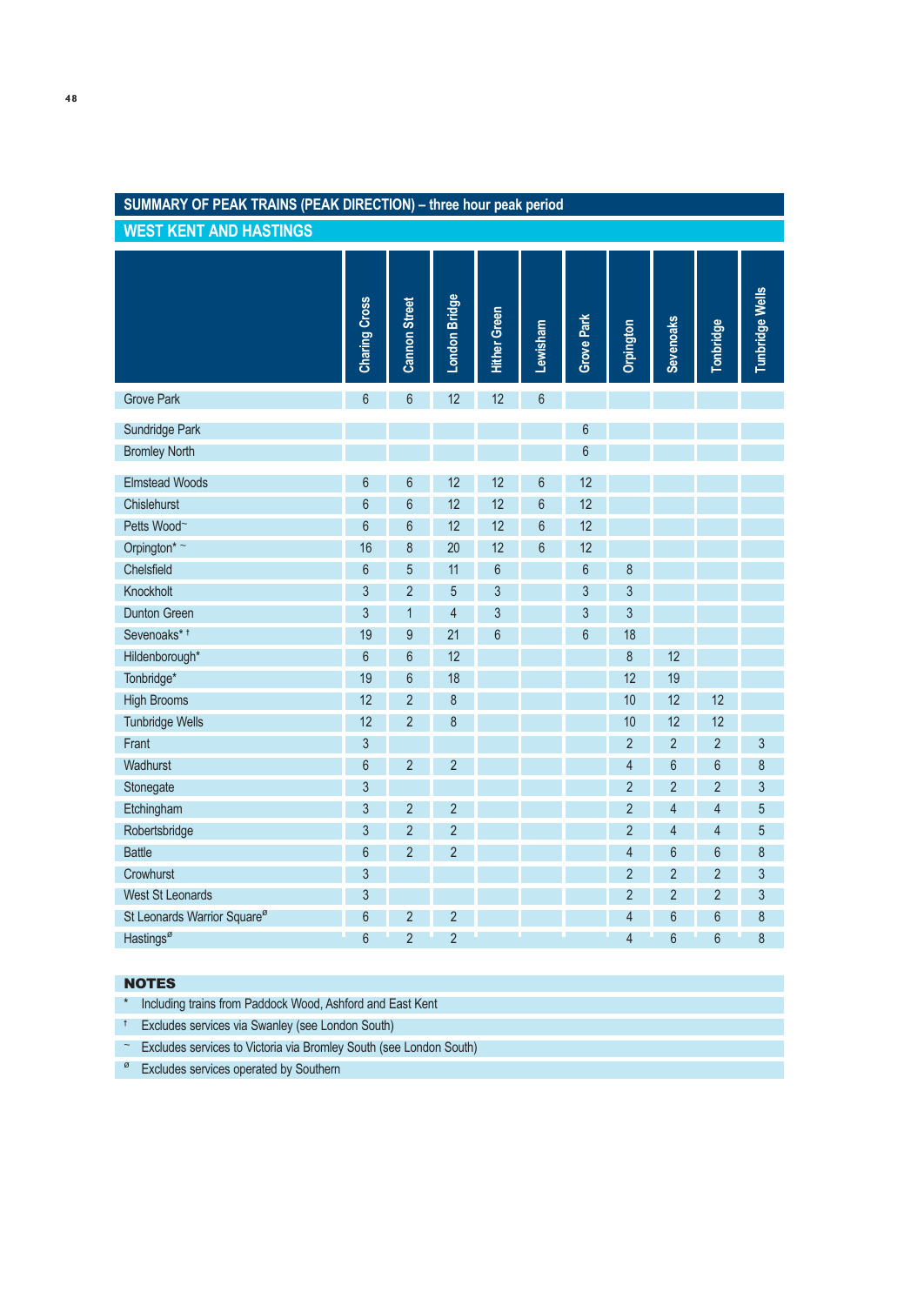

| SUMMARY OF TRAIN FREQUENCIES - INTER-PEAK PERIOD (trains per hour per direction) |                      |                      |                |                     |                |                                  |                |                  |                  |                 |
|----------------------------------------------------------------------------------|----------------------|----------------------|----------------|---------------------|----------------|----------------------------------|----------------|------------------|------------------|-----------------|
| <b>WEST KENT AND HASTINGS</b>                                                    |                      |                      |                |                     |                |                                  |                |                  |                  |                 |
|                                                                                  | <b>Charing Cross</b> | <b>Cannon Street</b> | London Bridge  | <b>Hither Green</b> | Lewisham       | <b>Grove Park</b>                | Orpington      | <b>Sevenoaks</b> | <b>Tonbridge</b> | Tunbridge Wells |
| <b>Grove Park</b>                                                                | $\overline{2}$       | $\overline{2}$       | $\overline{4}$ | 4                   | 2              |                                  |                |                  |                  |                 |
| Sundridge Park<br><b>Bromley North</b>                                           |                      |                      |                |                     |                | $\overline{c}$<br>$\overline{2}$ |                |                  |                  |                 |
| <b>Elmstead Woods</b>                                                            | 2                    | $\overline{2}$       | 4              | 4                   | $\overline{2}$ | $\overline{4}$                   |                |                  |                  |                 |
| Chislehurst                                                                      | $\overline{2}$       | $\overline{2}$       | 4              | $\overline{4}$      | $\overline{2}$ | $\overline{4}$                   |                |                  |                  |                 |
| Petts Wood~                                                                      | $\overline{2}$       | $\overline{2}$       | $\overline{4}$ | 4                   | $\overline{2}$ | $\overline{4}$                   |                |                  |                  |                 |
| Orpington* ~                                                                     | $6\phantom{a}$       | $\overline{2}$       | $6\,$          | 4                   | $\overline{2}$ | $\overline{4}$                   |                |                  |                  |                 |
| Chelsfield                                                                       | $\overline{2}$       |                      | $\overline{2}$ | $\overline{2}$      |                | $\overline{2}$                   | $\overline{2}$ |                  |                  |                 |
| Knockholt                                                                        | 1                    |                      | 1              | 1                   |                | 1                                | $\mathbf{1}$   |                  |                  |                 |
| <b>Dunton Green</b>                                                              | $\mathbf{1}$         |                      | 1              | $\mathbf{1}$        |                | 1                                | $\mathbf{1}$   |                  |                  |                 |
| Sevenoaks* <sup>†</sup>                                                          | 6                    |                      | $\overline{4}$ | $\overline{c}$      |                | $\overline{c}$                   | $6\phantom{a}$ |                  |                  |                 |
| Hildenborough*                                                                   | $\overline{2}$       |                      | $\overline{2}$ |                     |                |                                  | $\overline{2}$ | $\overline{2}$   |                  |                 |
| Tonbridge*                                                                       | 6                    |                      | $\overline{4}$ |                     |                |                                  | $\overline{4}$ | $\overline{4}$   |                  |                 |
| <b>High Brooms</b>                                                               | $\overline{4}$       |                      | $\overline{2}$ |                     |                |                                  | $\overline{4}$ | $\overline{4}$   | 4                |                 |
| <b>Tunbridge Wells</b>                                                           | 4                    |                      | $\overline{2}$ |                     |                |                                  | $\overline{4}$ | $\overline{4}$   | $\overline{4}$   |                 |
| Frant                                                                            | 1                    |                      |                |                     |                |                                  | 1              | 1                | 1                | $\mathbf{1}$    |
| Wadhurst                                                                         | $\overline{2}$       |                      |                |                     |                |                                  | $\overline{c}$ | $\overline{2}$   | $\overline{c}$   | $\overline{2}$  |
| Stonegate                                                                        | 1                    |                      |                |                     |                |                                  | $\mathbf{1}$   | $\mathbf{1}$     | 1                | $\mathbf{1}$    |
| Etchingham                                                                       | $\mathbf{1}$         |                      |                |                     |                |                                  | $\mathbf{1}$   | $\overline{1}$   | 1                | $\mathbf{1}$    |
| Robertsbridge                                                                    | 1                    |                      |                |                     |                |                                  | $\mathbf{1}$   | $\mathbf{1}$     | 1                | 1               |
| <b>Battle</b>                                                                    | $\overline{2}$       |                      |                |                     |                |                                  | $\overline{2}$ | $\overline{2}$   | $\overline{2}$   | $\overline{2}$  |
| Crowhurst                                                                        | $\mathbf{1}$         |                      |                |                     |                |                                  | $\mathbf{1}$   | $\mathbf{1}$     | 1                | $\mathbf{1}$    |
| <b>West St Leonards</b>                                                          | $\overline{1}$       |                      |                |                     |                |                                  | $\mathbf{1}$   | $\mathbf{1}$     | $\mathbf{1}$     | $\mathbf{1}$    |
| St Leonards Warrior Square®                                                      | $\overline{2}$       |                      |                |                     |                |                                  | $\overline{2}$ | $\overline{2}$   | $\overline{2}$   | $\overline{2}$  |
| Hastings <sup>®</sup>                                                            | $\overline{2}$       |                      |                |                     |                |                                  | $\overline{2}$ | $\overline{2}$   | $\overline{2}$   | $\overline{2}$  |

### NOTES

\* Including trains from Paddock Wood, Ashford and East Kent

**†** Excludes services via Swanley (see London South)

<sup>~</sup> Excludes services to Victoria via Bromley South (see London South)

<sup>ø</sup> Excludes services operated by Southern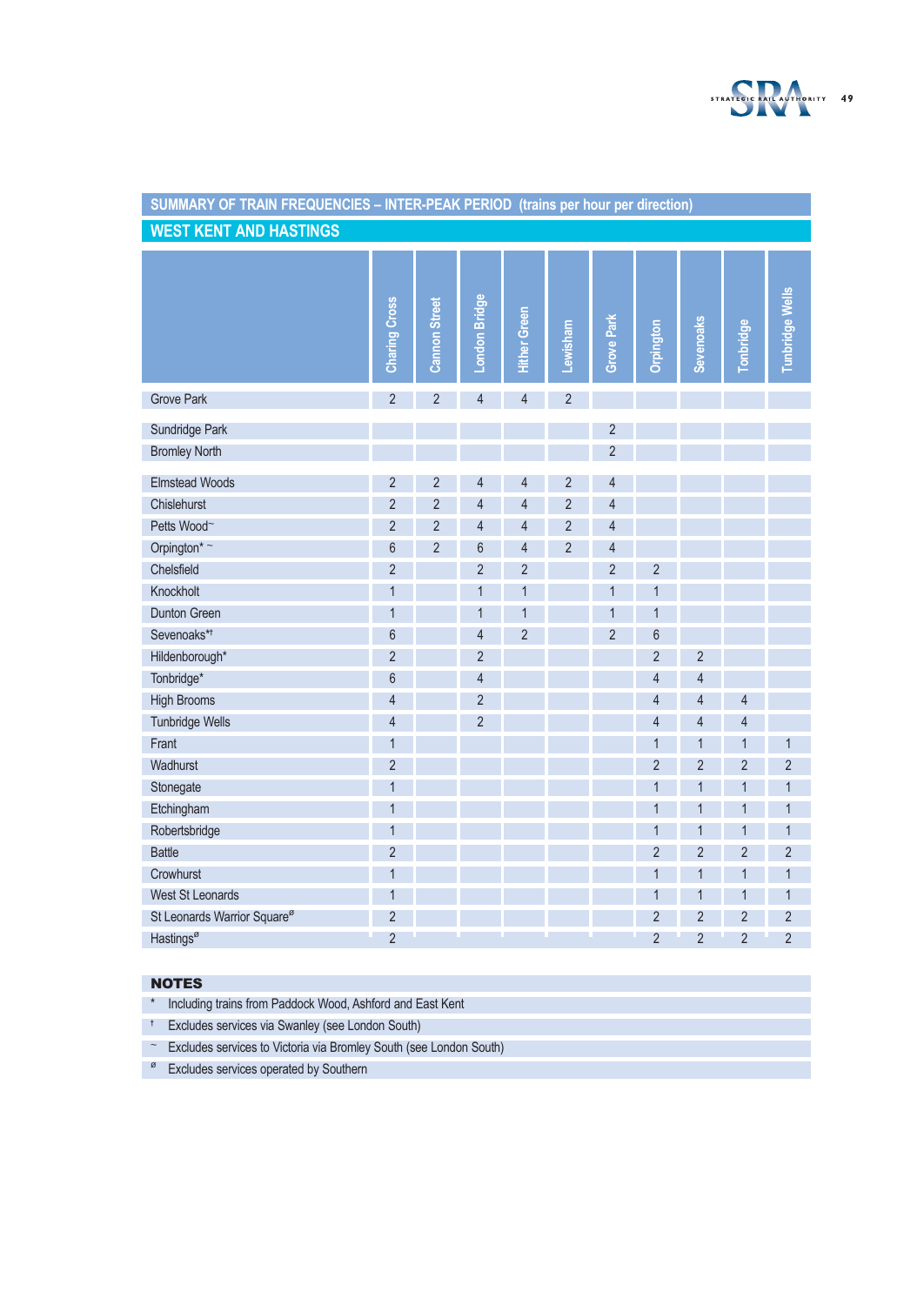# **Appendix C Maps of the IKF franchise area and routes**

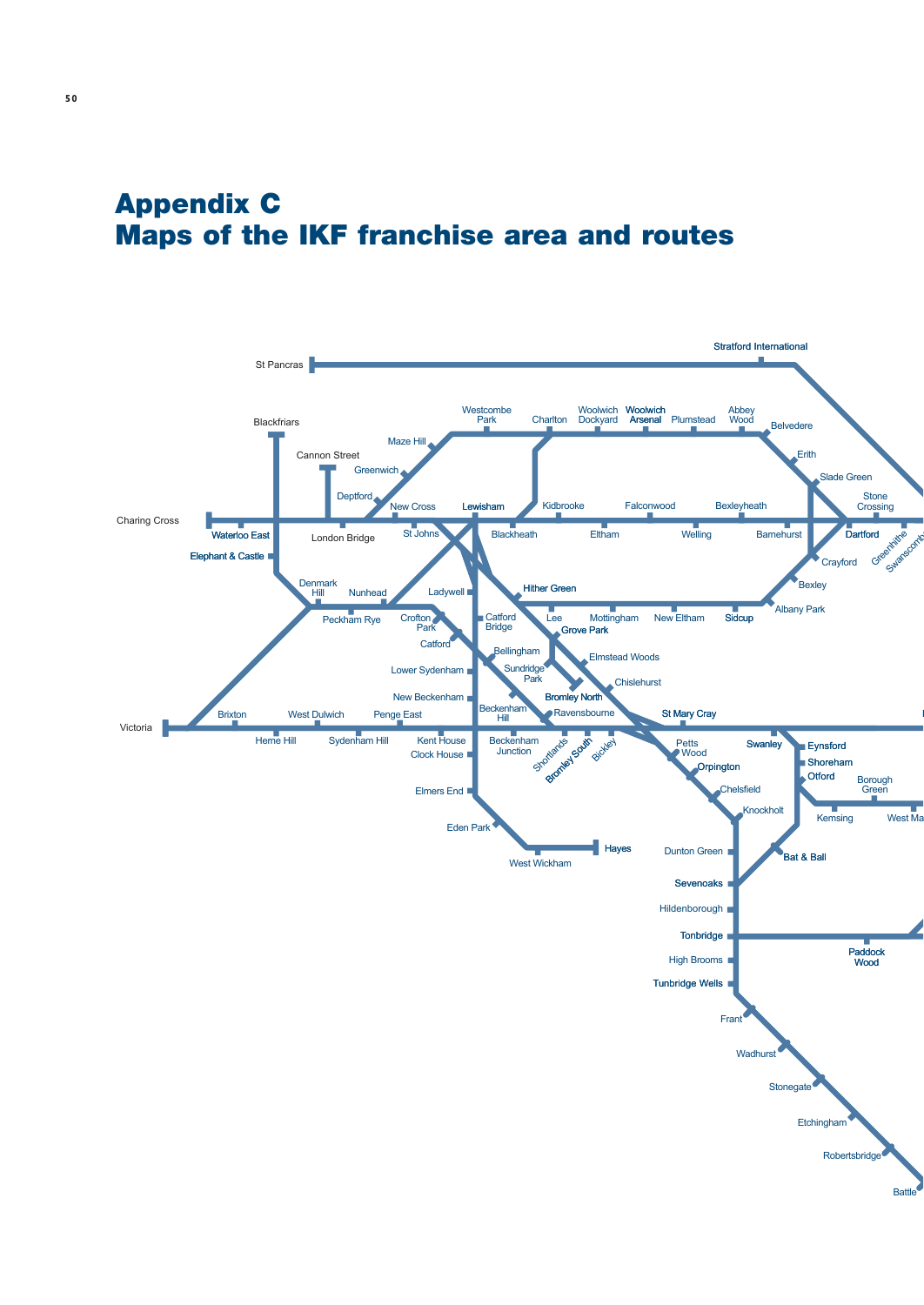

**Hastings** Crowhurst (limited service) St Leonards Warrior Square West St Leonards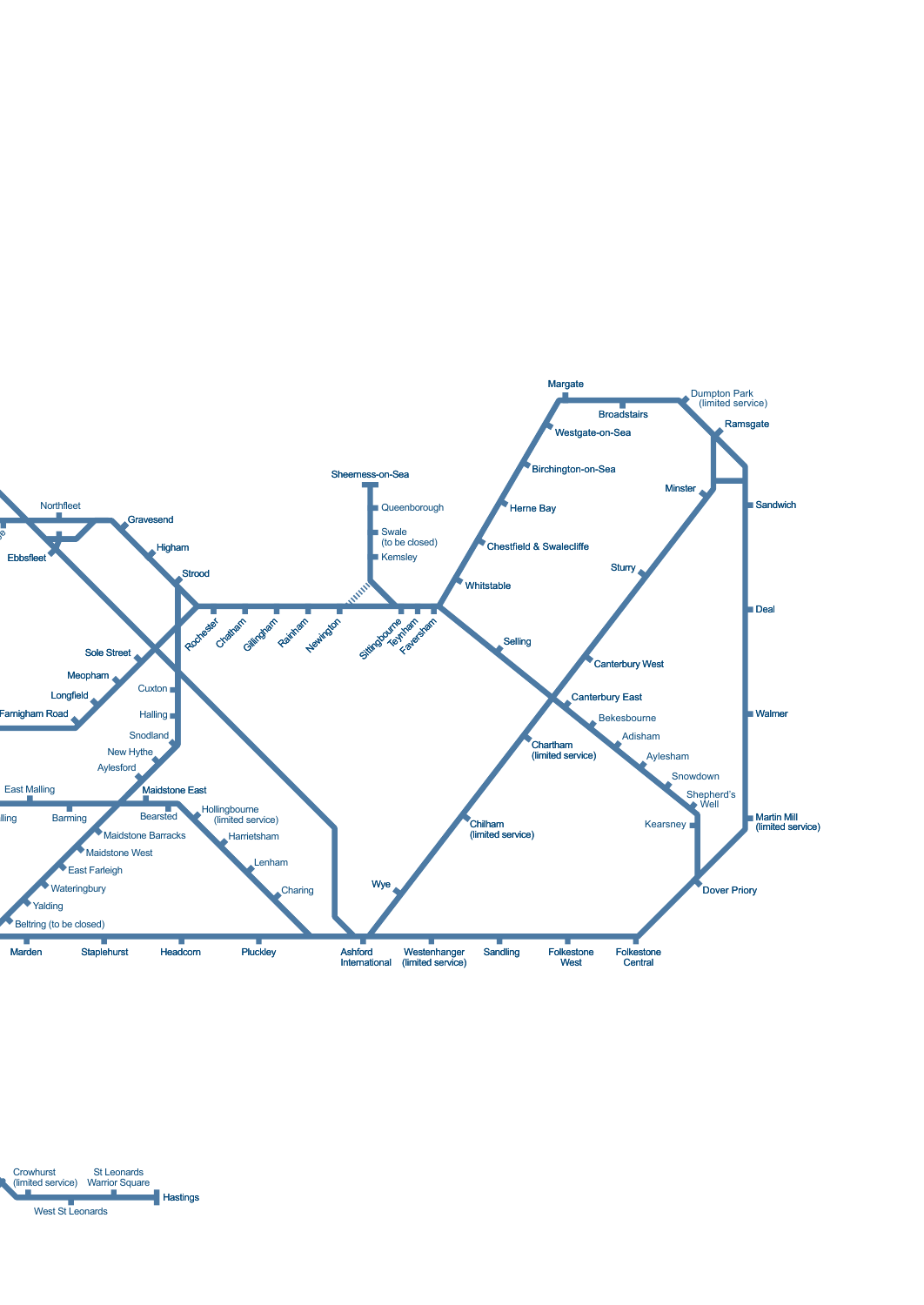# **London South**



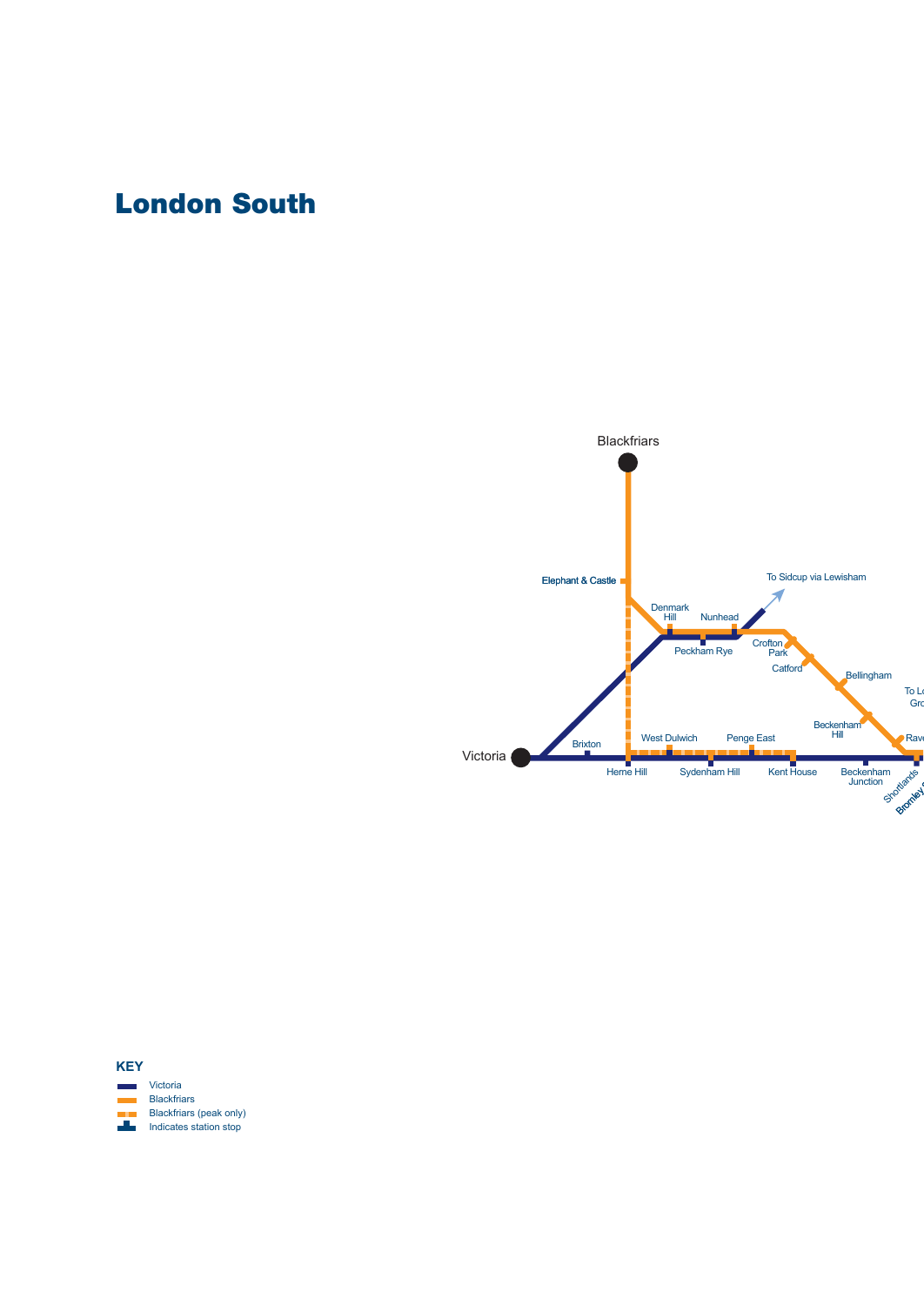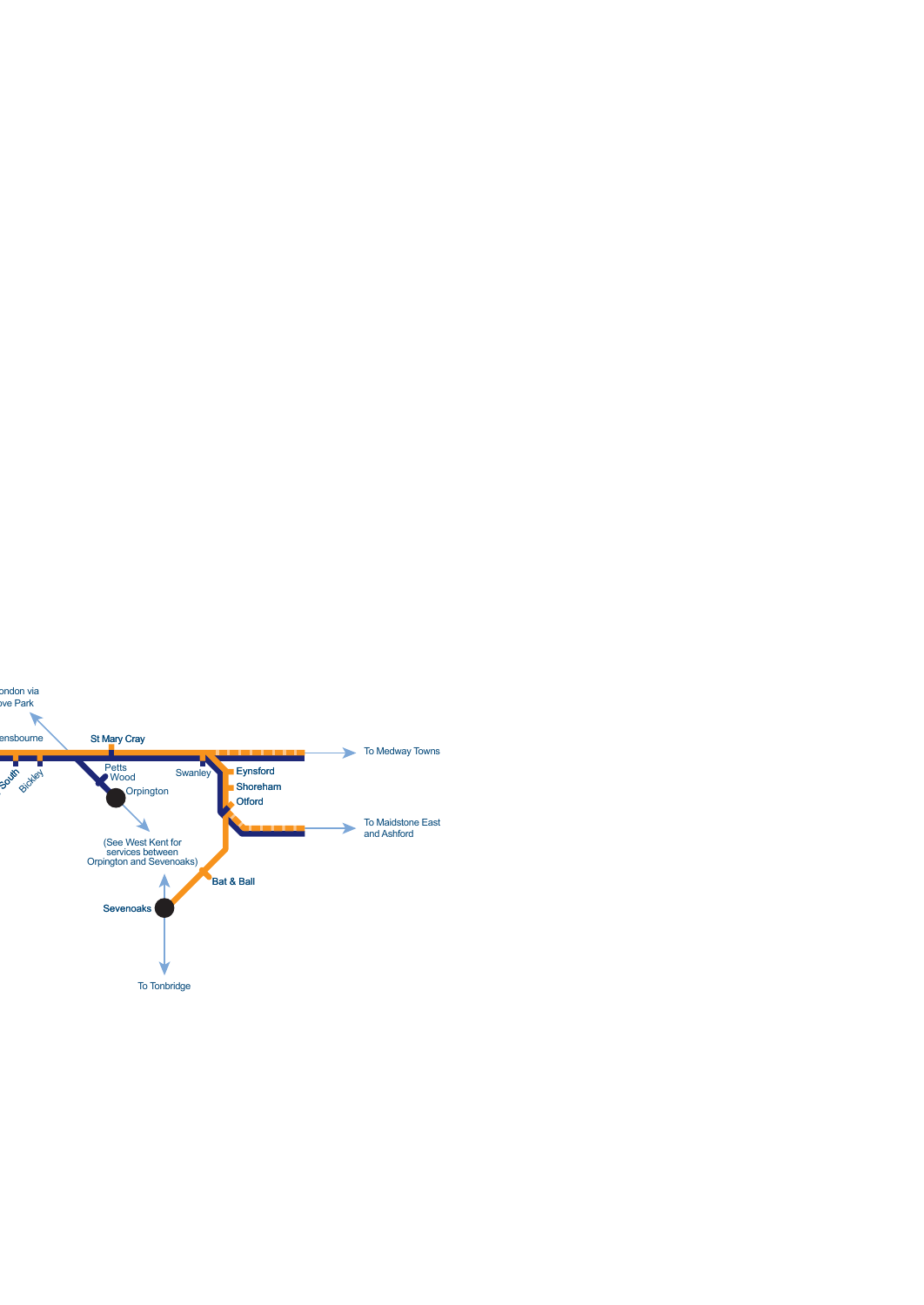# **West Kent and Hastings**



H To Redhill

Tun

#### **KEY**

Charing Cross Cannon Street Cannon Street (peak only) n li Local service **Contract Indicates station stop**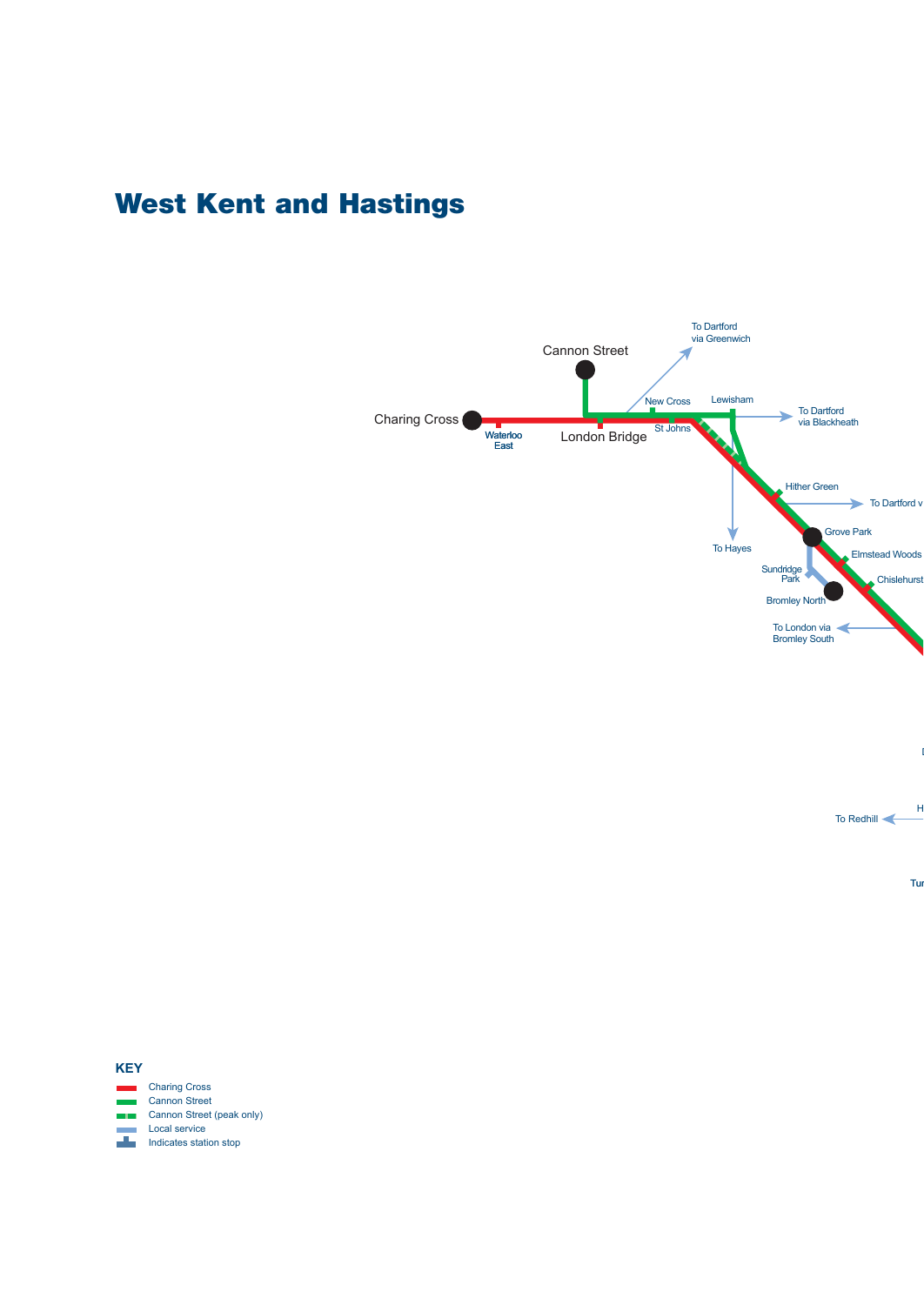

ia Sidcup

Petts Wood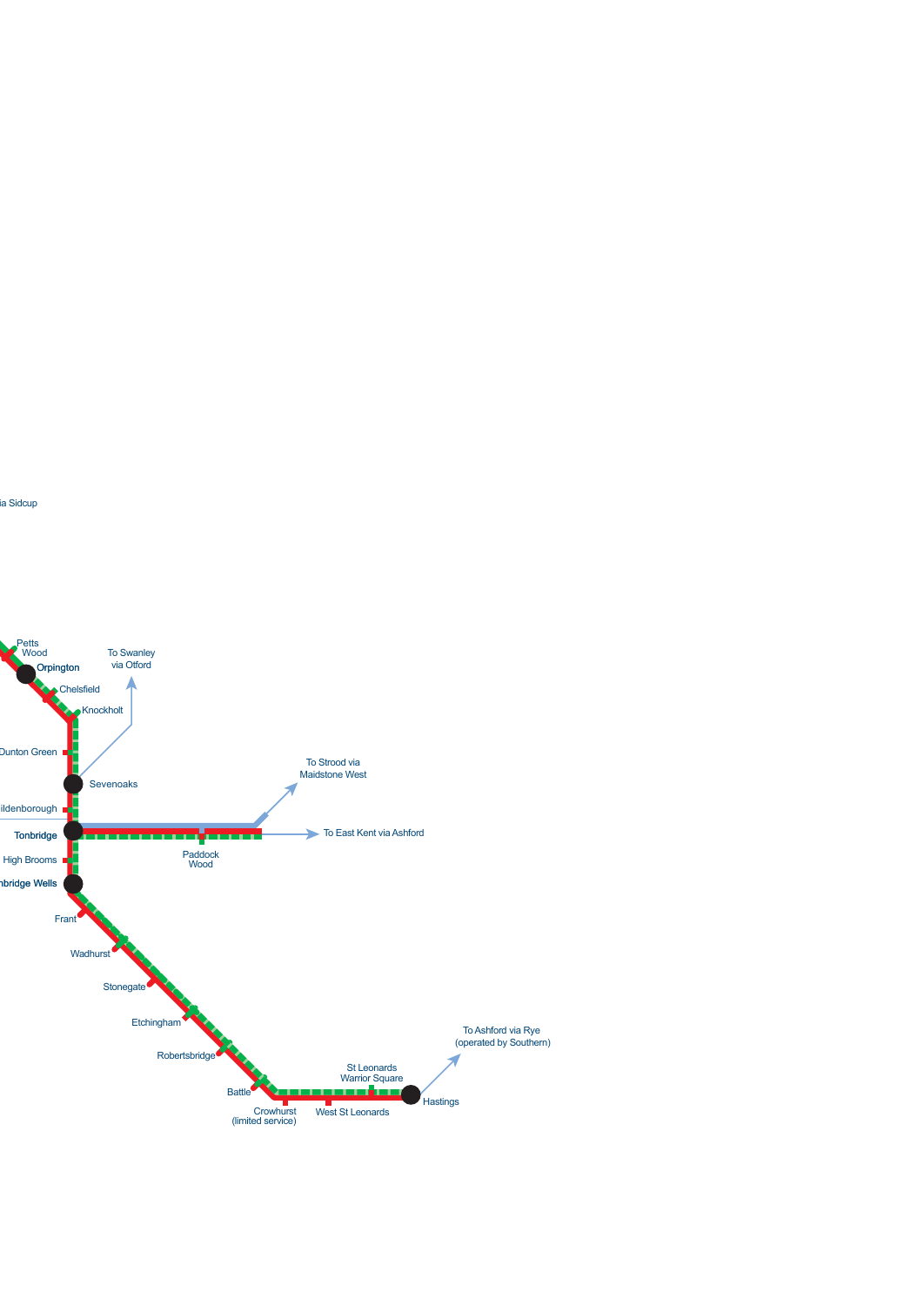# **East Kent (via Ashford)**



- St Pancras (subject to HMRI approval) n Li
- $\sim$ Victoria
- Local Service
- والمراد Indicates station stop
- East Kent trains call at Hildenborough, Sevenoaks and Orpington only at peak times. See also West Kent Services. \*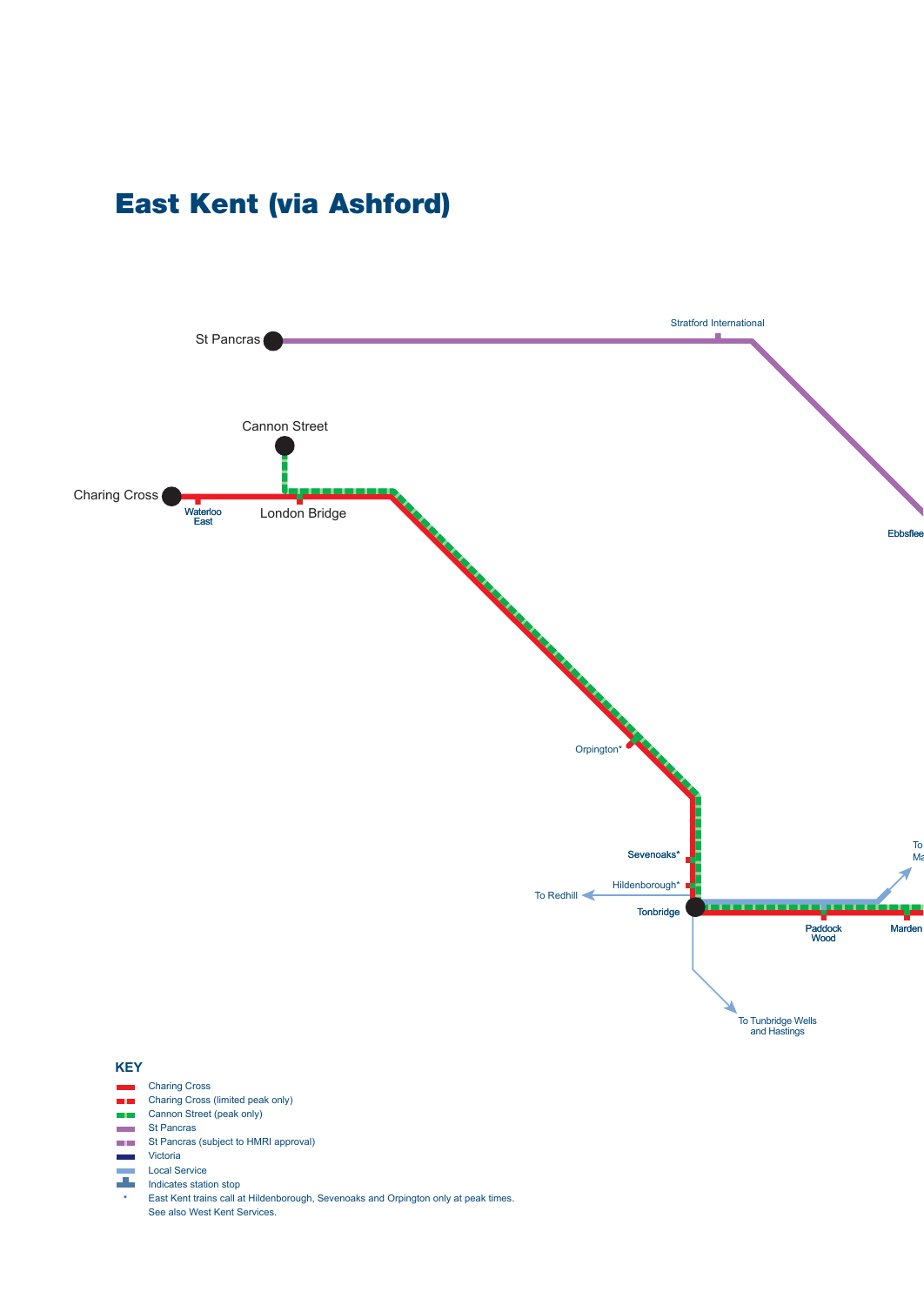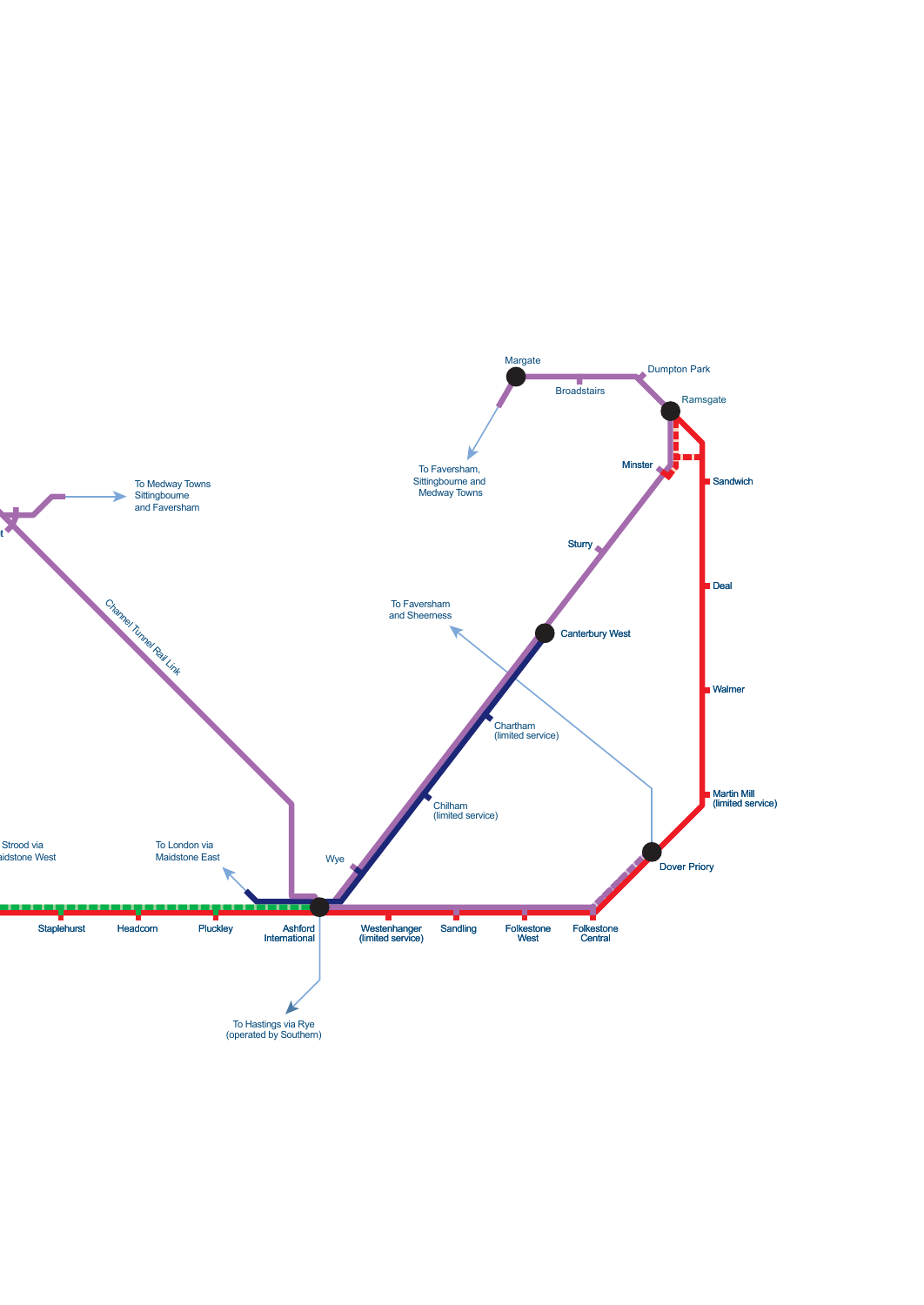# **London East**



#### **KEY**

- Charing Cross
- Cannon Street
- St Pancras
- Victoria
- Local Service F
- Indicates station stop

Charing Cross trains stop at Lee, Mottingham and Hither Green only at peak times \*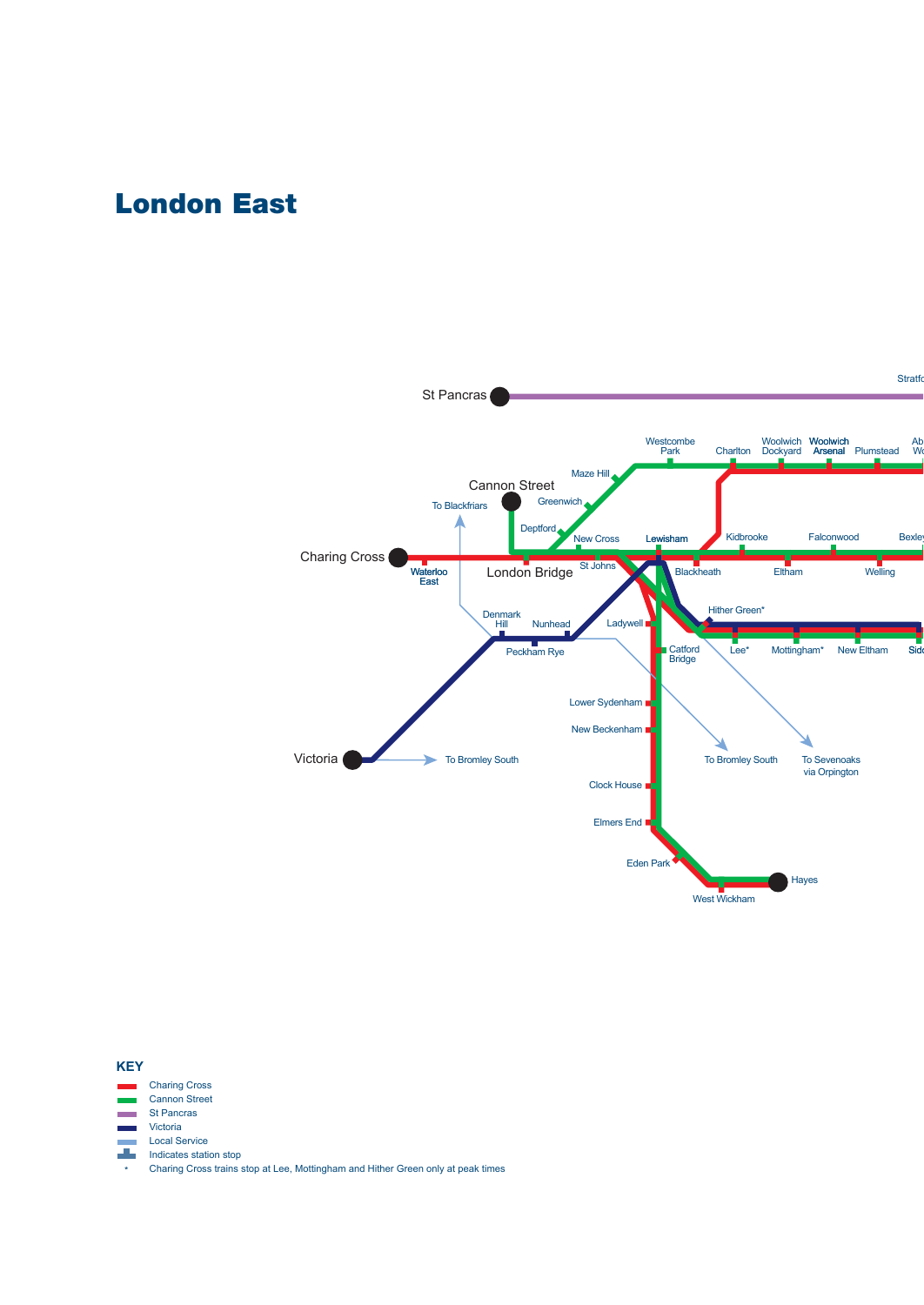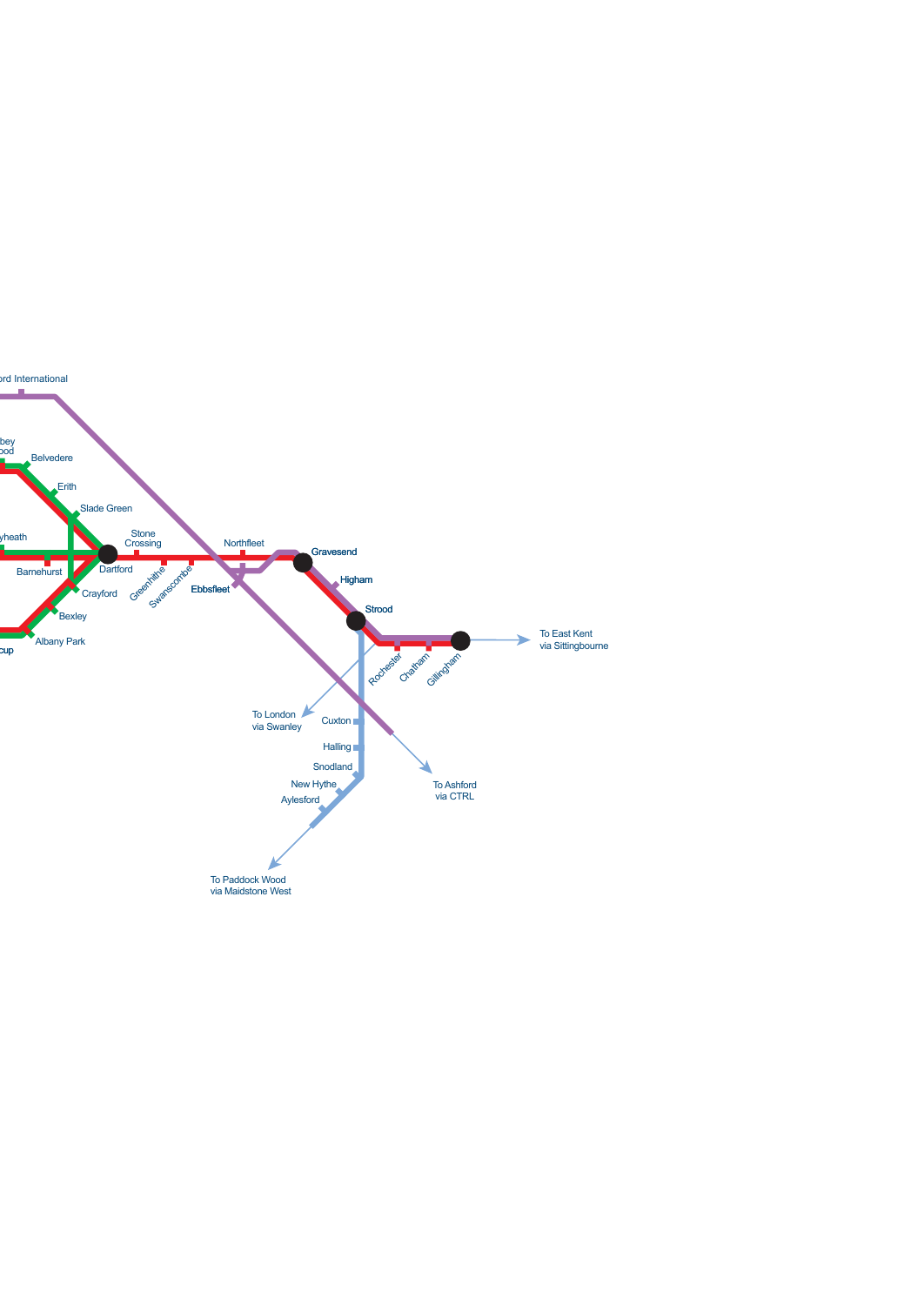# **Maidstone and East Kent (via Medway)**



- Cannon Street (peak only) m.
- St Pancras **College**
- Blackfriars (peak only)
- Victoria
- Local Services
- z Indicates station stop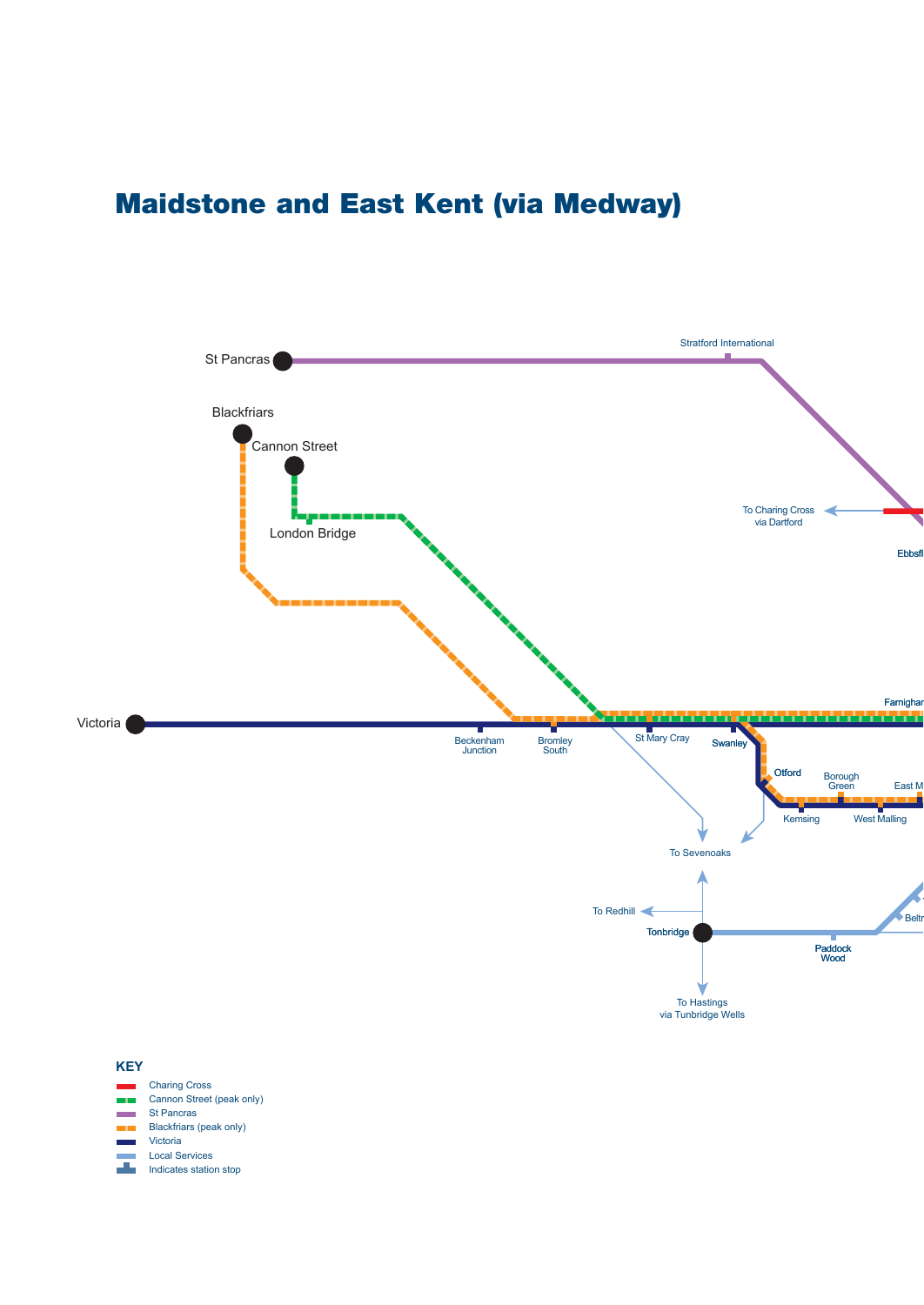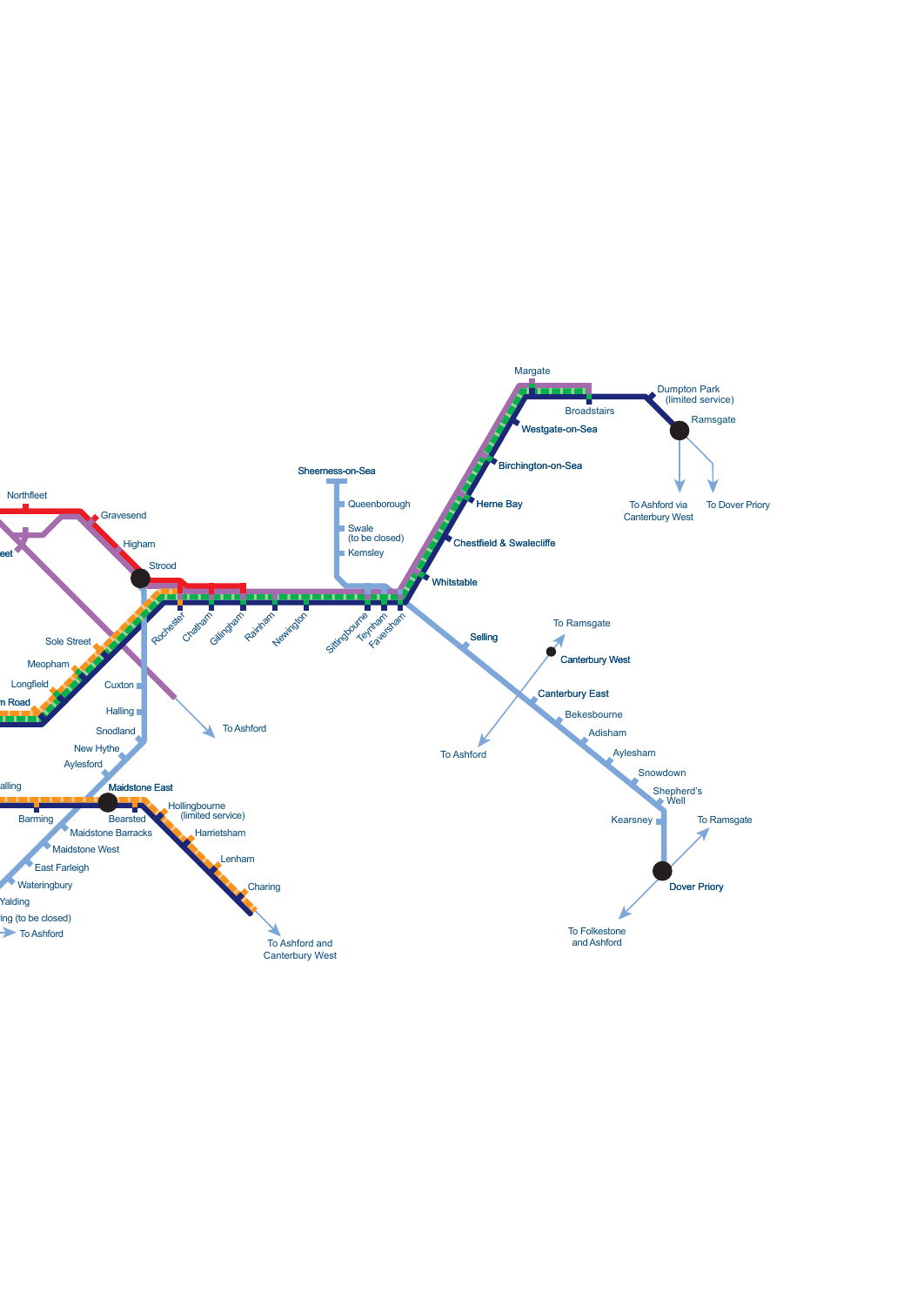

# **Glossary of Terms**

| <b>BML</b>   | <b>Brighton Main Line</b>                                       |
|--------------|-----------------------------------------------------------------|
| D&G          | <b>Directions and Guidance</b>                                  |
| <b>EKR</b>   | East Kent resignalling project                                  |
| FA           | <b>Franchise Agreement</b>                                      |
| <b>FLPA</b>  | Franchise Letting Process Agreement                             |
| <b>FRP</b>   | <b>Franchise Replacement Process</b>                            |
| <b>FTT</b>   | <b>Feasibility Timetable</b>                                    |
| <b>HMRI</b>  | Her Majesty's Railway Inspectorate                              |
| <b>IKF</b>   | Integrated Kent Franchise                                       |
| <b>ITT</b>   | Invitation to Tender                                            |
| <b>LCR</b>   | London and Continental Railways Limited                         |
| <b>LTUC</b>  | London Transport Users' Committee                               |
| <b>ROSCO</b> | Rolling Stock Company (fleet lessor)                            |
| <b>RPC</b>   | Rail Passengers' Committee/ Council                             |
| <b>SEML</b>  | South East Main Line                                            |
| <b>SRA</b>   | <b>Strategic Rail Authority</b>                                 |
| <b>TAA</b>   | <b>Track Assess Agreement</b>                                   |
| tph          | Trains per hour                                                 |
| <b>TUPE</b>  | Transfer of Undertakings (Protection of Employment) Legislation |